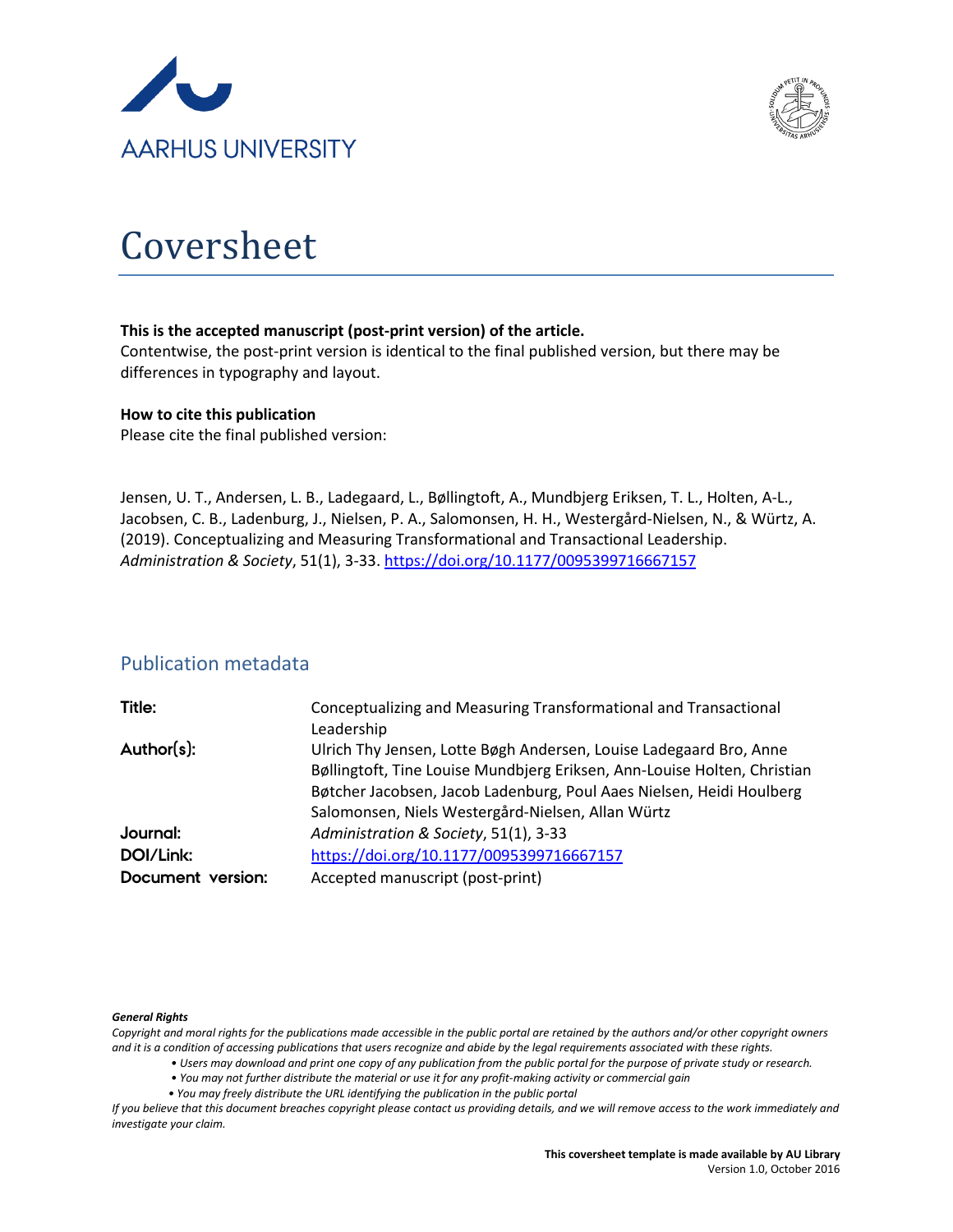#### **Conceptualizing and Measuring Transformational and Transactional Leadership**

Jensen, U. T., Andersen, L. B., Ladegaard, L., Bøllingtoft, A., Mundbjerg Eriksen, T. L., Holten, A-L., Jacobsen, C. B., Ladenburg, J., Nielsen, P. A., Salomonsen, H. H., Westergård-Nielsen, N., & Würtz, A.

#### **Abstract**

Existing conceptualizations and measures of transformational and transactional leadership have unclear theoretical bases, confound leadership and its effects, and are not necessarily suitable for public organizations. Overcoming these problems is necessary to test how leadership affects performance. Many public administration scholars apply the concepts, emphasizing the need to ensure that the concepts are applicable in both public and private organizations. The article re-conceptualizes transformational and transactional leadership and develops and tests revised measures that can be employed on employees and leaders, are robust in terms of repeated use by the same respondents, and applicable to public and private organizations alike.

#### **Keywords**

Transformational leadership; transactional leadership; measurement validity; public organizations; private organizations.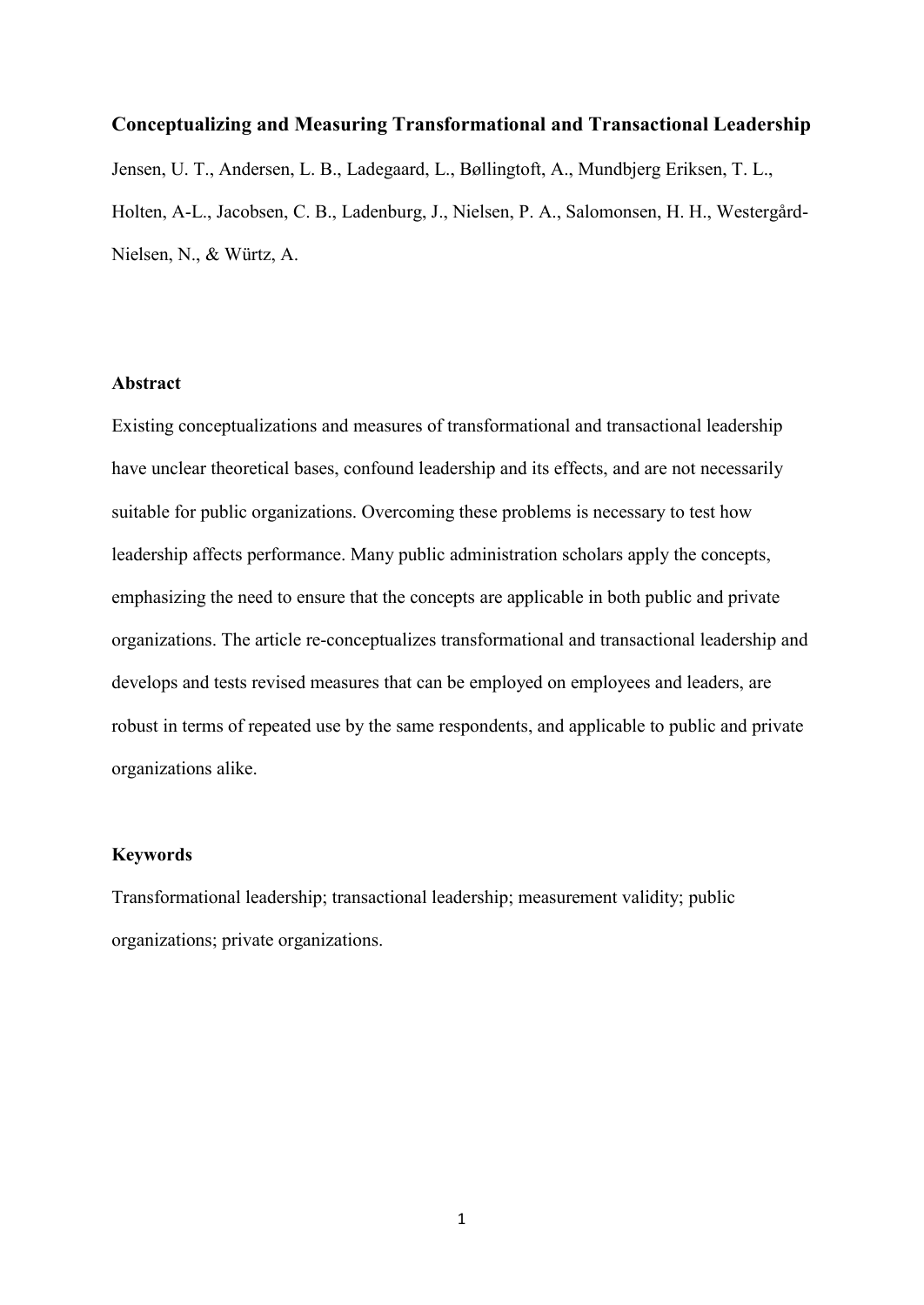#### **Introduction**

Public administration research often suggests that improving leadership in the public sector is a key to increasing organizational performance (Moynihan, Pandey, & Wright, 2012; Rainey, 2014; Van Wart, 2013). Boyne (2003) finds that managerial variables are a stronger source of performance improvement than resources, regulation, market structure, and organization, a finding that is also supported by other studies (Fernandez, 2005; Hassan & Hatmaker, 2015; Moynihan & Ingraham, 2004; Moynihan et al., 2012; Parry & Sinha, 2005; Trottier, Van Wart, & Wang, 2008; Van Wart, 2013). However, in order to comprehend the full potential of leadership in public organizations, we need to identify relevant leadership strategies for this sector.

There are several indications that transformational and transactional leadership are relevant. First, transformational leadership is the most researched leadership theory in both generic leadership literature (Judge & Piccolo, 2004) and public administration research (Vogel & Masal, 2015). This raises the question whether this great interest also reflects best research practice. Second, the concepts of transformational and transactional leadership strategies have in multiple studies been related to employee well-being and performance (Lowe, Kroeck & Sivasubramaniam, 1996). Recent public administration studies (e.g., Bellé, 2014; Andersen & Pallesen, 2008) have confirmed that these strategies can indeed increase goal attainment in public organizations, but the extent to which the strategies affect many other relevant outcomes remains unexplored. Third, the proposition that these two leadership strategies should be more effective in private organizations has been challenged (e.g., Wright & Pandey, 2010; Wright, Moynihan, & Pandey, 2012, p. 207). This makes it particularly relevant to revise the conceptualizations and measures of these two leadership strategies with the purpose of applying them in future empirical research in both sectors.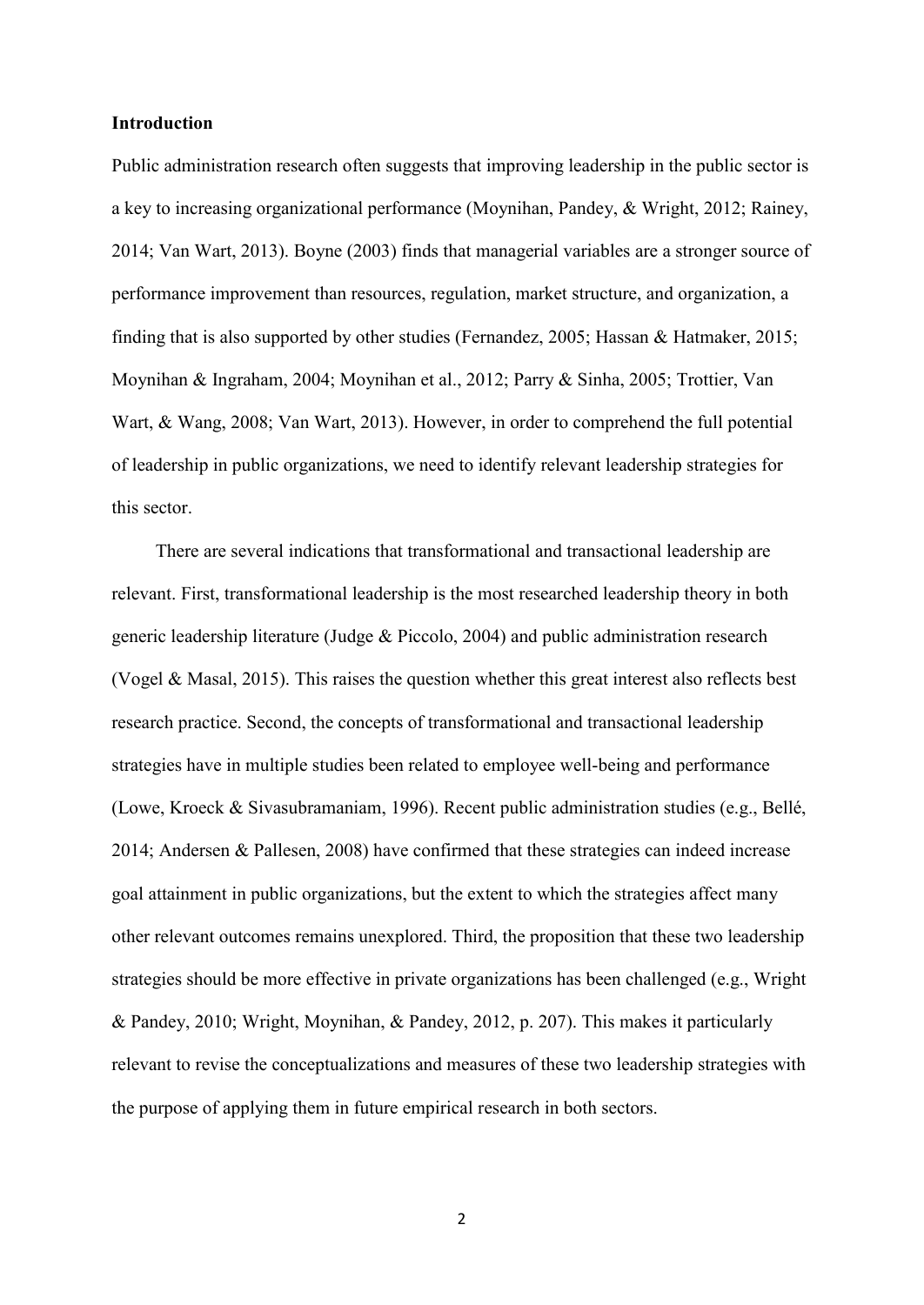However, generic leadership research has subjected the leadership strategies to a fundamental critique concerning conceptual and methodological problems with the generally applied "full-range leadership theory" and its MLQ measure (Van Knippenberg & Sitkin, 2013). In order to argue for and test these leadership strategies in public administration research and practice, we need to address these fundamental problems by revising their conceptualization and operationalization. While we respond to the problematic issues raised in the generic leadership literature in relation to the current conceptualization and operationalization of transformational and transactional leadership, we revise the concepts and measures to fit both public and private organizations, allowing for future comparisons between organizations with different degrees of publicness: Do the levels of transformational and transactional leadership differ between public and private organizations, are the effects of the leadership strategies the same, and do the same factors affect the use of leadership in the two types of organizations? The distinction between public and private organizations can be conceptualized as financial publicness, publicness based on the level of political authority and/or ownership status of the organization (Bozeman 1987; Rainey and Bozeman 2000), and the concepts and measures developed in this article should be applicable to all combinations of these important dimensions to allow for future public-private comparisons.

Further, we consider the applicability for different sources (leader and employee ratings), at different points in time/repeated measures and in an intervention study. We focus exclusively on the constructs and measures of transformational and transactional leadership, enabling later contributions to address their relations with outcomes.

After a more detailed discussion of the critiques of transformational and transactional leadership, we present our revised conceptualization and operationalization of these two types of leadership strategies. This is followed by a description of the methods used to test the operationalization, after which we present the results of the test. The article concludes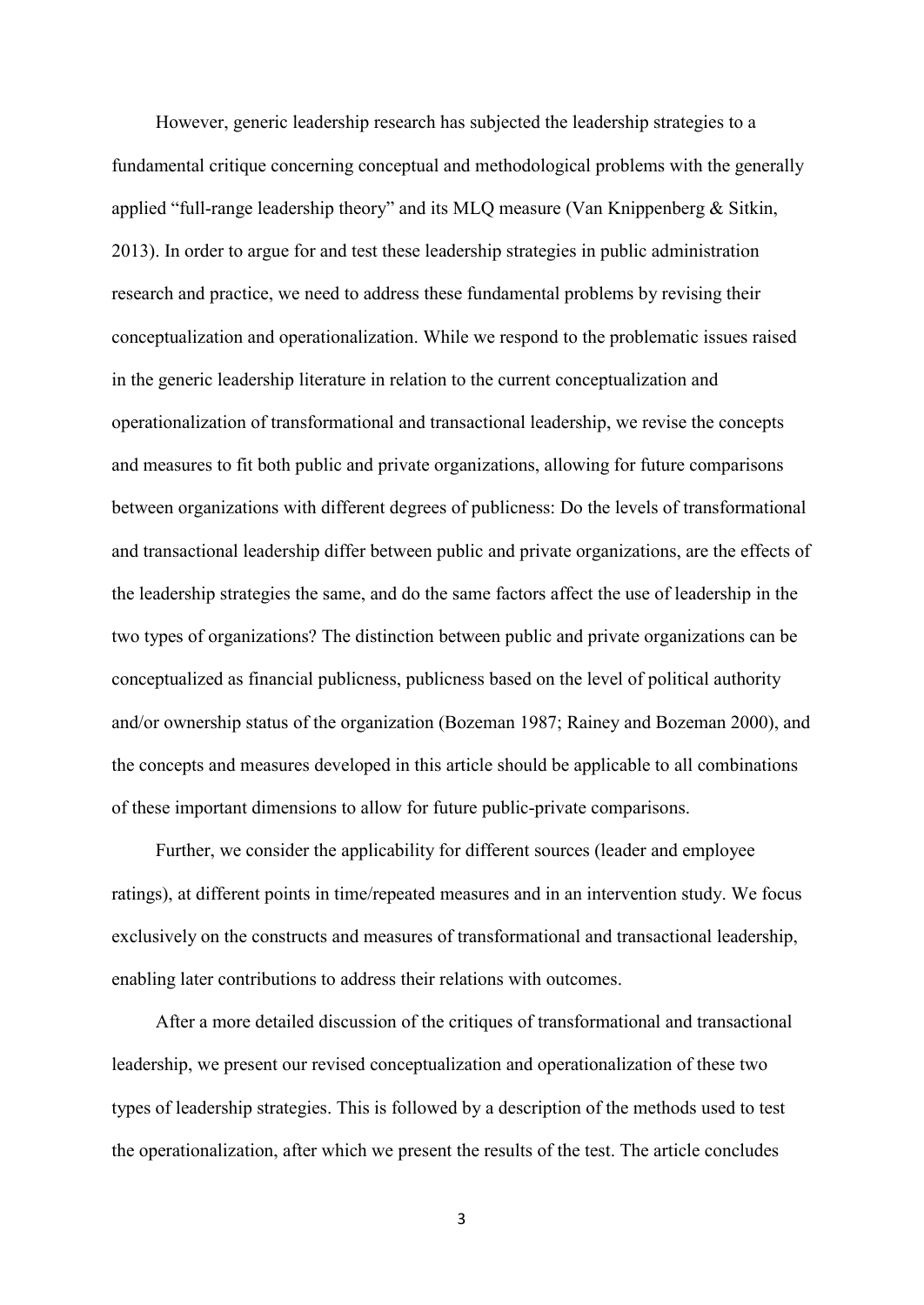with a discussion of contributions and limitations, including how our revised conceptualization and operationalization meet the critiques.

# **Unfolding the Conceptualization Critique of Transformational and Transactional Leadership**

The discussion of transformational and transactional leadership in the generic leadership literature relies mainly on the work of Burns (1978) and Bass (1985). Transformational leadership refers to directing and inspiring individual efforts by transforming (and motivating) employees. This leadership strategy thus conceptualizes behaviors that seek to satisfy employees' higher order needs in order to engage them in attaining the organizational goals. Transactional leadership is based on transactions of pecuniary and non-pecuniary character (Antonakis, Avolio, & Sivasubramaniam, 2003; Bass, 1985). This leadership strategy refers to behaviors where the leader rewards employees for high effort and/or good performance or sanction them if their work effort or results are unsatisfactory (Bass, 1985). Thus, incentive structures are used to increase employees' attainment of organizational goals. Together, transactional and transformational leadership make up the active components of what is referred to as the "full-range leadership theory" (Antonakis, 2012), which also holds a passive component, namely laissez-faire leadership defined as the absence of active leadership behavior.

The assessment of the full range theory is widely conducted with the Multifactor Leadership Questionnaire (MLQ) (Van Knippenberg & Sitkin, 2013), which measures transformational leadership on four dimensions: i) idealized influence, also known as charisma, ii) inspirational motivation, iii) individualized consideration, and iv) intellectual stimulation. Transactional leadership includes three dimensions: i) contingent reward, ii) active management-by-exception, and iii) passive management-by-exception. Although other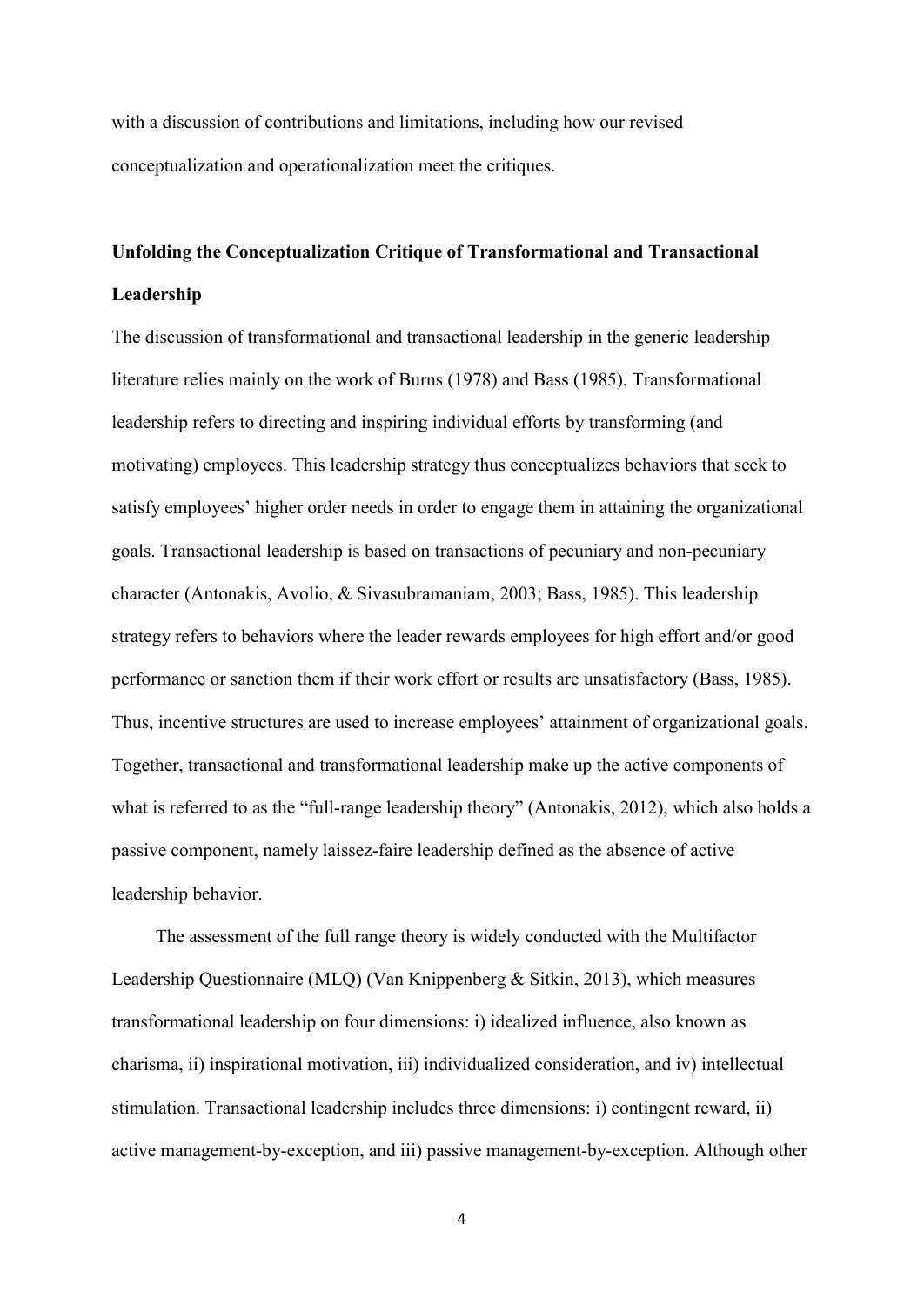models have been proposed (Carless, Wearing, & Mann, 2000; Podsakoff et al., 1990; Rafferty & Griffin, 2004; Conger & Kanungo, 1987; Shamir, House, & Arthur, 1993), the full-range theory and its MLQ is the best-known point of reference (Van Knippenberg & Sitkin, 2013).

Critical voices in generic leadership research have expressed concerns about the conceptualization of the full-range theory and its associated measure, MLQ. First, the conceptualization confounds the definitions of the leadership strategies with their effects (Van Knippenberg & Sitkin, 2013, Yukl, 1999; Judge & Piccolo, 2004). Transformational leadership has predominantly been described by its effects, e.g., that transformational leaders instill pride and respect, shift motivation from self-interest to collective interest, and inspire and motivate performance beyond expectations (Bass, 1985; Jung & Avolio, 2000). Defining a concept in terms of its effects is not an uncommon flaw, but it has highly undesirable consequences. The most important problem is that it prevents rigorous analysis of the particular leadership strategy and its effects (Van Knippenberg & Sitkin, 2013). For example, if transformational leadership per definition motivates employees, we cannot investigate the association between leadership and employee motivation, because the dependent variable becomes a defining part of the independent variable. Therefore, if no association between leadership and employee motivation is found, the leadership is – per definition – not transformational in this understanding of the concept. Second, the dimensions of transformational and transactional leadership are not exhaustively theorized (Van Knippenberg & Sitkin, 2013). The full-range theory does not answer, for example, why there are four transformational leadership dimensions, how they differ and relate, and what their common unifying factor is. Furthermore, the full-range theory does not distinguish between pecuniary and non-pecuniary transactional rewards, although social psychology research (e.g., Deci, Koestner, & Ryan, 1999) has convincingly demonstrated that these reward types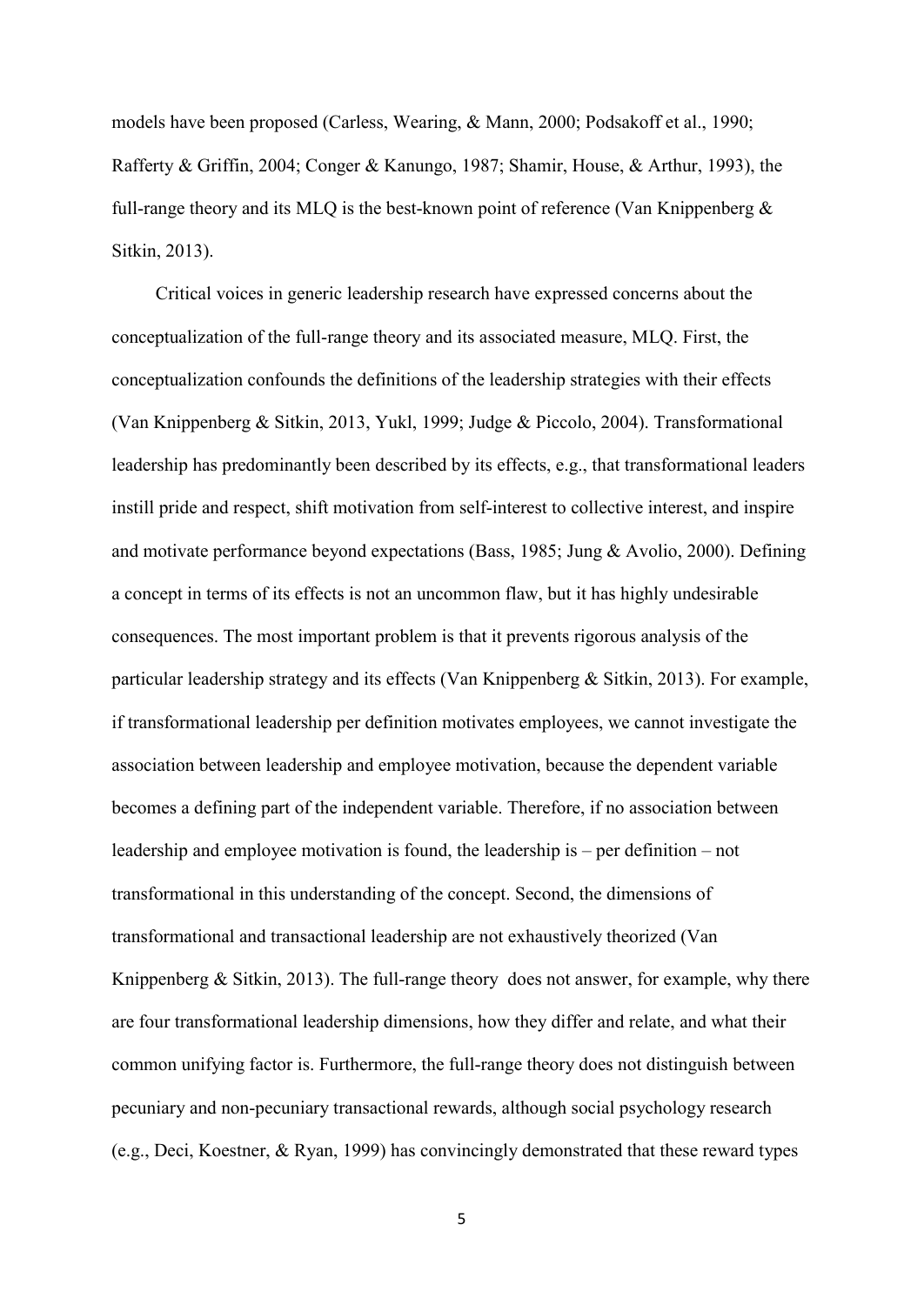have completely different effects. Third, and following the lack of distinction between pecuniary and non-pecuniary transactional rewards, the full-range theory does not suggest boundary conditions for its application. We argue that the applicability to both private and public organizations demands that leadership concepts and measures are discussed in relation to Bozeman's (1987) aforementioned synthesis of ownership, funding and control into a dimensional model of publicness. Boyne (2002) for example identifies five studies that compare the managerial values of leaders in organizations with different publicness (ownership and funding measures), and he concludes that public managers are less materialistic than their private sector counterparts. If future studies should be able to analyze whether this leads to behavioral differences, we must develop leadership measures that are applicable in both types of organizations. In this respect, distinguishing between pecuniary and non-pecuniary rewards could be a big advantage for future public-private comparisons.

These important theoretical and methodological shortcomings emphasize that it is essential to revise the conceptualization and measurement of transformational and transactional leadership. We aim to do so by separating the leadership concepts from their expected outcomes, constructing meaningful dimensions and ensuring applicability in both private and public organizations. In the conclusion, we assess our re-conceptualization and re-operationalization of transformational and transactional leadership in relation to these three problems in the existing literature.

#### **Transformational Leadership: Working Towards Sharing the Vision**

#### *Conceptualizing Transformational Leadership*

When conceptualizing transformational leadership, it is import to identify the core behaviors of that particular leadership strategy. The existing multi-dimensional conceptualization in the full-range theory does not specify such core leadership behaviors, their relevance and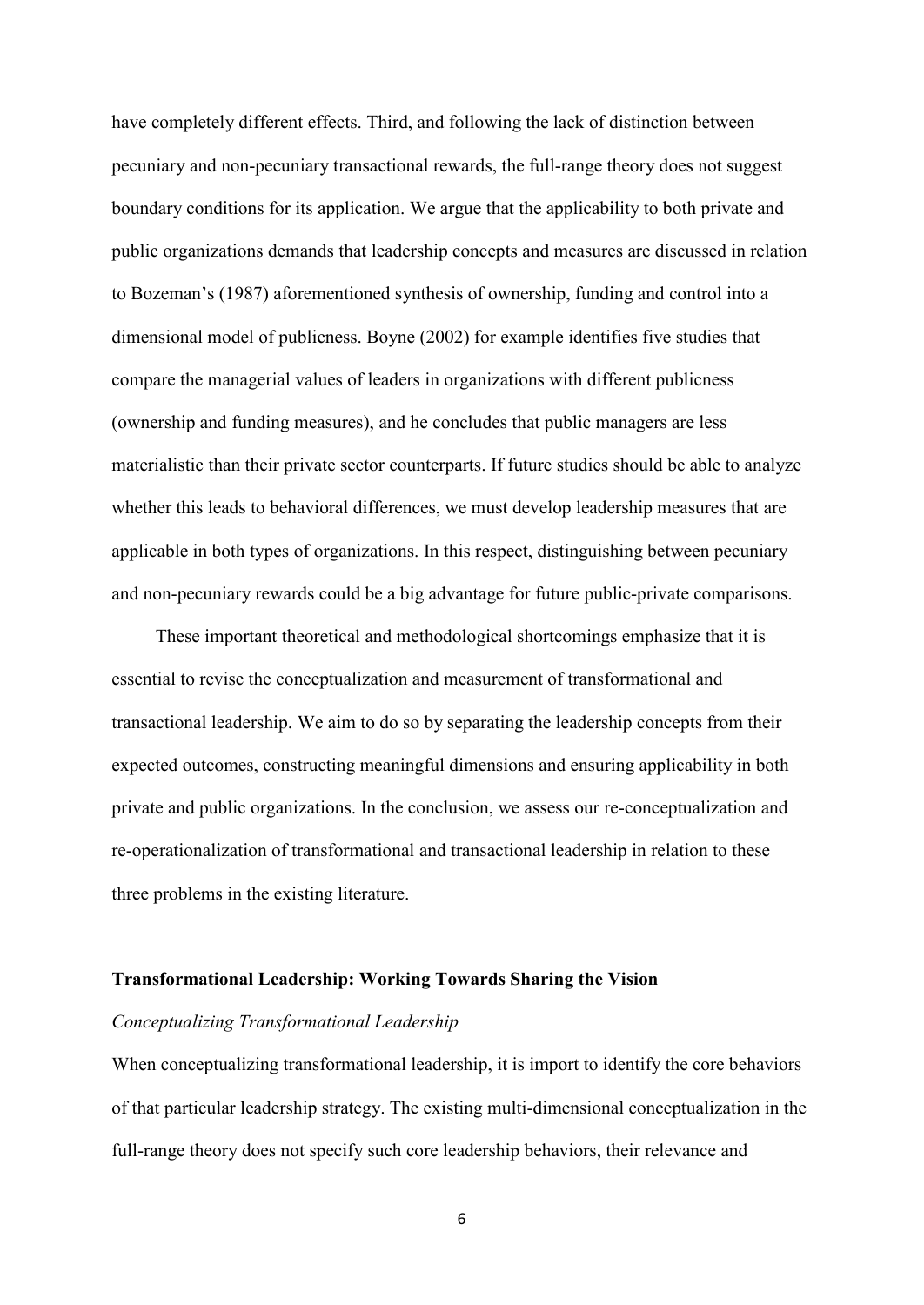combination to form transformational leadership and the inclusion and exclusion criteria for dimensions are unclear (see Van Knippenberg & Sitkin, 2013, for an in-depth discussion of this problem): Why should, for example, idealized influence and inspirational motivation be seen as two separate dimensions although they arehighly correlated empirically? Conceptual overlap and empirical correlation question the entire multi-dimensionality of transformational leadership.

We argue that the distinctive theoretical aspect of transformational leadership is the leader's *intent* to activate employees' higher order needs. In this respect, the core ambition of transformational leaders is to induce employees to transcend their own self-interest for the sake of the organization (Bass, 1990; Antonakis, Avolio, & Sivasubramaniam, 2003; Podsakoff et al., 1990; Wright & Pandey, 2010; Wright, Moynihan, & Pandey, 2012). We therefore argue that the transformational leadership concept should capture leaders' systematic effort to transform employees to share the organizational goals because they are desirable in themselves. Transformational leaders may not succeed in transforming the employees, but transformational leadership behaviors are characterized by an ambition to foster a shared understanding among employees of how the organization should contribute to what is seen as desirable outcomes. Again, this does not imply that employees of transformational leaders necessarily share organizational goals or transcend their self-interest (because these are effects rather than constituent parts of the leadership strategy itself), but it clarifies the theoretical basis for arguing why some leadership behaviors should be grouped together and termed transformational. We argue that three behaviors are relevant: The leader's *attempts* to (1) formulate the organizational goals as a desirable future (a vision), (2) share this understanding with employees and (3) sustain the vision in the long run. This set of behaviors, that is, behaviors aimed at developing, sharing and sustaining an organizational vision, are theoretically seen as logical parts of the same latent concept capturing the *efforts*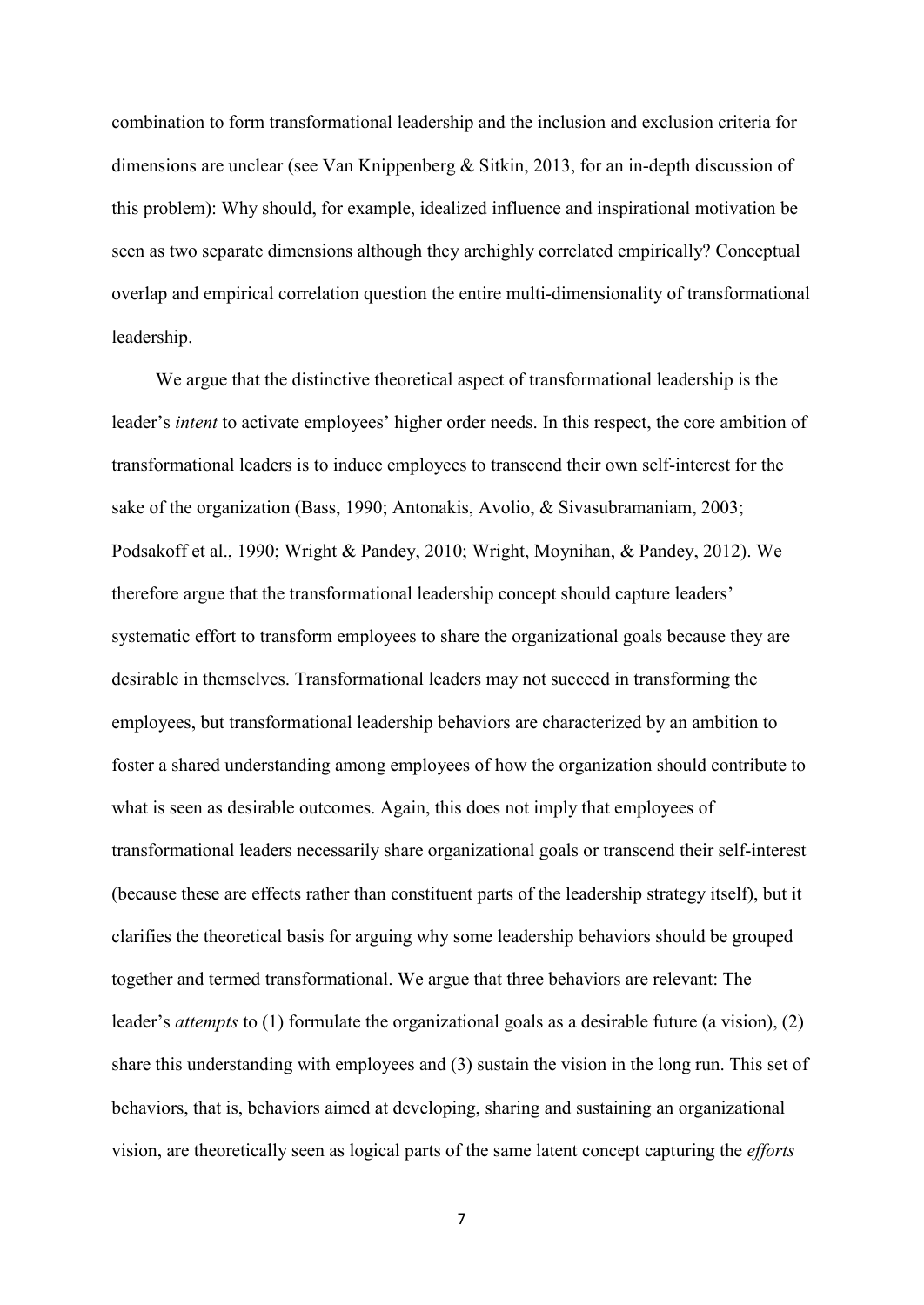to make employees share organizational goals and transcend their own self-interest. Leaders are expected to see all three behaviors as necessary for employee achievement of organizational goals through self-interest transcendence. Below, we explain in more detail below why each behavior should be characterized as transformational.

The first behavioral element concerns the leader's attempt to clarify the organization's vision. It is characterized as transformational behavior, because leaders are expected to see the existence of a clear vision as an important driver of unselfish employee action. Scientific evidence suggests that this can be correct (Latham & Yukl, 1975; Locke & Latham, 2002; Wright, 2007), but the key theoretical argument is still that leaders expect the development of a clear vision for the organization as necessary when they aim to make employees achieve organizational goals for other reasons than self-interest. This is about concretizing the organizational vision, thus trying to create an appealing vision seen as desirable by the employees.

The second behavioral element is attempts to share the vision with those employees who are ultimately supposed to execute it. When trying to share the vision, leaders with a transformational leadership strategy try to establish a clear understanding of the relation between actions and goals reflected in the vision. Again, the key argument is that leaders will see these sharing efforts as necessary for making the employees want to contribute to realizing the vision, and the importance of such sense-giving for informing and constraining employees' actions has been demonstrated in organizational psychology research (Weick, Sutcliffe, & Obstfeld, 2005). Public administration research has connected awareness of the vision to employee motivation (Paarlberg & Perry, 2007), and vision-sharing behaviors can be seen as attempts to articulate the direction in which the organization is heading and explicate how the day-to-day activities and actions of employees support achievement of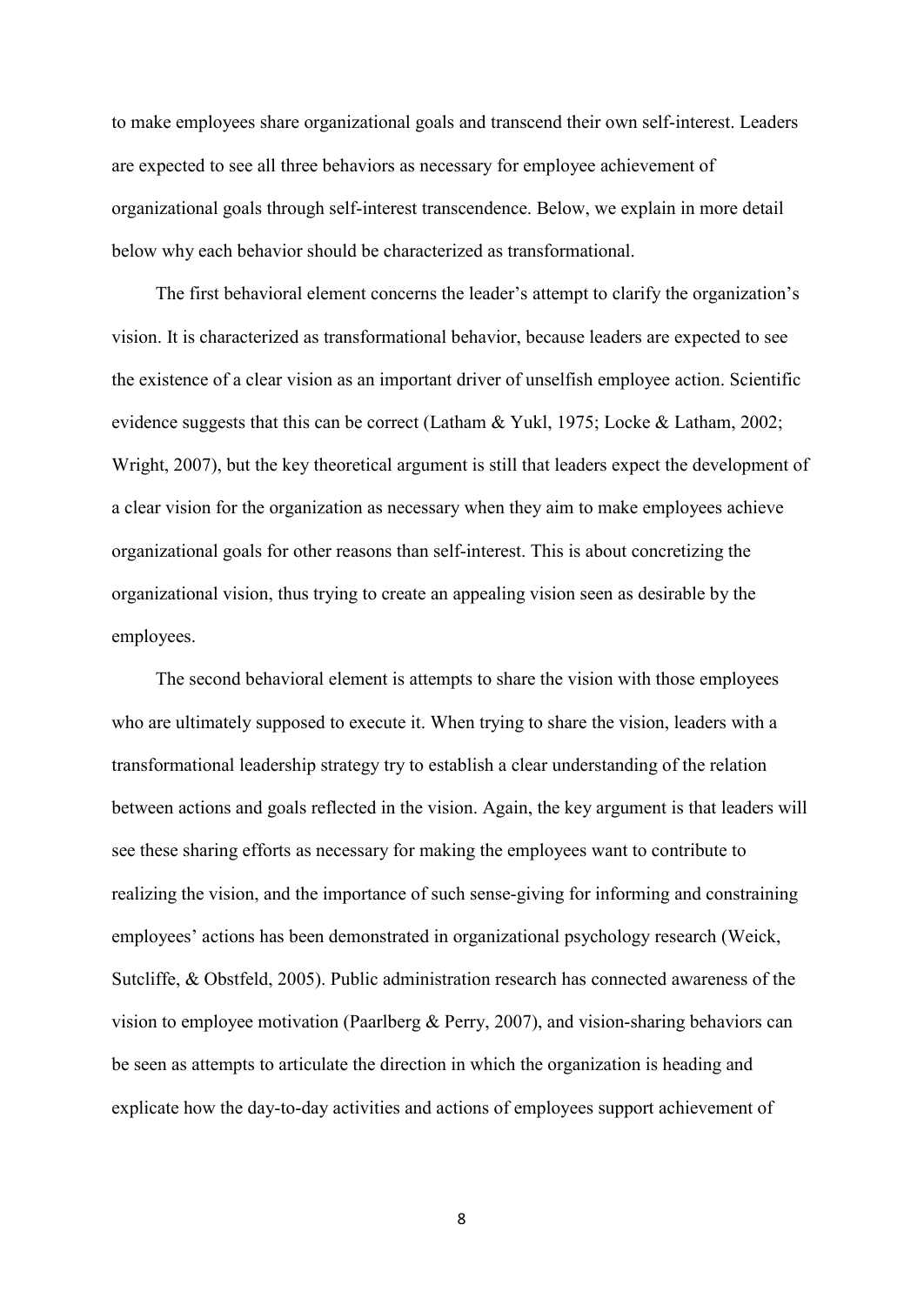goals and vision (Paarlberg & Perry, 2007; Paarlberg & Lavigna, 2010). As such, we classify them as transformational leadership behavior.

The third behavioral element in our conceptualization of transformational leadership is actions intended to sustain a shared vision in the short and long run. Leaders are expected to see such actions as having potential for facilitating enduring acceptance of, and collaboration to achieve, the vision. By continuously emphasizing how employees' work contributes to the organization and its vision, leaders can make an effort to reinforce employees' perceptions of task significance and energy to pursue certain actions in the short as well as the long run (Wright, Moynihan, & Pandey, 2012), and this makes it an integral part of the transformational leadership concept.

The generic leadership literature emphasizes visions as a core element of transformational leadership (Van Knippenberg & Sitkin, 2013), and this applies to both public and private organizations. When leaders share the vision, the message is expected to establish a shared sense of purpose and give multiple employees the same understanding of the purpose of work (Carton, Murphy, & Clark 2014). This shared understanding can potentially alter employee perceptions of goal priorities and encourage them to devote effort toward the vision (Wright, Moynihan, & Pandey, 2012, p. 207). All types of leaders can face conditions that make it very important to develop, share and sustain a vision. Organizations with a high level of political control can have multiple, ambiguous and potentially conflicting goals and they often face conflicting expectations and involvement of many different stakeholders. A leadership behavior focused on visions can give this type of organization a coherent direction. If organizations have public ownership, politicians are the ultimate principals, and all societal groups are legitimate stakeholders. This can make it more difficult – but also more important – for public managers to give direction through leadership strategies with focus on the organizational vision. Funding considerations can also make the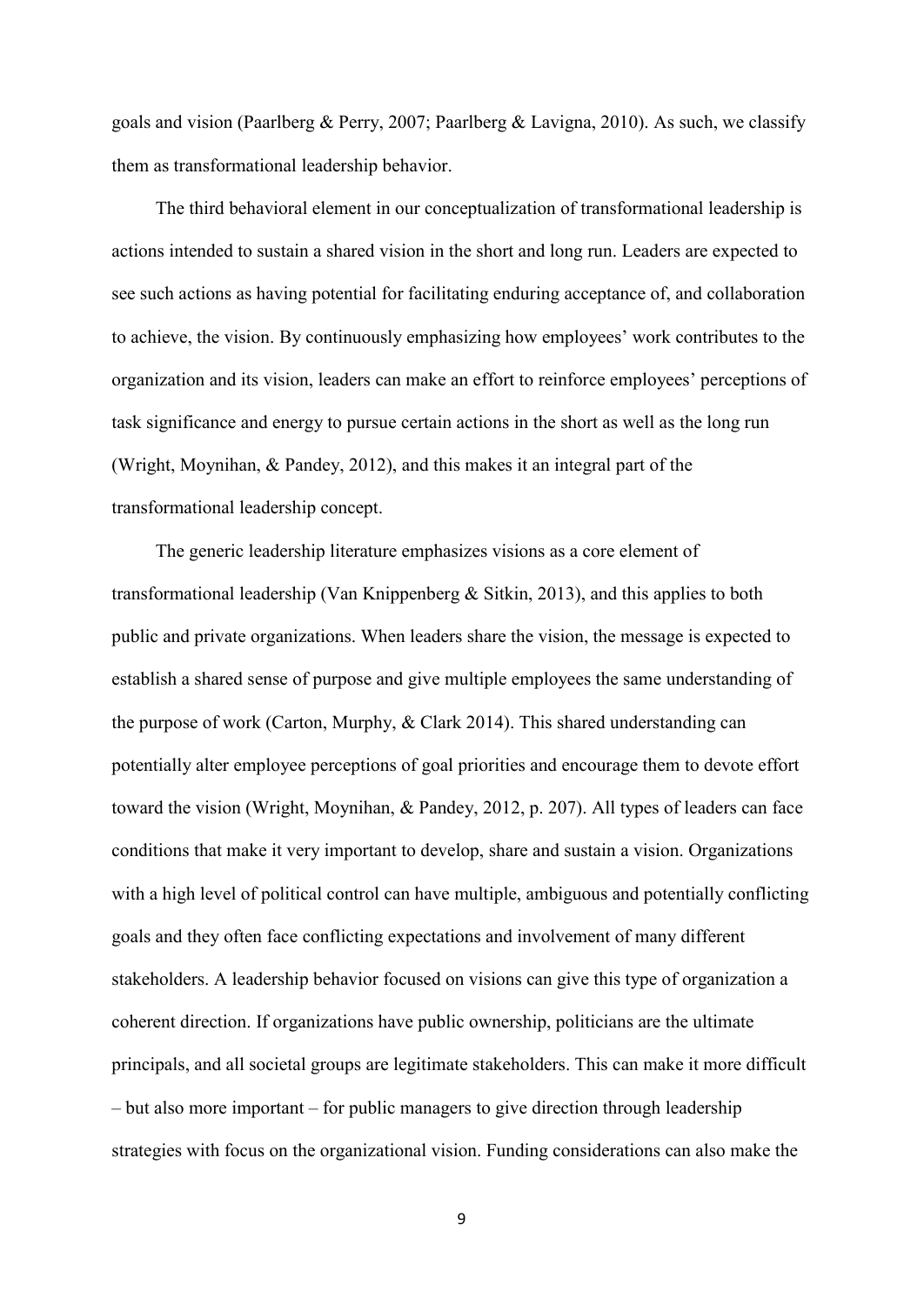visionary element of leadership very relevant for both public and private organizations. In organizations with high levels of public funding, the leader must be able to align the organizational vision with the demands of the sponsor body, while new market conditions in the private sector can demand strong emphasis on the vision to make organizations adapt to a changed context. The latter scenario can be exemplified by Nokia leader Stephen Elop's burning platform memo where he urged the company to change to be able to compete with the iPhone (Alcacer, Khanna & Snively 2014). Based on these arguments, our revised conceptualization of transformational leadership focuses on the leaders' efforts to establish a strong vision, and this conceptualization is relevant for both private and public leaders.

In short, we theoretically define transformational leadership as behaviors that seek to develop, share, and sustain a vision, and the key theoretical reason for categorizing these behaviors as transformational is that we see the intention behind these behaviors as attempts to encourage employees to transcend their own self-interest and achieve organizational goals. Although there are three types of transformational behavior, we argue that they are intertwined in the sense that they all reflect the same latent ambition to transform the employees to share and act on the vision and that the behaviors are only theoretically meaningful if used together.

#### *Operationalizing Transformational Leadership*

One of the key criticisms of transformational leadership is, as mentioned, that it conceptually confounds leadership actions and their effects (Van Knippenberg & Sitkin, 2013, p. 43), and this conceptual problem leads to an operationalization problem where leadership effects are measured rather than leadership behavior. Van Knippenberg and Sitkin (2013, p. 40) thus argue "the definitional problems have their parallels in measurement problems". This threatens the validity of the many effect studies based on these measures. In addressing this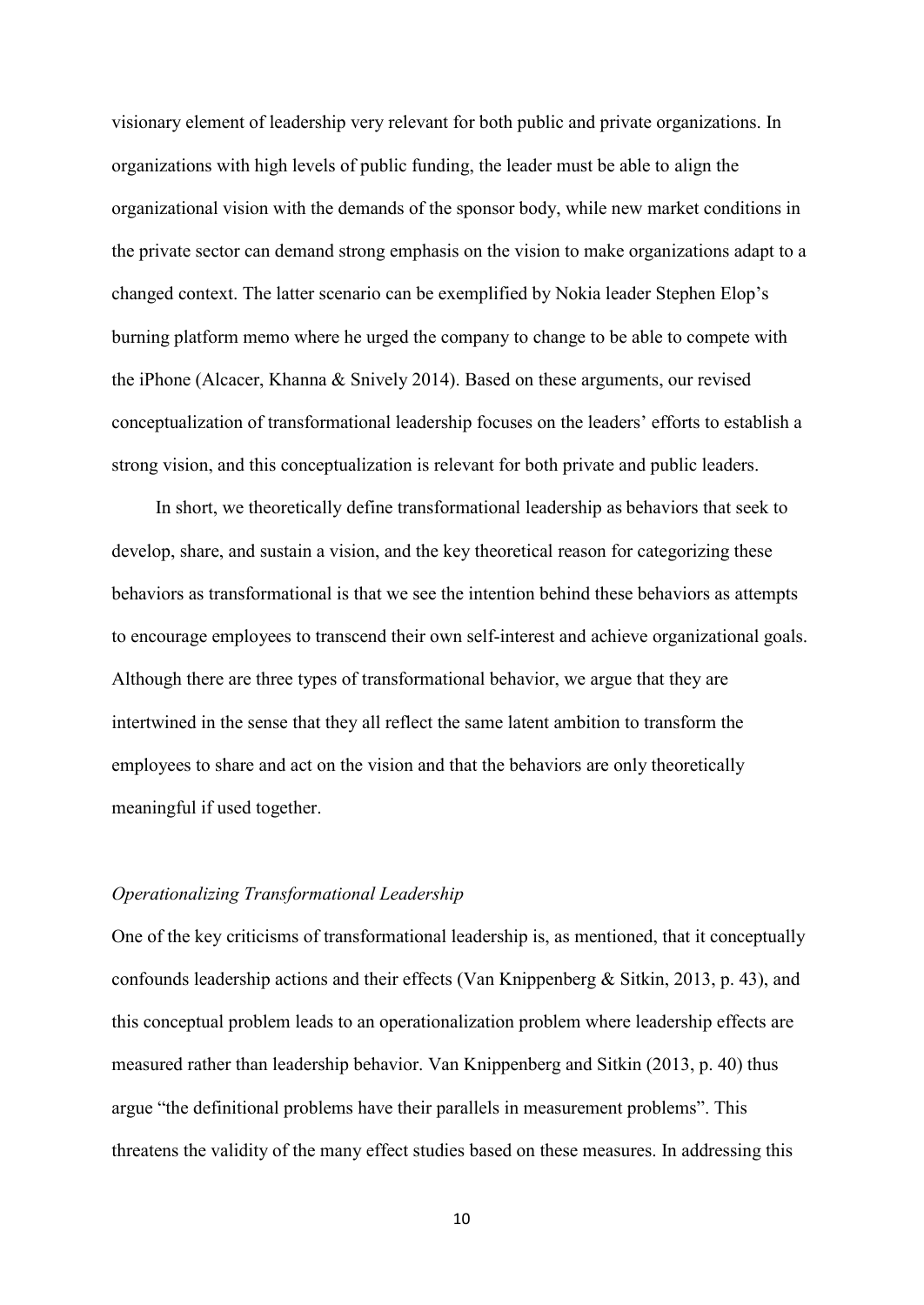issue, we base our operationalization on a review of the literature to identify items that clearly reflect a leader's *actions* to develop, share, and sustain a vision. In generic management literature, we relied on inspiration from Podsakoff et al. (1990), MacKenzie et al. (2001) and House (1998), and in public administration literature, we focused on Moynihan et al. (2012). Seven items were selected and carefully rephrased to focus on leader behaviors to avoid confounding of leadership actions and leadership effects. The wording can be seen in Table 1 below, while Table A-1 in the online appendix explicates the link to existing items from the literature ([www address to online appendix will appear here after the review – the appendix is now part of the article]). In the results section, we assess the psychometric properties of our transformational leadership scale including convergent and discriminant validity. All items were adapted to fit both leader and employee ratings. The items were framed for leaders by stating: "As a leader I …", and for employees the introductory text was: "My leader ...".

#### TABLE 1 HERE

A valid insight from the full-range theory is that it is not enough to conceptualize and measure transformational leadership in isolation. It should, as a minimum, also function in relation to a consistent conceptualization of transactional leadership. This position is supported by existing studies, which suggest that transformational leadership is important both in its own right and in combination with transactional leadership (Bass & Riggio, 2006; Rowold, 2011; Hargis, Watt, & Piotrowski, 2011; O'Shea et al., 2009; Bass et al., 2003). Below, we discuss the conceptualization of transactional leadership.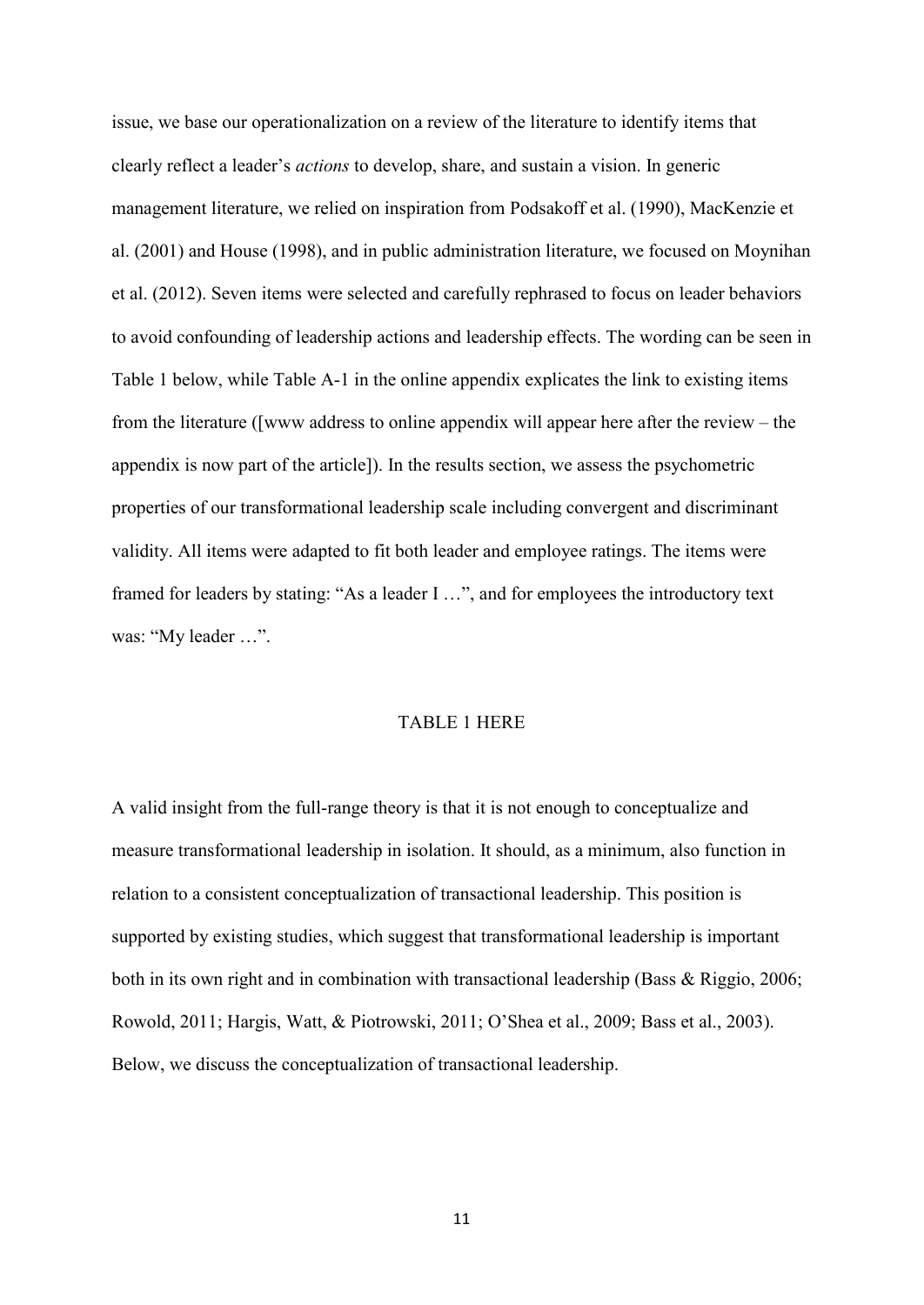# **Transactional Leadership: Working Towards Aligning Organizational Goals with Employees' Self-interest**

#### *Conceptualizing Transactional Leadership*

Transactional leadership has transactions between leader and employees at its conceptual core (Podsakoff et al., 2006), and we accordingly define it as the use of contingent rewards and sanctions. While both transactional and transformational leadership are directed towards achieving organizational goals, the key difference is that we see transactional leadership behavior as being intended to create employee self-interest in achieving the goals, while transformational leadership theoretically is based on an intention to encourage employees to transcend their own self-interest. Transactional leadership thus entails the use of contingent rewards and sanctions to make individual employees pursue their own self-interest while contributing to organizational goal attainment. This rests on the assumption that through appropriate incentives the self-interest of individual employees may align with the interest of the organization. Only contingent rewards and sanctions are relevant: Whenever employees are rewarded or sanctioned, these transactions should relate directly to employees' specific effort or performance. Otherwise, the transactions cannot be expected to be effective.

We agree with the differentiation in the full-range theory between rewards and sanctions, but in line with House (1998) we argue that it is important to refine the differentiation by also distinguishing between pecuniary and non-pecuniary rewards as these have different effects. Perry, Engbers, and Jun (2009) and Weibel, Rost, and Osterloh (2010) for example demonstrate that the effects of pecuniary rewards in public organizations can be negative. Especially if financial incentives are seen as controlling, they can crowd out intrinsic motivation (Weibel et al., 2009 Andersen & Pallesen, 2008), and this is not the case with non-pecuniary (e.g., verbal) rewards (e.g., Deci et al., 1999). Consequently, we conceptualize transactional leadership as entailing the use of three types of performance- or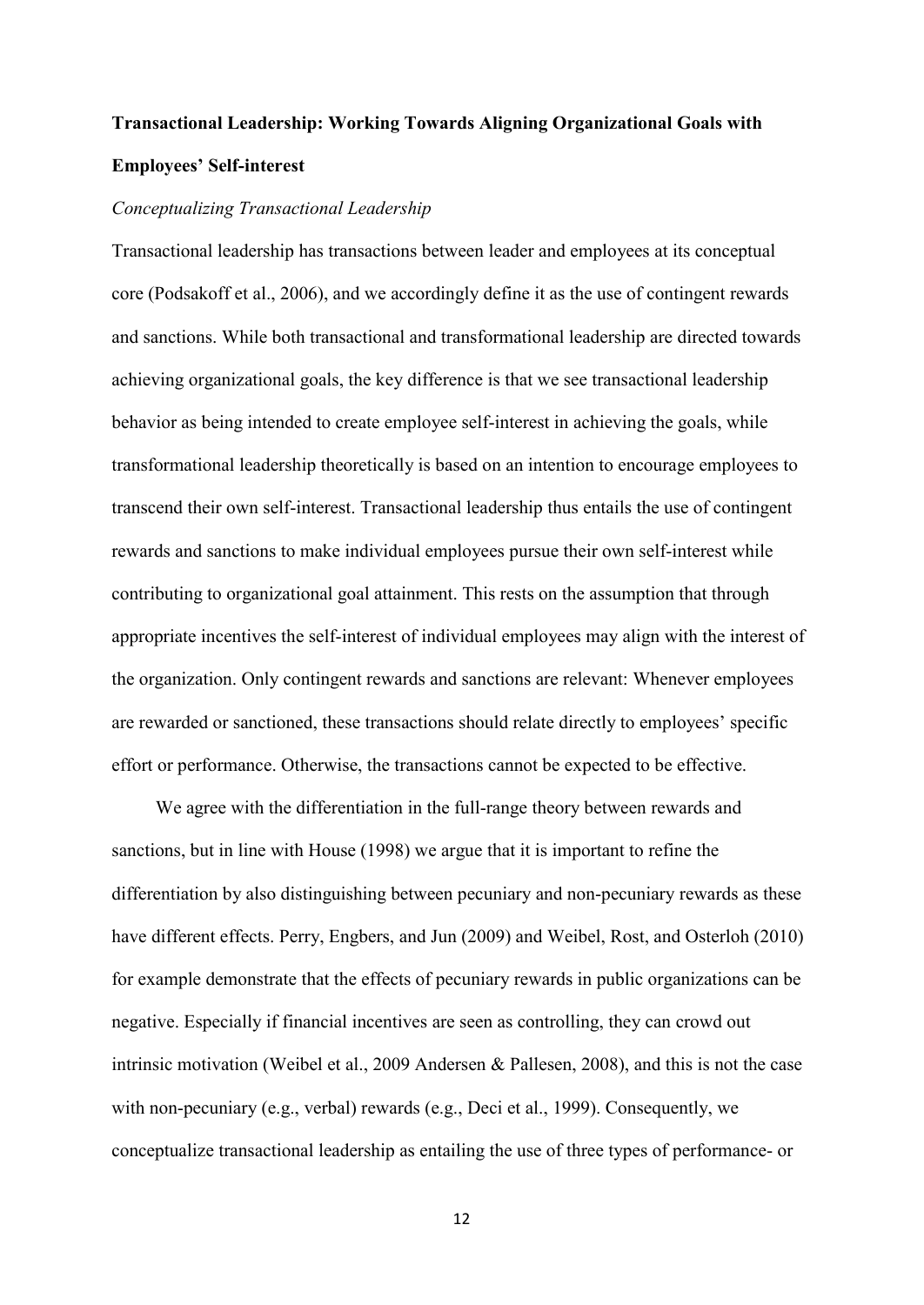effort-contingent types of behavior: use of contingent non-pecuniary rewards, contingent pecuniary rewards, and contingent sanctions. Specifically related to the applicability to both private and public organizations, the distinction between different types of rewards is highly warranted. Given that public managers are less materialistic (Boyne 2002), they could very well have a different reward-related behavior compared with private leaders, and it is an empirical question whether they use rewards less compared with private managers or whether they simply substitute material rewards with non-material rewards. The revised conceptualization of transactional leadership will allow future studies to find out not only whether public leaders use rewards less than private leaders, but also whether they use different (non-pecuniary) rewards. If valued by the employees, all three behaviors would be theoretically expected to have a potential effort-inducing effect, but the perception of sanctions and the two types of rewards can be very different (Frey 1997). Pecuniary rewards can for example be bonus pay and perks, while non-pecuniary rewards can be praise. The last type of performance/effort-contingent behavior is sanctions, e.g., punishment of errors, negative effort, and performance deviances.

We argue that transactional leadership should be seen as a formative construct where the use of pecuniary and non-pecuniary rewards and sanctions jointly construe the conceptual and empirical significance of transactional leadership. These three types of behaviors can be – but are not necessarily – alternatives. For example, if a leader uses both contingent pecuniary rewards and contingent sanctions, the leader is rated to have a higher level of transactional leadership, because the leader uses two types of transactions. This means that it is not necessary for the three types of behavior to co-vary, given that they can be seen as alternative transaction types, that is, different ways to perform transactional leadership, while it would alter the conceptual domain of transactional leadership if one of three types of behavior is excluded (Jarvis, MacKenzie, & Podsakoff, 2003).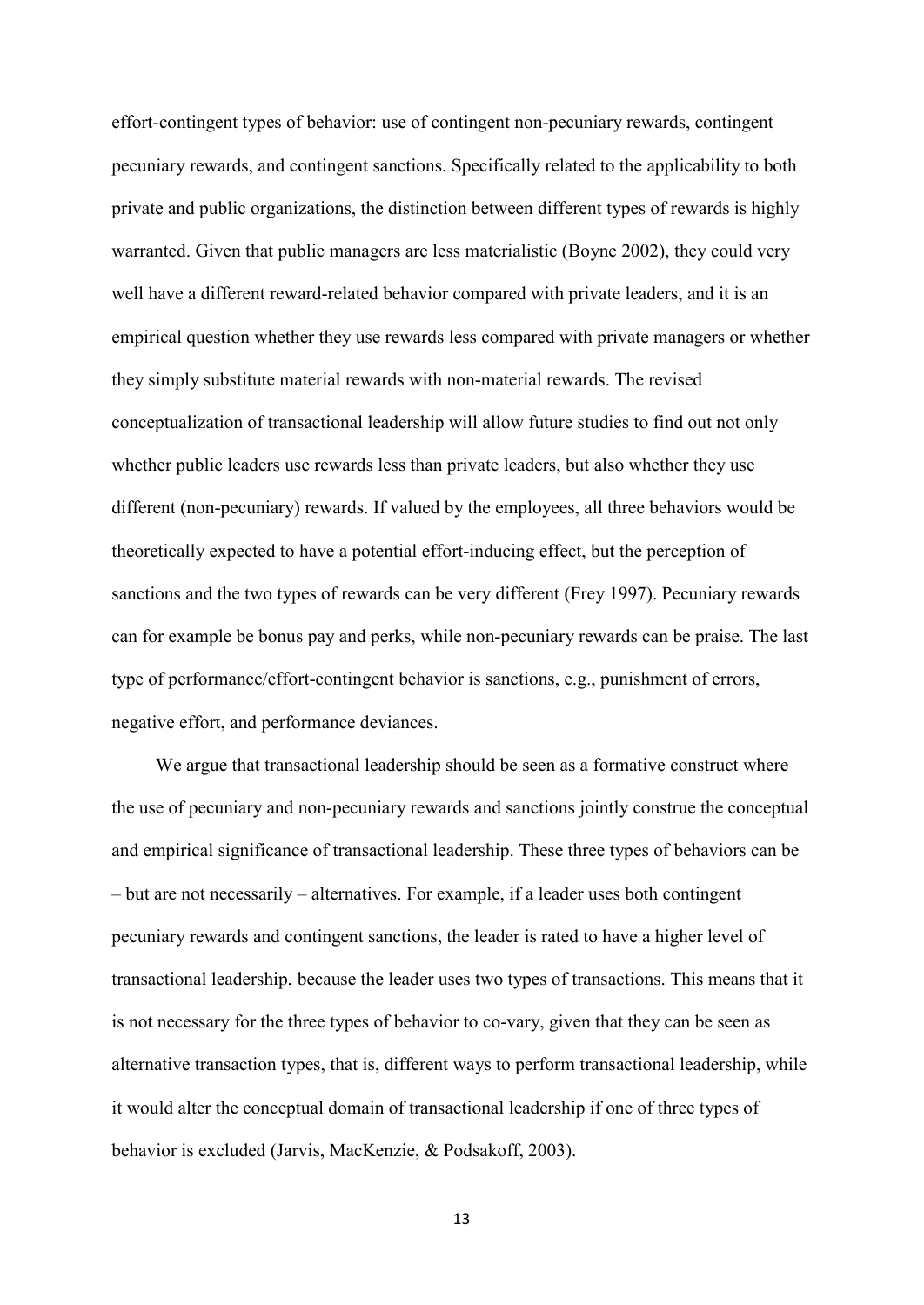#### *Operationalizing Transactional Leadership*

Similar to the process applied for our operationalization of transformational leadership, we reviewed the transactional leadership literature for items that reflect our three conceptual elements. Again, we carefully selected and re-phrased items in order for them not to confound leadership with its effects. Table 2 presents the 12 items reflecting the three components of transactional leadership, and Table A-2 in the Online Appendix shows how they are based on existing literature.

#### TABLE 2 ABOUT HERE

#### **Methods and Validation Procedures**

Our validation procedure includes two steps to ensure validity and reliability of the transformational and transactional leadership scales. In the first step, we assess the psychometric properties of a four-factor model, compare it to alternative factor structures, and examine whether the measurement model is consistent across sectors, in repeated surveys, and in an intervention study. The four factors reflect: 1) transformational leadership, 2) contingent non-pecuniary rewards, 3) contingent pecuniary rewards, and 4) contingent sanctions. In the second step, we investigate the correlations between the transformational leadership and transactional leadership and test whether the scales discriminate from each other. While the main results are presented for employee ratings of transformational and transactional leadership, we test whether the measurement model is equally applicable for leaders' self-ratings. Before we discuss each step in greater detail, the sample and data collection is briefly described.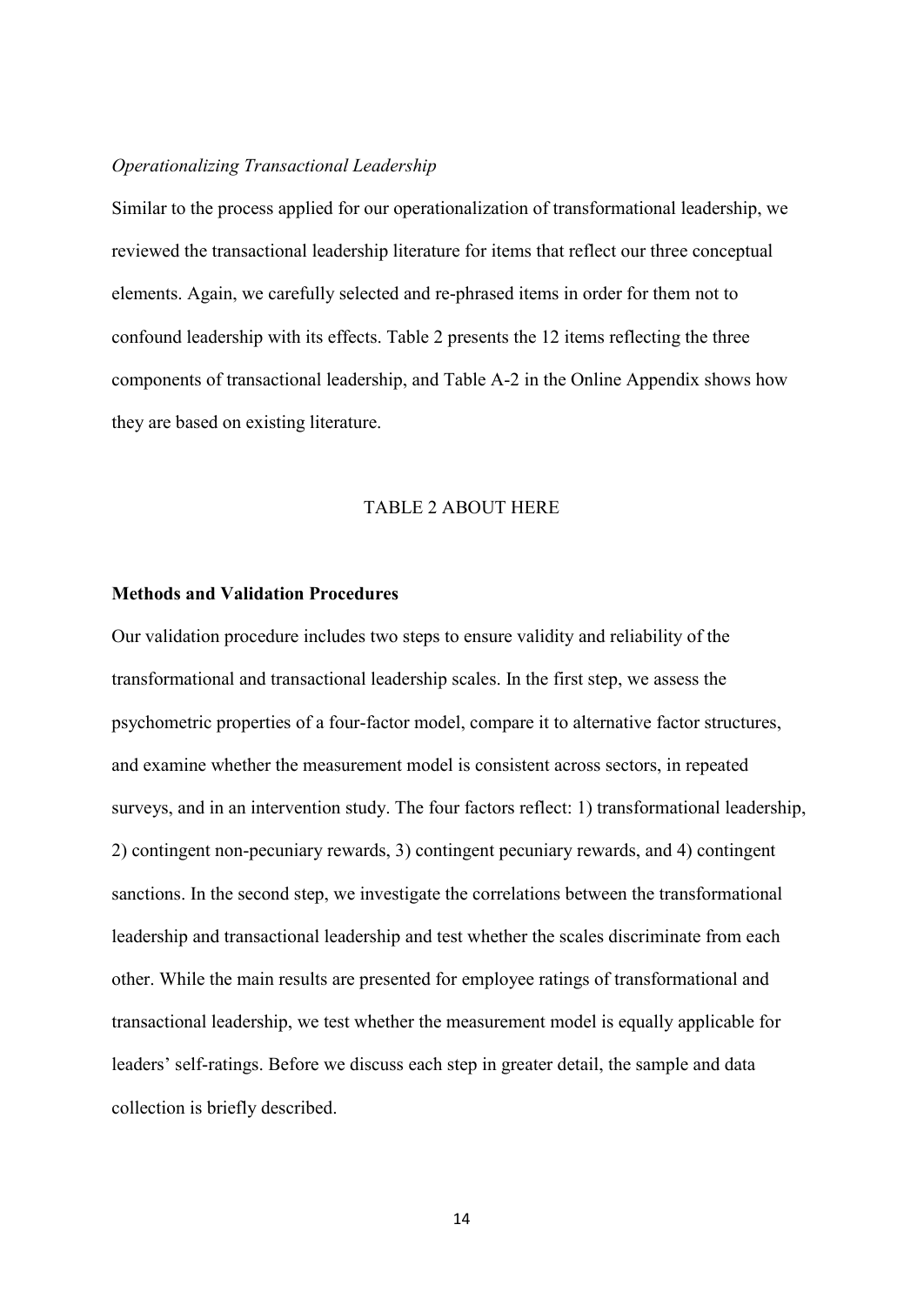#### *Sample and Data Collection*

l

Our data stem from four independent surveys collected in relation to an experimental test of a leadership training program in Denmark. Surveys were distributed among leaders and employees before the beginning of the training program (April and August 2014), and follow-up surveys were administered to leaders and their employees after the training program (August 2015). The leadership training program ran from September 2014 to May 2015. Surveys were internet-based, but paper-based invitations including a link to the online questionnaire were distributed to employees who did not have a valid e-mail account. As discussed in Boye et al. (2015; 2016), we engaged in a number of procedures to obtain high response rates and make sure that respondents prioritized answering the survey carefully. Five different sectors were included in the study: high schools (only public organizations), schools (public and private organizations), day care (public and private organizations), tax offices (only public organizations), and banks (only private organizations). From these sectors, 672 leaders volunteered to participate in the experimental training program and completed the pre-treatment survey (i.e., a response rate of 100 %). A pre-treatment survey was distributed to their 19,552 employees with an overall response rate of 45.3 %. The follow-up survey was completed by 451 leaders in August 2015 (corresponding to a response rate of 87  $\%$ <sup>[1](#page-15-0)</sup>), and 7,538 employees fully or partially completed the post-treatment employee survey (response rate 49.8 % of all recipients of the second questionaire). The survey data represents an unbalanced panel, because it includes employees working in the organizations throughout the study, as well as employees leaving and entering the organizations during the study. All surveys included identical items on transformational leadership and transactional leadership (cf. Table 1 and 2), and this allows us to assess the psychometric properties of a

<span id="page-15-0"></span><sup>&</sup>lt;sup>1</sup> The post-treatment questionnaire was distributed to the 521 leaders who remained part of the experiment throughout the leadership training program. Dropouts were primarily due to job changes.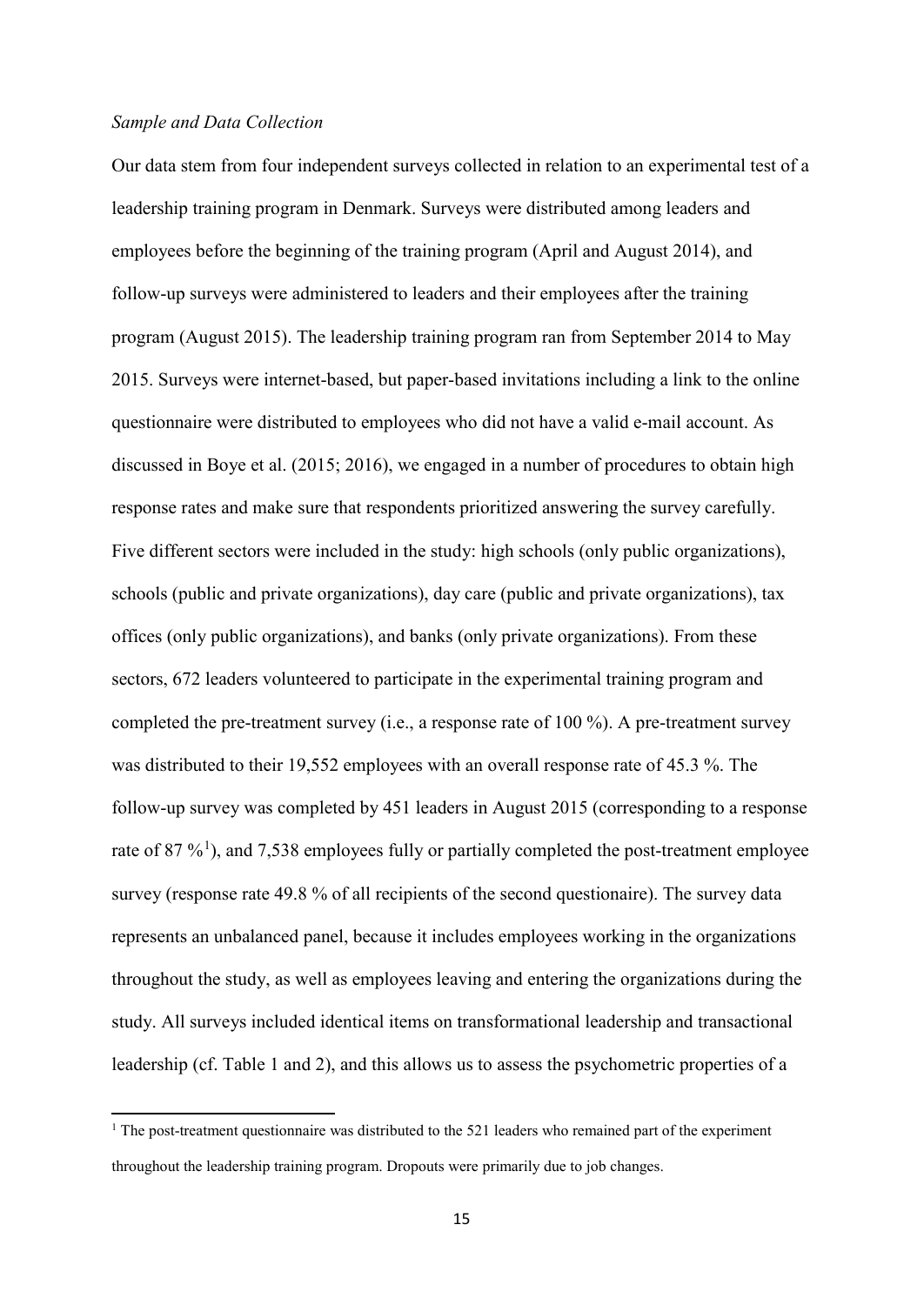measurement model across time and respondents (employees' other-ratings and leaders' selfratings of transformational and transactional leadership).

A stratified random sampling method was used to assign the leaders to one of four groups (three treatment groups and a control group). Strata ensure an even distribution of leaders from the different types of organizations in treatment and control groups, and the random assignment prevents selection bias of participants on treatments (Angrist and Pischke, 2009, p. 15). The three separate treatments encompass interventions designed to train the leaders in transformational leadership, transactional leadership, or a combination of the two. Leaders in the control group were not assigned to any of the treatment groups. The leadership training consisted of four full days of instruction and exercises. The training was set up to support participants' work on applying the leadership strategy in their organizations in-between instruction days. Elaborate information on the assignment-to-treatment procedure, learning principles behind the training programs, contents of individual teaching sessions, and design of the experiment can be found in Jacobsen, Bøllingtoft and Andersen (2015) and Holten, Bøllingtoft and Wilms (2015).

#### *Psychometric Properties of Leadership Scales*

To test the validity of our transformational and transactional leadership measures, we performed confirmatory factor analysis (CFA). CFA formally tests whether a set of indicators converges on latent factors as specified a priori by theory (Acock, 2013). CFA is based on an asymptotic distribution free estimator to account for the ordinal nature of our data (5-point Likert-scale items). Consistent with our conceptualizations of transformational leadership and transactional leadership, a four-factor measurement model was specified from our pool of 19 items (cf. Tables 1 and 2) to reflect: 1) transformational leadership, 2) contingent nonpecuniary rewards, 3) contingent pecuniary rewards, and 4) contingent sanctions. The latter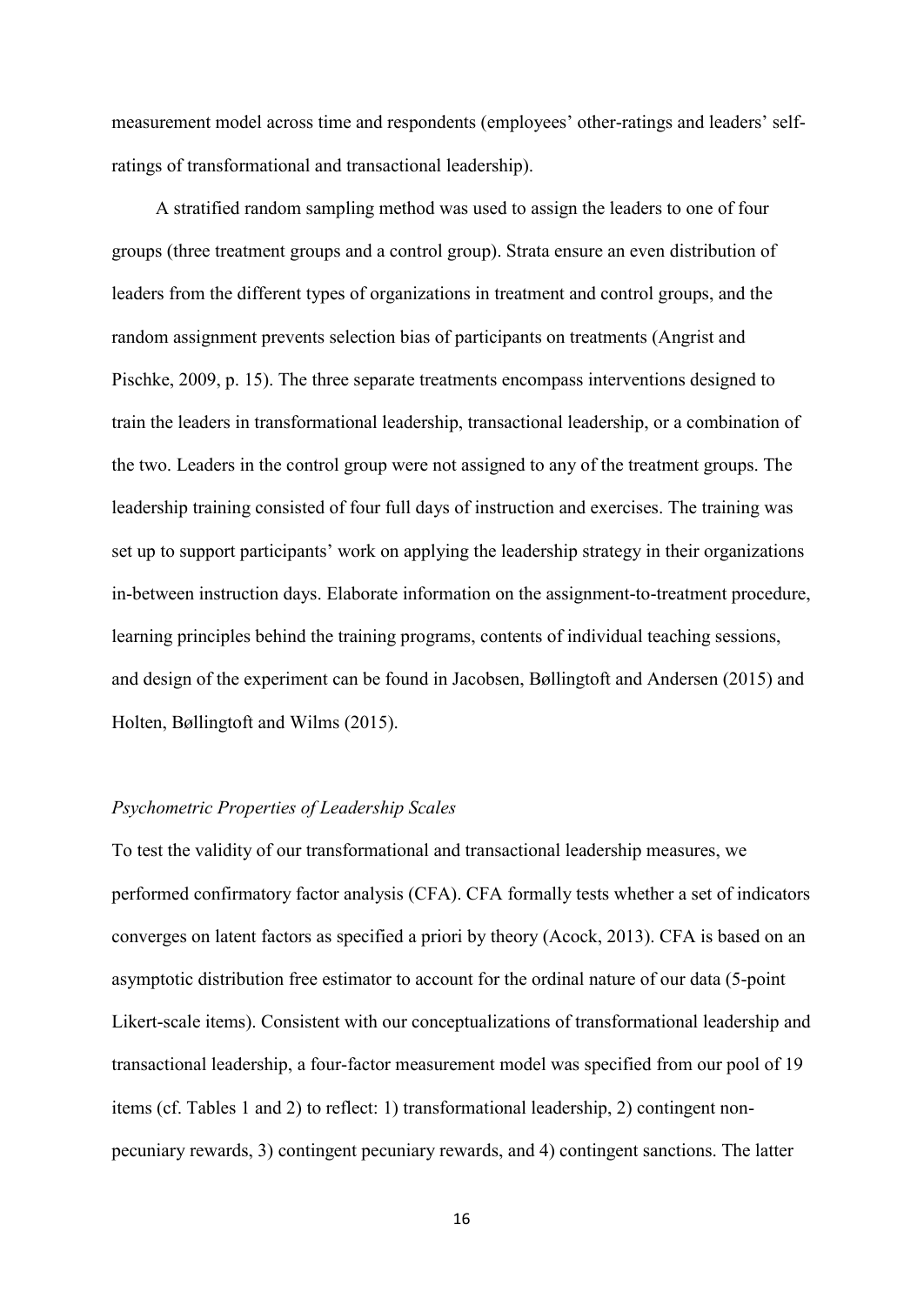three factors can be seen as a formative construct where each factor constitutes unique and non-interchangeable components of the transactional leadership construct. Contingent nonpecuniary rewards, contingent pecuniary rewards and contingent sanction are modelled as three independent first-order factors because they can have different antecedents and consequences, and existing literature accordingly treats them separately (this is also the case in the full-range theory and its associated measure, MLQ, see for example Antonakis, Avolio, and Sivasubramaniam 2003). Convergent validity is demonstrated when the average variance extracted for an indicator is above 0.5. To decide on overall fit of the measurement model – that is, its ability to reproduce the observed covariance matrix (Vandenberg & Lance, 2000, p. 43) – we rely on the chi-square test and three of the most common approximate fit measures: the root mean square of approximation (RMSEA), the comparative fit index (CFI), and the standardized root mean square residual (SRMR). We apply the model fit thresholds proposed by Williams, Vandenberg, and Edwards (2009). To evaluate the robustness of our four-factor model, we compared it to two alternative models with simpler factor structures. We tested our model against: 1) A two-factor model in which all three transactional leadership factors were combined into a single factor and 2) a three-factor model in which contingent pecuniary rewards and contingent non-pecuniary rewards were combined into a single factor.

The structure of our data in multiple groups (five sectors, public-private, treatmentcontrol) and time points (baseline-follow-up) allows us to validate our leadership scales across these contexts (Williams, Vandenberg, & Edwards, 2009). We thereby explore measurement invariance, testing whether the properties of the underlying measurement model are consistent across groups and time. Specifically, we test for "configural" and "metric" invariance. Configural invariance refers to equivalence of our measurement model configuration, that is, the pattern of factors and indicators is the same across groups and time.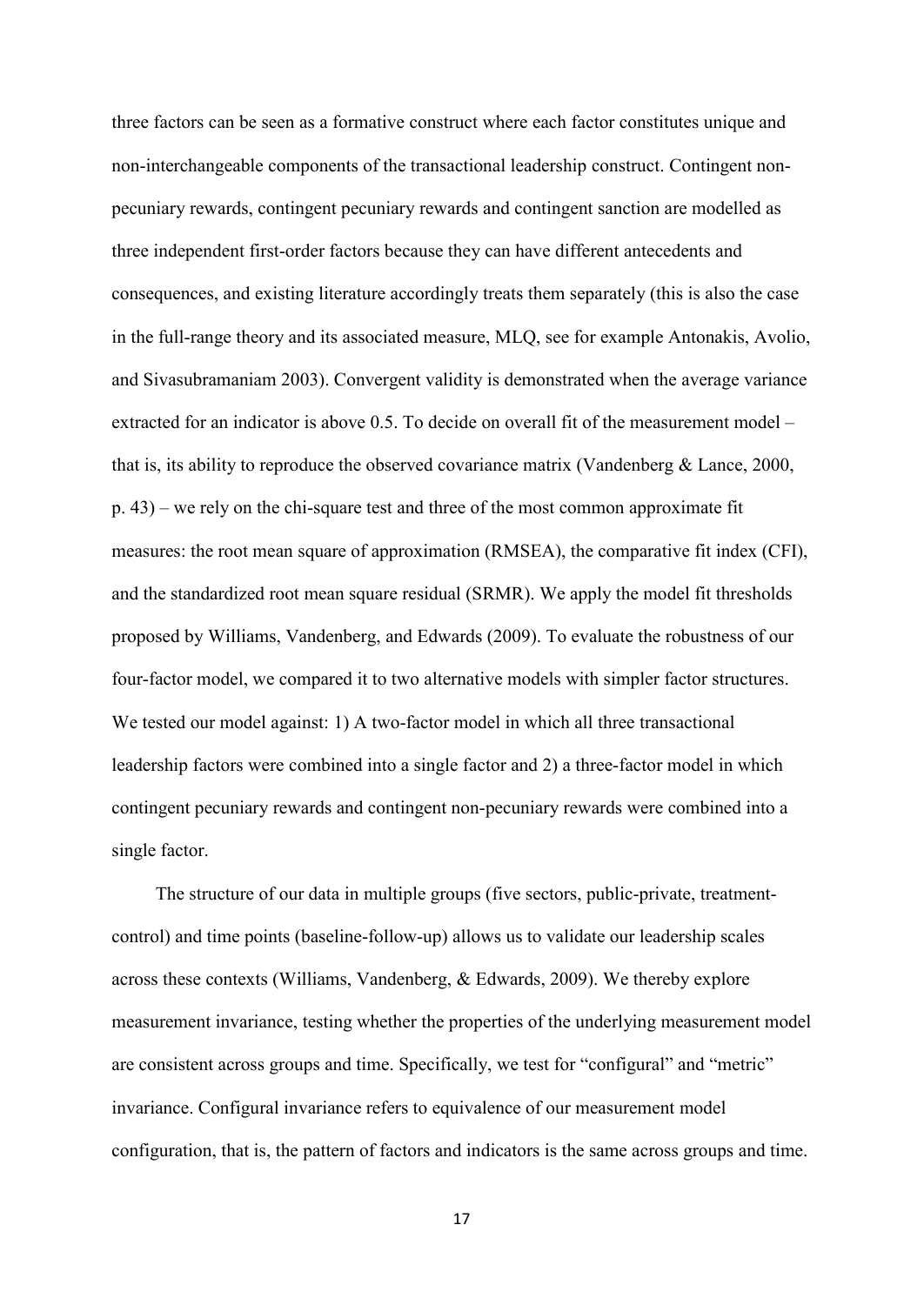Metric invariance concerns equivalence of factor loadings (i.e., the relationship between individual items and factors) across groups and time (Horn & McArdle, 1992; Vandenberg & Lance, 2000). The measurement invariance tests are performed in sequential steps imposing still stricter restrictions on the measurement model. For each step it is evaluated whether data supports the preceding invariance test. We compare the nested models by chi-square statistics (change in the chi-square value,  $\Delta \chi^2$ , given the change in degrees of freedom between models) and differences in RMSEA (∆RMSEA), CFI (∆CFI) and SRMR (∆SRMR). Following the recommendations of Cheung and Rensvold (2002) and Chen (2007), invariance is demonstrated for a difference of less than 0.015 in RMSEA, 0.01 in CFI, and 0.030 in SRMR.

#### *Inter-factor Correlations and Discriminant Validity*

Often-voiced criticisms of the MLQ are that transformational and transactional leadership factors correlate highly and discriminate poorly (Van Knippenberg & Sitkin, 2013), and this makes it important to address these issues for our measures. The four factors in our measurement model are therefore allowed to correlate in the CFA, enabling us to investigate the inter-factor correlations. A related question is whether factors discriminate. Discriminant validity exists when a latent factor (e.g., the transformational leadership factor in our model) accounts for more variance in the indicators/items related to this factor than in other factors (e.g., the contingent non-pecuniary rewards factor) or measurement error (Farrell & Rudd, 2009). According to Fornell and Larcker (1981), discriminant validity is established when the average variance extracted for any two factors exceeds the shared variance between these factors. The average variance extracted consists of the average of the squared correlations (or factor loadings) between individual indicators and the associated factor. Shared variance between any two factors equals the squared correlation between these factors. Using this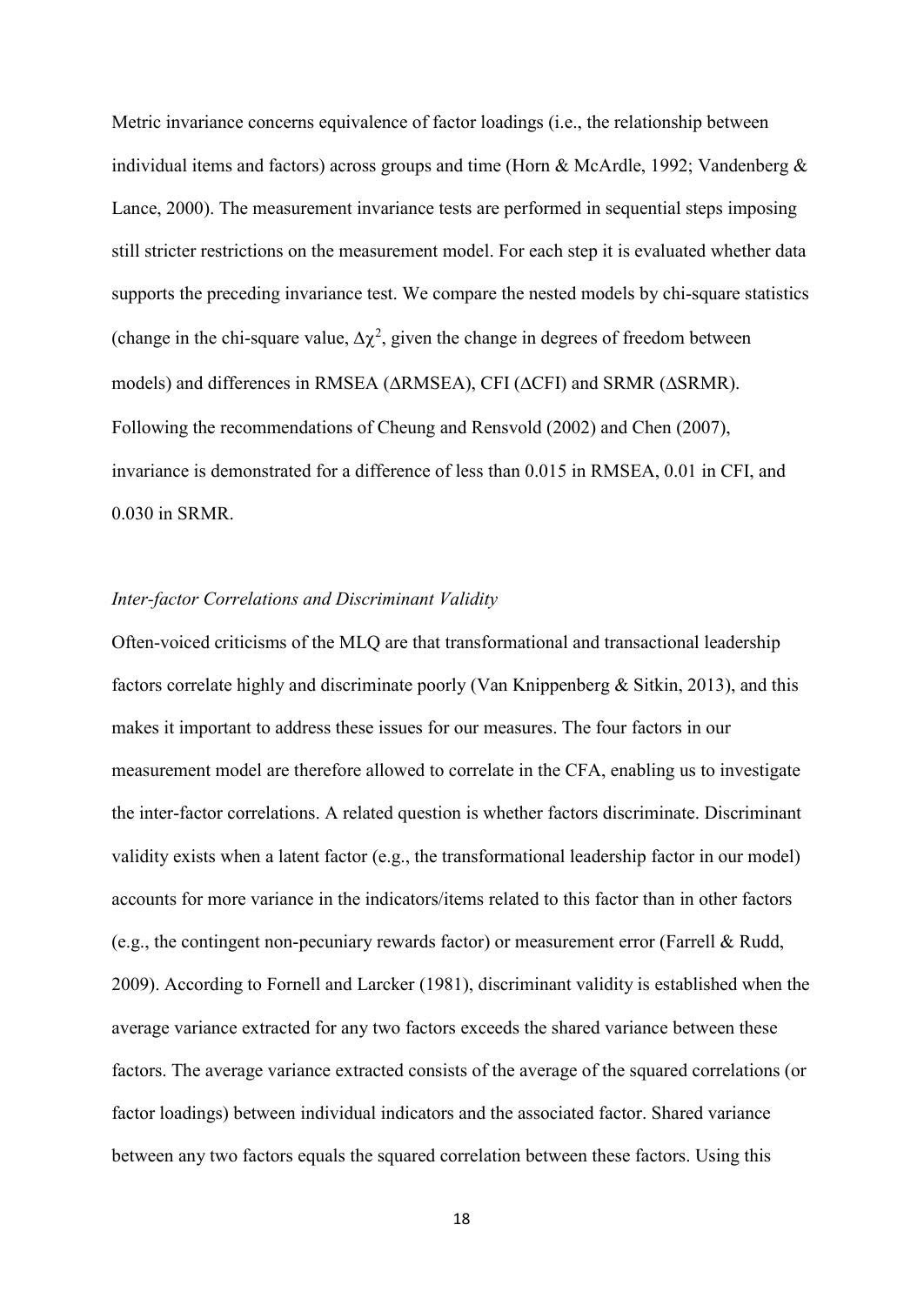approach, we test discriminant validity by comparing all combinations of our four factors: transformational leadership, contingent non-pecuniary rewards, contingent pecuniary rewards, and contingent sanctions.

### **Results**

In this section, we present the results of a series of confirmatory factor analyses to assess the validity and reliability of our transformational and transactional leadership scales. The main results are presented for employee data, but we also test the measurement model using leaders' self-ratings, demonstrating equal applicability across sources.

#### *A Four-Factor Measurement Model: Psychometric Properties*

According to the chi-square test of exact fit:  $\chi^2(146) = 3567.29, p < 0.001$  and the CFI = 0.858 (although acceptable for RMSEA =  $0.039$  and SRMR =  $0.076$ ), our 19-item target model (cf. Tables 1 and 2) did not fit data well. Since our sample includes data from multiple groups (e.g., different sectors), we follow the procedure adopted by Antonakis and House (2014) to re-estimate a trimmed model based on a homogenous subsample of public school participants, which is also the largest subsample in our data. Based on a number of iterations, we inspected the modification indexes and retained items that clearly reflected our conceptualizations, loaded highly on their respective factors, and showed discriminant properties. On the basis, we replicated the test of the trimmed four-factor model with 13 items on the full data. The fit to data on the full sample is good:  $\chi^2(59) = 1006.77$ ,  $p < 0.001$ ,  $RMSEA = 0.032$ ,  $CFI = 0.956$ , and  $SRMR = 0.029$ . Mean standardized factor loadings were high for all factors ( $\lambda$ Transformational = 0.82,  $\lambda$ Non-pecuniary rewards = 0.91,  $\lambda$ Pecuniary rewards = 0.85,  $\lambda$ Sanctions = 0.85) with no individual loadings below 0.5, suggesting convergent validity of our model. Next, we compared the model with two alternatives: 1) A two-factor model where all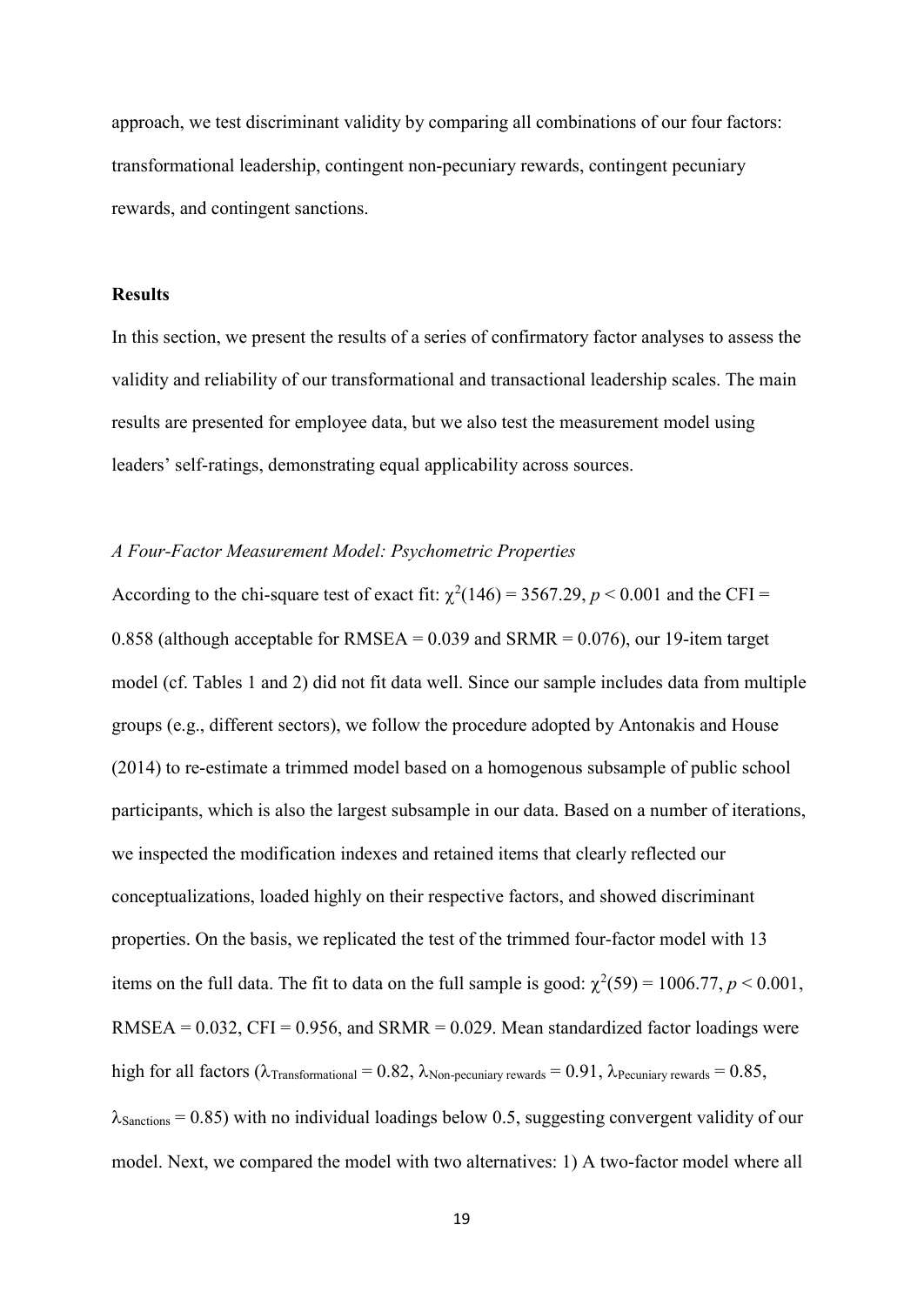transactional leadership items were constrained to load on the same factor and 2) a threefactor model in which the items affiliated with the contingent reward (i.e., non-pecuniary and pecuniary) factors were constrained to load on the same common factor. Results from CFA on our main model and the alternative model specifications are presented in Table 3. The two-factor and three-factor models failed to fit data well and performed significantly worse than our four-factor model based on difference tests: two-factor model:  $\Delta \chi^2(5) = 8.914$ ,  $p <$ 0.001 and three-factor model:  $\Delta \chi^2(3) = 5,047, p < 0.001$ . Differences in RMSEA, CFI, and SRMR clearly support this pattern. Thus, the four-factor model was retained for further analyses.

#### TABLE 3 HERE

# *A Four-Factor Measurement Model: Testing Multiple Group and Time Invariance*

To assess the psychometric properties of our four-factor model across multiple groups and time, we tested for configural and metric invariance across 1) time, 2) treatment/control group, and 3) sector. Three independent invariance tests were performed, each entailing two sequential steps: First, a model with all parameters constrained to be equal was compared to a model where only the factorial structure and pattern of loadings were constrained to be equal across the grouping variable (i.e., test for configural invariance). Second, the latter model was compared to a model where factor loadings were also required to be equal across the grouping variable (i.e., test for metric invariance). Table 4 presents factor loadings and fit indices for the four-factor model.

#### TABLE 4 HERE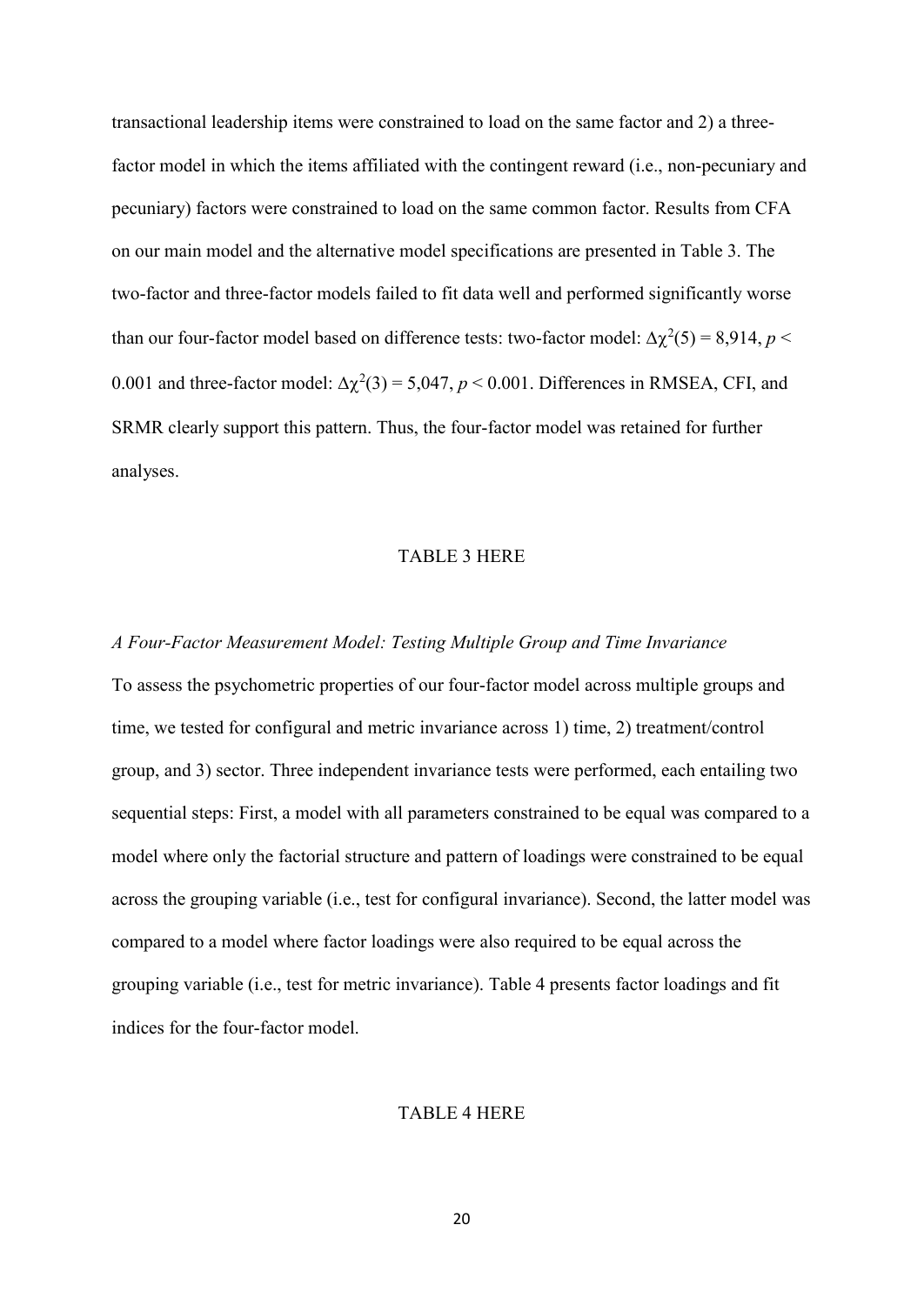Tables 5-7 summarize the results of the invariance tests. The results indicate that our measurement model is invariant across repeated surveys (time). The baseline model in which all parameters were constrained to be equal across time fits data well:  $\chi^2(163) = 1211.69, p <$  $0.001$ , RMSEA =  $0.028$ , CFI =  $0.951$ , and SRMR =  $0.036$ . Almost identical results appear for the baseline model in which all parameters are constrained to be equal across treatment and control group,  $\chi^2(163) = 1211.31, p < 0.001$ , RMSEA = 0.028, CFI = 0.951, and SRMR = 0.042, indicating not only configural and metric invariance, but also equivalence of errorvariances and intercepts. Results indicate configural and metric invariance across sectors with differences in RMSEA less than 0.015, in CFI less than 0.01, and in SRMR less than 0.030 between models 2 and 3 (cf. table 7). Across study sectors, our four-factor measurement model generally seems equally applicable in people-changing (service) and peopleprocessing (administration) organizations. Importantly, it also seems equally applicable to public and private organizations. Factor loadings, model fit indices, and reliability scores for each "sector" subsample split by time are listed in Table A-3 in the online appendix. It should be acknowledged that SRMR is high in our small subsamples (e.g., private lower secondary school, private day care, and banks). Simulation studies show that SRMR is sensitive to sample size with a greater positive bias in small samples (Anderson & Gerbing, 1984). If we compare CFI values, which are not sensitive to sample size, we see that they are practically unchanged between small and large subsamples (e.g., banks versus tax offices in Table A-3).. Moreover, the four-factor model displays acceptable psychometric properties for leader selfrated transformational and transactional leadership (cf. Table A-4 in the online appendix). For the full sample of 982 observations (597 unique leaders with valid answers on the relevant items in at least one survey), all standardized factor loadings are above 0.5 with RMSEA and CFI values of 0.035 and 0.933, respectively. Despite the small number of observations in some of the configurations (e.g., the treatment versus control group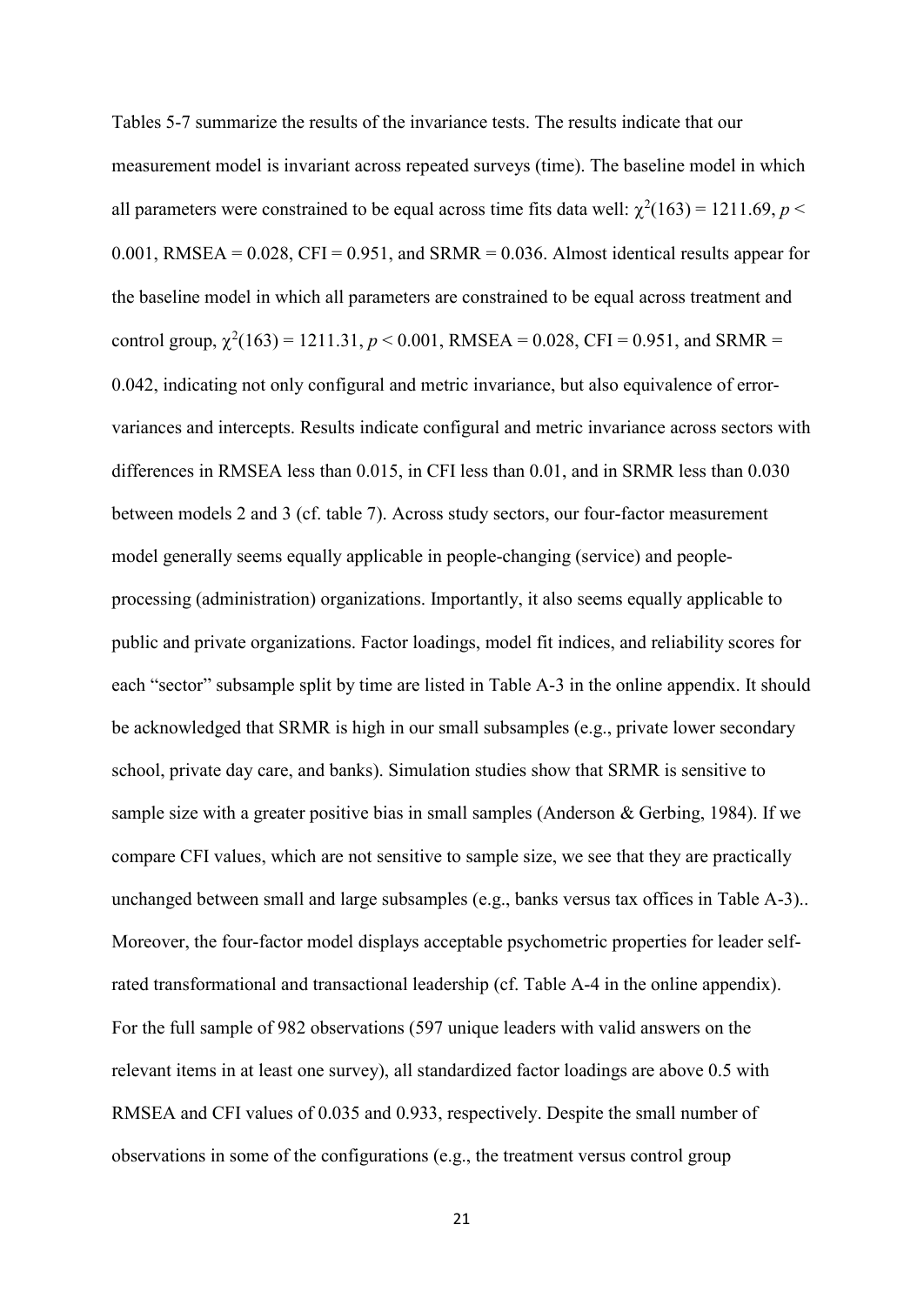comparison), our measurement model generally performs satisfactorily for leaders' selfratings.

#### TABLES 5-7 HERE

*A Four-Factor Measurement Model: Inter-factor Correlations and Discriminant Validity* Table 8 presents: 1) inter-factor correlations, 2) average variance extracted and shared variance for assessing discriminant validity, and 3) composite reliability scores in terms of Cronbach's alpha and Jöreskog's rho. Correlations between the four factors range between 0.589 and 0.135 and any two model factors thus share less than half of their variance with each other. Our leadership scales also discriminate as the average variance extracted for any two model factors well exceeds the shared variance between these factors. Finally, composite reliability scores suggest internal consistency among the leadership scales. Cronbach's alpha is well above the recommended lower threshold of 0.7 for all composite constructs, and Jöreskog's rho (which is not sensitive to the number of items) supports this pattern with values far exceeding the 0.6 threshold. Inter-factor correlations, evidence of discriminant validity, and reliability scores for leader ratings all support discriminant properties of the four-factor model using leaders' self-ratings and internal consistency among items associated with individual factors (see Table A-5 in the online appendix).

#### TABLE 8 HERE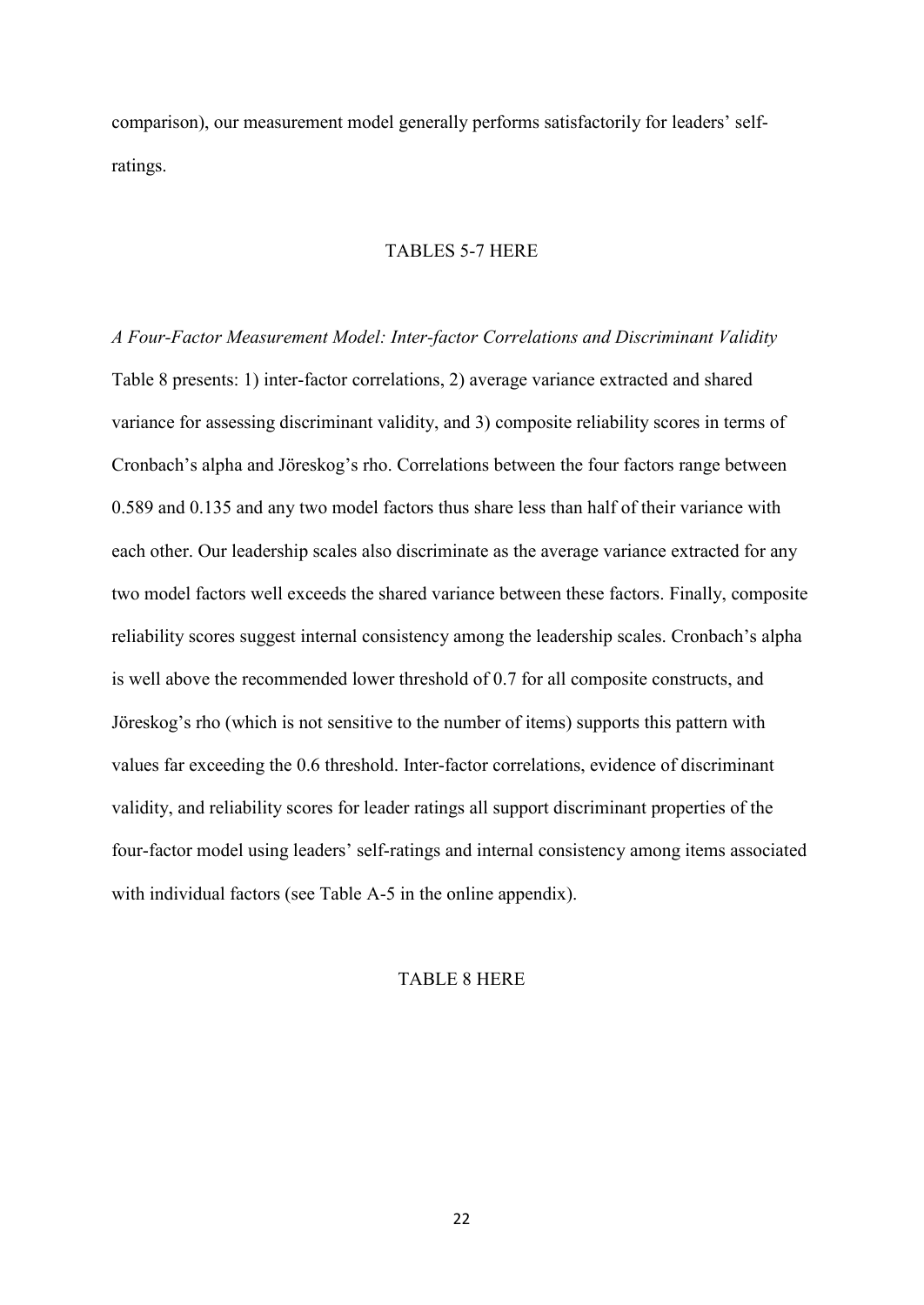#### **Conclusion**

This article aims to contribute to solving three problems of earlier conceptualizations and measurements of transformational and transactional leadership, and the obvious question being how successful our re-conceptualization and re-operationalization efforts have been?

Concerning the need to separate the conceptualizations and operationalization of leadership behavior from their effects, we argue that the conceptualizations do not confound the leadership strategies with their proposed effects, because they focus on behavior (behaviors that seek to develop, share, and sustain a vision and actual use of rewards and sanctions). Correspondingly, the items used in the new operationalizations also ask about behavior (e.g., whether the leaders seek to make employees accept common goals for the organization).

Whether we have succeeded in constructing theoretically and empirically meaningful dimensions is more difficult to assess. Theoretically, we distinguish between sanctions, pecuniary rewards and non-pecuniary rewards, because the theoretic dynamics are fundamentally different. Existing research also shows that these types of transactions have different consequences. Consistent with our conceptualization of a unidimensional transformational leadership construct and three transactional leadership components (i.e., contingent non-pecuniary, contingent pecuniary, and contingent sanctions), we find empirical support for a 13-item measurement model of transformational leadership and transactional leadership consisting of four first-order factors. This model demonstrates convergent validity, discriminant validity, and measurement invariance across groups, sources, sectors and time.

Concerning applicability in both private and public organizations, we have presented theoretical arguments for the relevance of the same concepts, and our tests demonstrated that the same items can be used in both types of organizations. We fully acknowledge that some types of leadership behavior need to be conceptualized and measured differently in different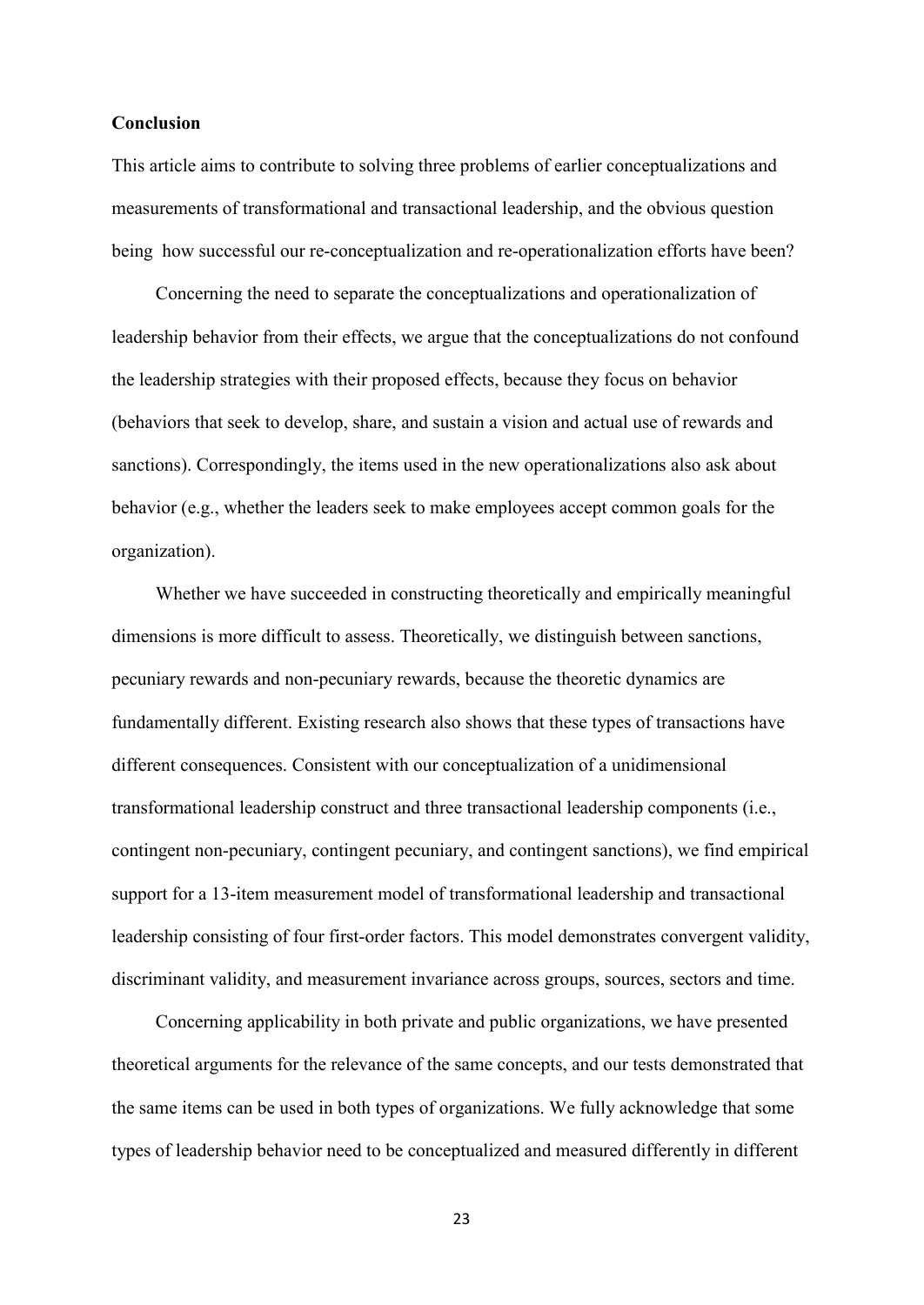types of organizations, but when public and private organizations can be compared using the same concepts and measures, it is a huge advantage. Although we would expect different levels of transformational and transactional leadership in organizations with varying degree of publicness (that is, different levels of public funding, political control and public ownership), nothing indicates that transformational and transactional leadership cannot be conceptualized and measured similarly for private and public organizations. The conceptualizations and measures of transformational and transactional leadership set forth in this article thus allow future research to continue to make comparisons between public and private organizations, contributing to important questions on the antecedents and consequences of these leadership strategies in both types of organizations. On this basis, our proposed model seems to offer a good point of departure for reconsolidating the field. To further explore the empirical applicability of the proposed measures of transformational and transactional leadership, we encourage scholars to use the scales in other organizational, national and/or cultural contexts. For example, it would be very relevant to assess whether our conceptualization and operationalization can also be used in non-profit organizations.

Our proposed measures of transformational and transactional leadership are available to the research community and we invite scholars to apply and use these measures in their future research to help build sound and cumulative knowledge on the effects of transformational and transactional leadership in the private, nonprofit, and public sectors.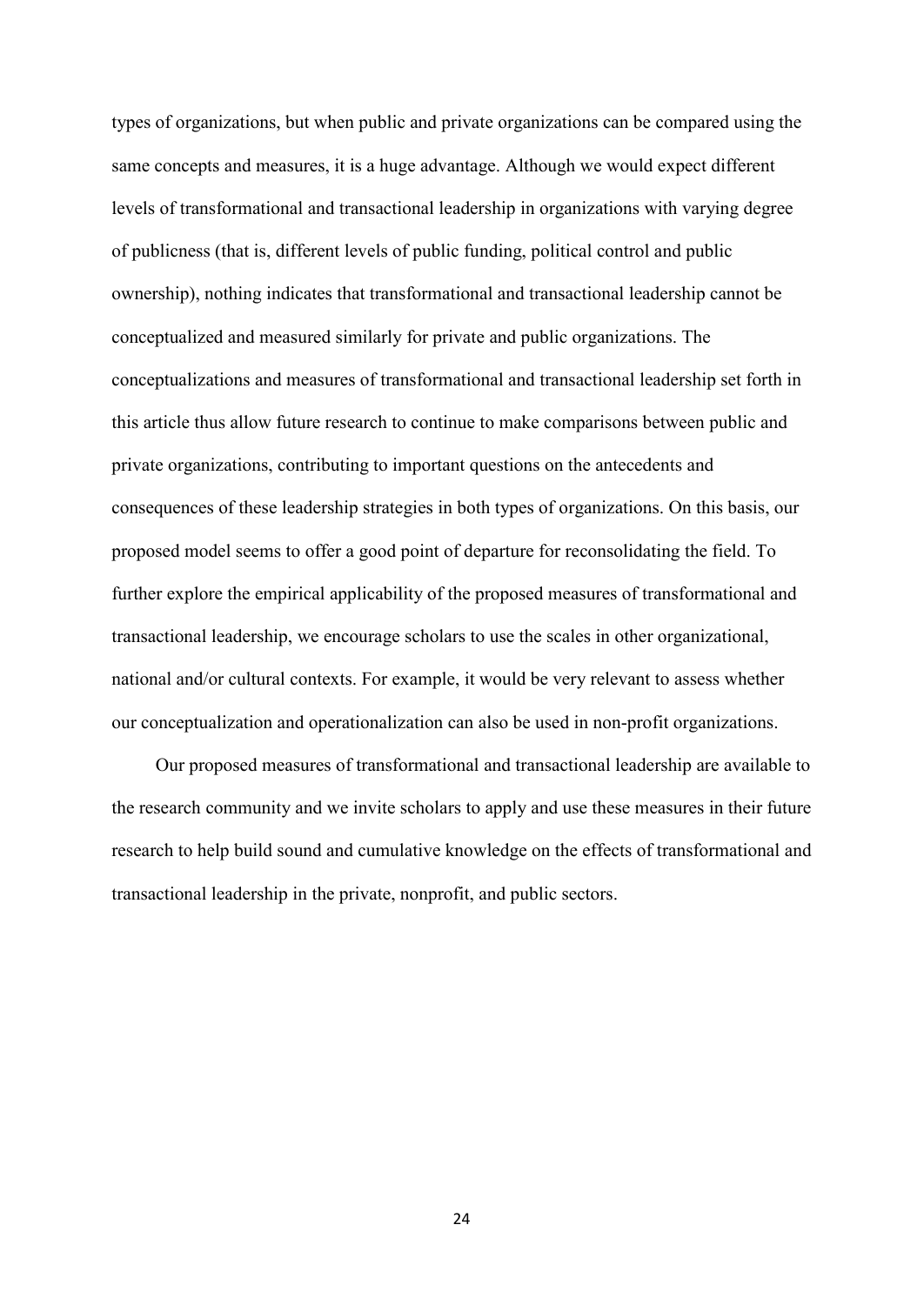#### **References**

- Acock, A. C. (2013). *Discovering structural equation modeling using Stata* (1st ed.). College Station, TX: Stata Press.
- Alcacer, J., Khanna, T. & Snively, C. (2014). *The Rise and Fall of Nokia*. Harvard Business School [http://www.essaybaywriters.com/blog/wp-content/uploads/2016/03/714428-](http://www.essaybaywriters.com/blog/wp-content/uploads/2016/03/714428-PDF-ENG.pdf) [PDF-ENG.pdf](http://www.essaybaywriters.com/blog/wp-content/uploads/2016/03/714428-PDF-ENG.pdf) (accessed 5 August 2016).
- Andersen, L. B., & Pallesen, T. (2008). "Not just for the money?" How financial incentives affect the number of publications at Danish research institutions. *International Public Management Journal*, *11*(1), 28–47.
- Anderson, J. C., & Gerbing, D. W. (1984). The Effect of Sampling Error on Convergence, Improper Solutions, and Goodness-of-Fit Indices for maximum Likelihood Confirmatory Factor Analysis. *Psychometrika*, *49*(2): 155–173.
- Angrist, J. D., & Pischke, J.-S. (2009). *Mostly harmless econometrics: an empiricist's companion*. Princeton: Princeton University Press.
- Antonakis, J. (2012). Transformational and charismatic leadership. In D. V. Day, & J. Antonakis (Eds.), *The Nature of Leadership* (2nd ed., pp. 256-288). Los Angeles: SAGE.
- Antonakis, J., Avolio, B. J., & Sivasubramaniam, N. (2003). Context and leadership: an examination of the nine-factor full-range leadership theory using the Multifactor Leadership Questionnaire. *The Leadership Quarterly*, *14*(3), 261–295.
- Antonakis, J., & House, R. J. (2014). Instrumental leadership: Measurement and extension of transformational–transactional leadership theory. *The Leadership Quarterly, 25*(4), 746-771.
- Avolio, B. J., Reichard, R. J., Hannah, S. T., Walumbwa, F. O., & Chan, A. (2009). A metaanalytic review of leadership impact research: experimental and quasi-experimental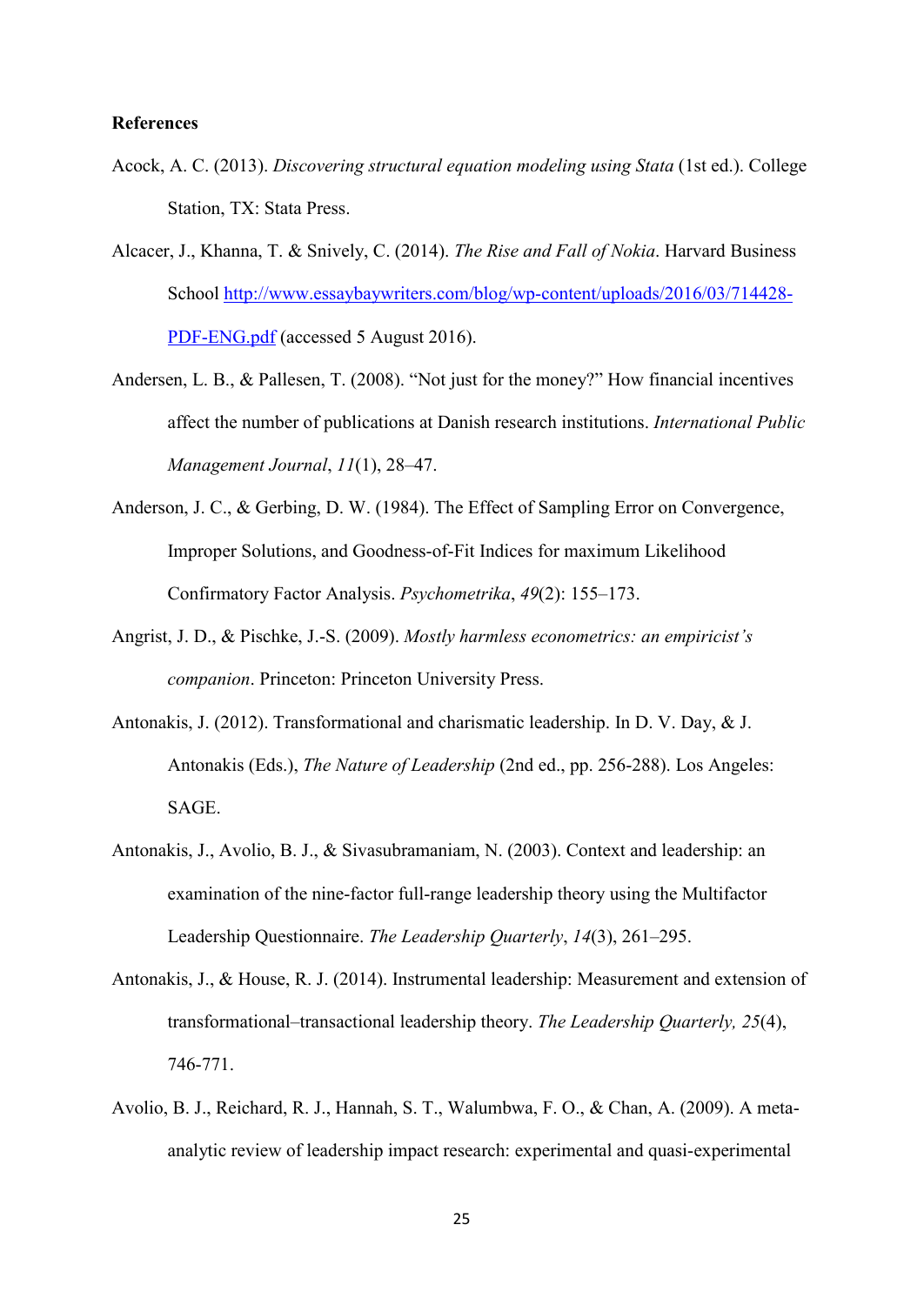studies. *The Leadership Quarterly*, *20*(5), 764–784.

- Bass, B. M. (1985). *Leadership and performance beyond expectations*. New York : London: Free Press, Collier Macmillan.
- Bass, B. M. (1990). From transactional to transformational leadership: learning to share the vision. *Organizational Dynamics*, *18*(3), 19–31.
- Bass, B. M., & Riggio, R. E. (2006). *Transformational leadership* (2nd ed.). Mahwah, N.J: L. Erlbaum Associates.
- Bass, B. M., Avolio, B. J., Jung, D. I., & Berson, Y. (2003). Predicting unit performance by assessing transformational and transactional leadership. *Journal of Applied Psychology*, *88*(2), 207–218.
- Bellé, N. (2014). Leading to make a difference: a field experiment on the performance effects of transformational leadership, perceived social impact, and public service motivation. *Journal of Public Administration Research and Theory*, *24*(1), 109–136.
- Bettencourt, L. A. (2004). Change-oriented organizational citizenship behaviors: the direct and moderating influence of goal orientation. *Journal of Retailing*, *80*(3), 165–180.
- Boye, S., Christensen, J., Jensen, U.T., Bro, L.L., Bøllingtoft, A., Eriksen, T.M., Jacobsen, C.B., Ladenburg, J., Nielsen, P.A., Salomonsen, H.H., Westergaard-Nielsen, N., Andersen, L.B. (2015) *Technical report. Survey of leaders and employees, pretreatment*

[http://ps.au.dk/fileadmin/Statskundskab/Billeder/Forskning/Forskningsprojekter/LEA](http://ps.au.dk/fileadmin/Statskundskab/Billeder/Forskning/Forskningsprojekter/LEAP/Dokumenter/LEAP_technical_report_pretreatment_final2.pdf) [P/Dokumenter/LEAP\\_technical\\_report\\_pretreatment\\_final2.pdf](http://ps.au.dk/fileadmin/Statskundskab/Billeder/Forskning/Forskningsprojekter/LEAP/Dokumenter/LEAP_technical_report_pretreatment_final2.pdf) (accessed 5 August) 2016).

Boye, S., Christensen, J., Jensen, U.T., Bro, L.L., Bøllingtoft, A., Eriksen, T.M., Jacobsen, C.B., Ladenburg, J., Nielsen, P.A., Salomonsen, H.H., Westergaard-Nielsen, N., Würtz, A., Andersen, L.B. (2016) *Technical report. Survey of leaders and employees,*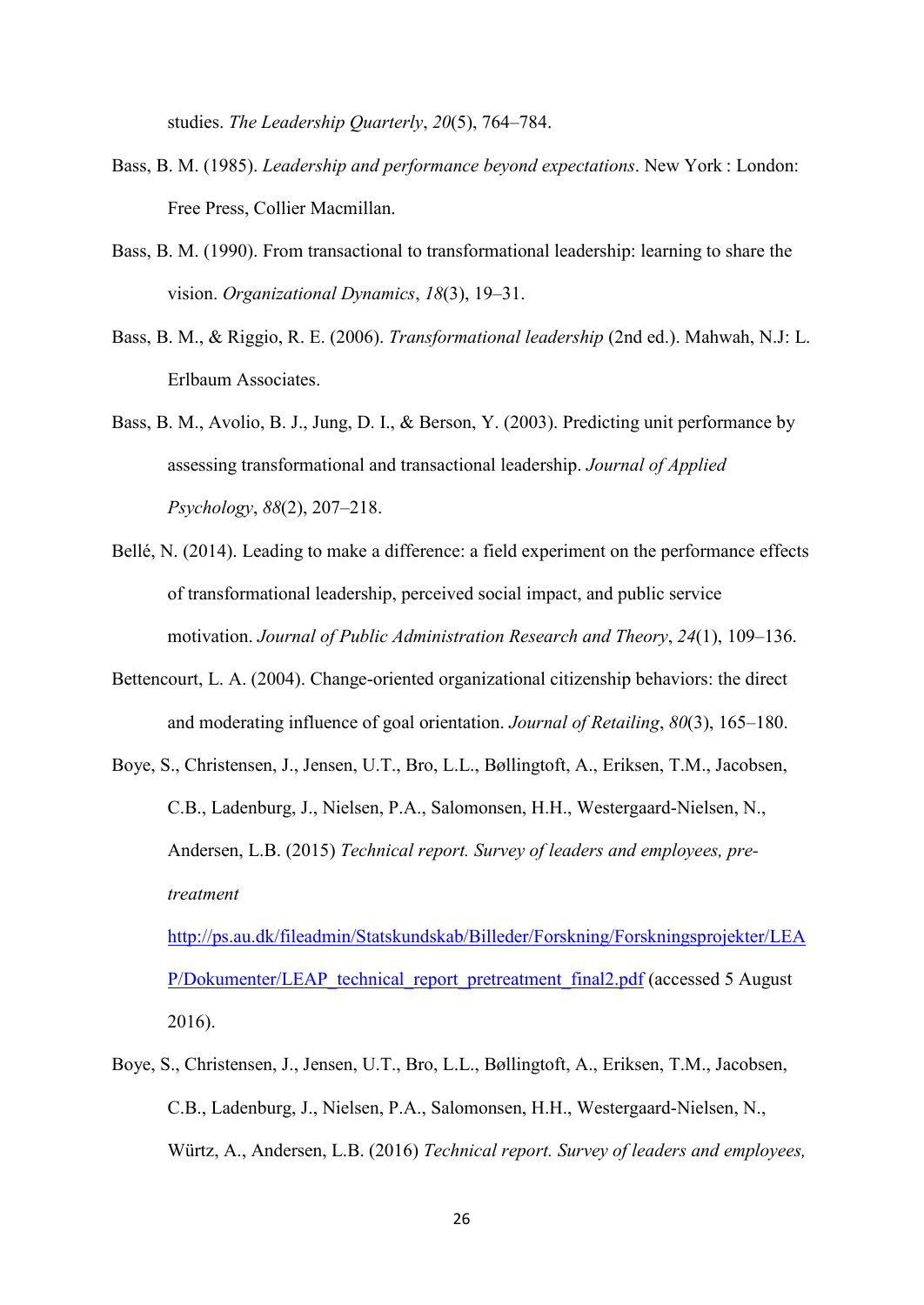#### *post-treatment*

[http://ps.au.dk/fileadmin/Statskundskab/Billeder/Forskning/Forskningsprojekter/LEA](http://ps.au.dk/fileadmin/Statskundskab/Billeder/Forskning/Forskningsprojekter/LEAP/Dokumenter/LEAP_techrepport_posttreatment.pdf) [P/Dokumenter/LEAP\\_techrepport\\_posttreatment.pdf](http://ps.au.dk/fileadmin/Statskundskab/Billeder/Forskning/Forskningsprojekter/LEAP/Dokumenter/LEAP_techrepport_posttreatment.pdf) (accessed 5 August 2016).

- Boyne, G. A. (2002). Public and private management: What is the difference? *Journal of Management Studies*, *39*(1), 97–122.
- Boyne, G. A. (2003). Sources of public service improvement: a critical review and research agenda. *Journal of Public Administration Research and Theory*, *13*(3), 367–394.

Bozeman, B. (1987). *All Organizations Are Public*. San Francisco: Jossey-Bass.

Burns, J. M. (1978). *Leadership*. New York: Harper & Row.

- Carless, S., Wearing, A., & Mann, L. (2000). A short measure of transformational leadership. *Journal of Business and Psychology*, *14*(3), 389–405.
- Carton, A. M., Murphy, C., & Clark, J. R. (2014). A (blurry) vision of the future: How leader rhetoric about ultimate goals influences performance. *Academy of Management Journal*, *57*(6), 1544–1570.
- Chen, F. F. (2007). Sensitivity of goodness of fit indexes to lack of measurement invariance. *Structural Equation Modeling: A Multidisciplinary Journal*, *14*(3), 464–504.
- Cheung, G. W., & Rensvold, R. B. (2002). Evaluating goodness-of-fit indexes for testing measurement invariance. *Structural Equation Modeling: A Multidisciplinary Journal*, *9*(2), 233–255.
- Conger, J. A., & Kanungo, R. N. (1987). Toward a behavioral theory of charismatic leadership in organizational settings. *Academy of Management Review*, *12*(4), 637– 647.
- Deci, E. L., Koestner, R., & Ryan, R. M. (1999). A meta-analytic review of experiments examining the effects of extrinsic rewards on intrinsic motivation. *Psychological Bulletin*, *125*(6), 627–668.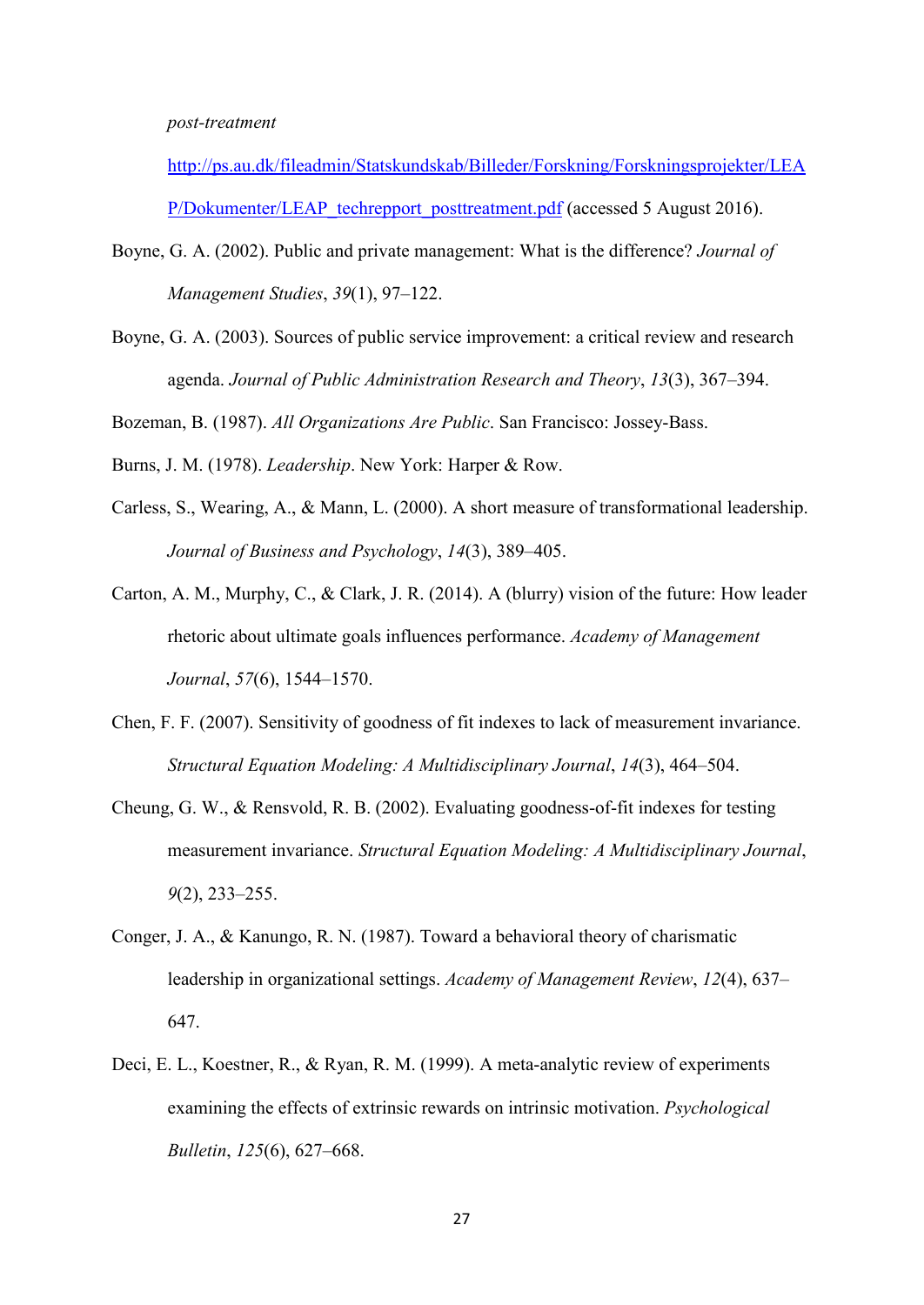- Farrell, A. M., & Rudd, J. M. (2009). Factor analysis and discriminant validity: a brief review of some practical issues. Presented at the Australia and New Zealand Marketing Academy Conference (ANZMAC).
- Fernandez, S. (2005). Developing and testing an integrative framework of public sector leadership: evidence from the public education arena. *Journal of Public Administration Research and Theory*, *15*(2), 197–217.
- Fornell, C., & Larcker, D. F. (1981). Evaluating structural equation models with unobservable variables and measurement error. *Journal of Marketing Research*, *18*(1), 39.
- Frey, B. S. (1997). *Not Just for the Money: An Economic Theory of Personal Motivation*. Edward Elgar Publishing: Books
- Hargis, M. B., Watt, J. D., & Piotrowski, C. (2011). Developing leaders: examining the role of transactional and transformational leadership across business contexts. *Organization Development Journal*, *29*(3), 51–66.
- Hassan, S., & Hatmaker, D. M. (2015). Leadership and performance of public employees: effects of the quality and characteristics of manager-employee relationships. *Journal of Public Administration Research and Theory*, *25*(4), 1127–1155.
- Holten, A.-L., Bøllingtoft, A., & Wilms, I. (2015). Leadership in a changing world: developing managers through a teaching and learning programme. *Management Decision*, *53*(5), 1107–1124.
- Horn, J. L., & McArdle, J. J. (1992). A practical and theoretical guide to measurement invariance in aging research. *Experimental Aging Research*, *18*(3), 117–144.
- House, R. J. (1998). Appendix: measures and assessments for the charismatic leadership approach: scales, latent constructs loadings, Cronbach alphas, interclass correlations. In F. Dansereau, & F. J. Yammarino (Eds.), *Leadership: the multiple-level*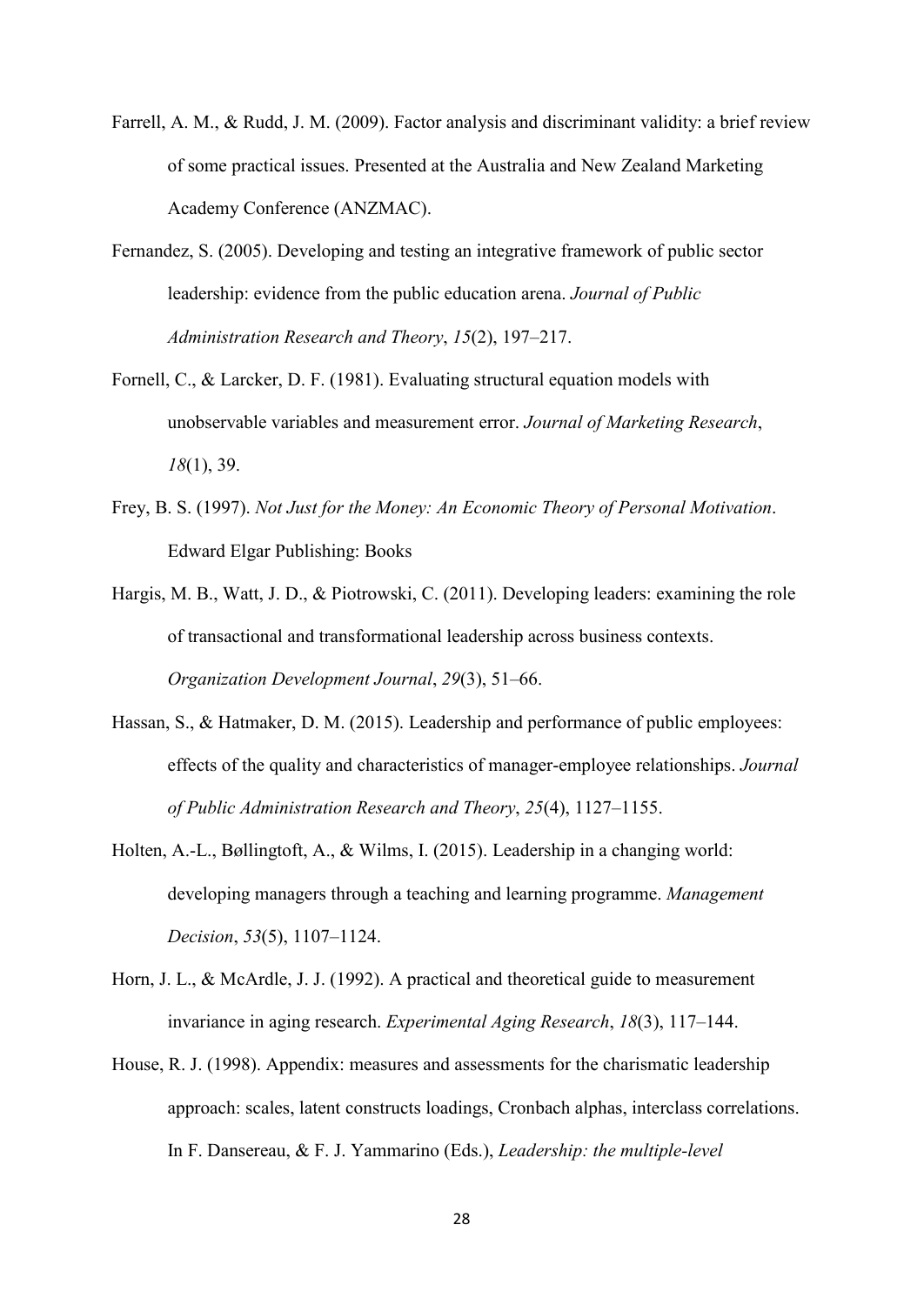*approaches. Contemporary and alternative* (pp. 23-30). London: JAI Press.

- Jacobsen, C. B., & Andersen, L. B. (2015) Is Leadership in the Eye of the Beholder? A Study of Intended and Perceived Leadership Practices and Organizational Performance. *Public Administration Review* 75, (6): 829–841.
- Jacobsen, C. B., Bøllingtoft, A., & Andersen, L. B. (2015). Can leadership training teach leaders to LEAP? Experimenting with leadership training and leadership strategies. Presented at the Association for Public Policy Analysis and Management Conference, November 12-14 2015, Miami, FL.
- Jarvis, C. B., MacKenzie, S. B., & Podsakoff, P. M. (2003). A critical review of construct indicators and measurement model misspecification in marketing and consumer research. *Journal of Consumer Research*, *30*(2), 199–218.
- Judge, T. A., & Piccolo, R. F. (2004). Transformational and transactional leadership: a metaanalytic test of their relative validity. *Journal of Applied Psychology*, *89*(5), 755–768.
- Jung, D. I., & Avolio, B. J. (2000). Opening the black box: an experimental investigation of the mediating effects of trust and value congruence on transformational and transactional leadership. *Journal of Organizational Behavior*, *21*(8), 949–964.
- Latham, G. P., & Yukl, G. (1975). A review of research on the application of goal setting in organizations. *Academy of Management Journal*, *18*(4), 824–845.
- Locke, E. A., & Latham, G. P. (2002). Building a practically useful theory of goal setting and task motivation: a 35-year odyssey. *American Psychologist*, *57*(9), 705–717.
- Lowe, K. B., Kroeck, K. G., & Sivasubramaniam, N. (1996). Effectiveness correlates of transformational and transactional leadership: a meta-analytic review of the MLQ literature. *The Leadership Quarterly*, *7*(3), 385–425.
- MacKenzie, S. B., Podsakoff, P. M., & Rich, G. A. (2001). Transformational and transactional leadership and salesperson performance. *Journal of the Academy of*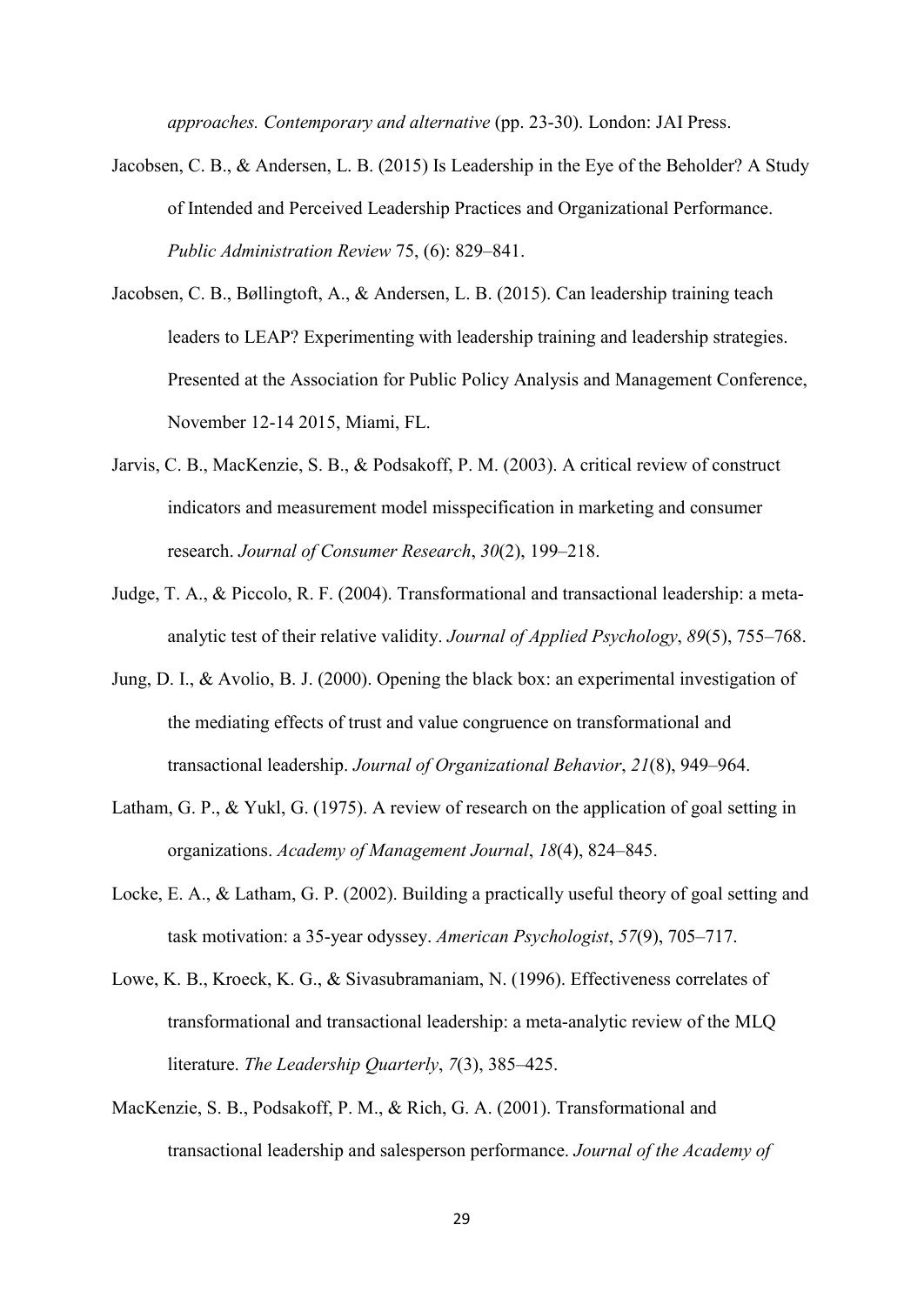*Marketing Science*, *29*(2), 115–134.

- Moynihan, D. P., & Ingraham, P. W. (2004). Integrative leadership in the public sector: a model of performance-information use. *Administration & Society*, *36*(4), 427–453.
- Moynihan, D. P., Pandey, S. K., & Wright, B. E. (2012). Setting the table: how transformational leadership fosters performance information use. *Journal of Public Administration Research and Theory*, *22*(1), 143–164.
- O'Shea, P. G., Foti, R. J., Hauenstein, N. M. A., & Bycio, P. (2009). Are the best leaders both transformational and transactional? A pattern-oriented analysis. *Leadership*, *5*(2), 237–259.
- Paarlberg, L. E., & Lavigna, B. (2010). Transformational leadership and public service motivation: driving individual and organizational performance. *Public Administration Review*, *70*(5), 710–718.
- Paarlberg, L. E., & Perry, J. L. (2007). Values management: aligning employee values and organization goals. *The American Review of Public Administration*, *37*(4), 387–408.
- Parry, K. W., & Sinha, P. N. (2005). Researching the trainability of transformational organizational leadership. *Human Resource Development International*, *8*(2), 165– 183.
- Perry, J. L., Engbers, T. A., & Jun, S. Y. (2009). Back to the future? Performance-related pay, empirical research, and the perils of persistence. *Public Administration Review*, *69*(1), 39–51.
- Podsakoff, P. M., Bommer, W. H., Podsakoff, N. P., & MacKenzie, S. B. (2006). Relationships between leader reward and punishment behavior and subordinate attitudes, perceptions, and behaviors: a meta-analytic review of existing and new research. *Organizational Behavior and Human Decision Processes*, *99*(2), 113–142.

Podsakoff, P. M., MacKenzie, S. B., Moorman, R. H., & Fetter, R. (1990). Transformational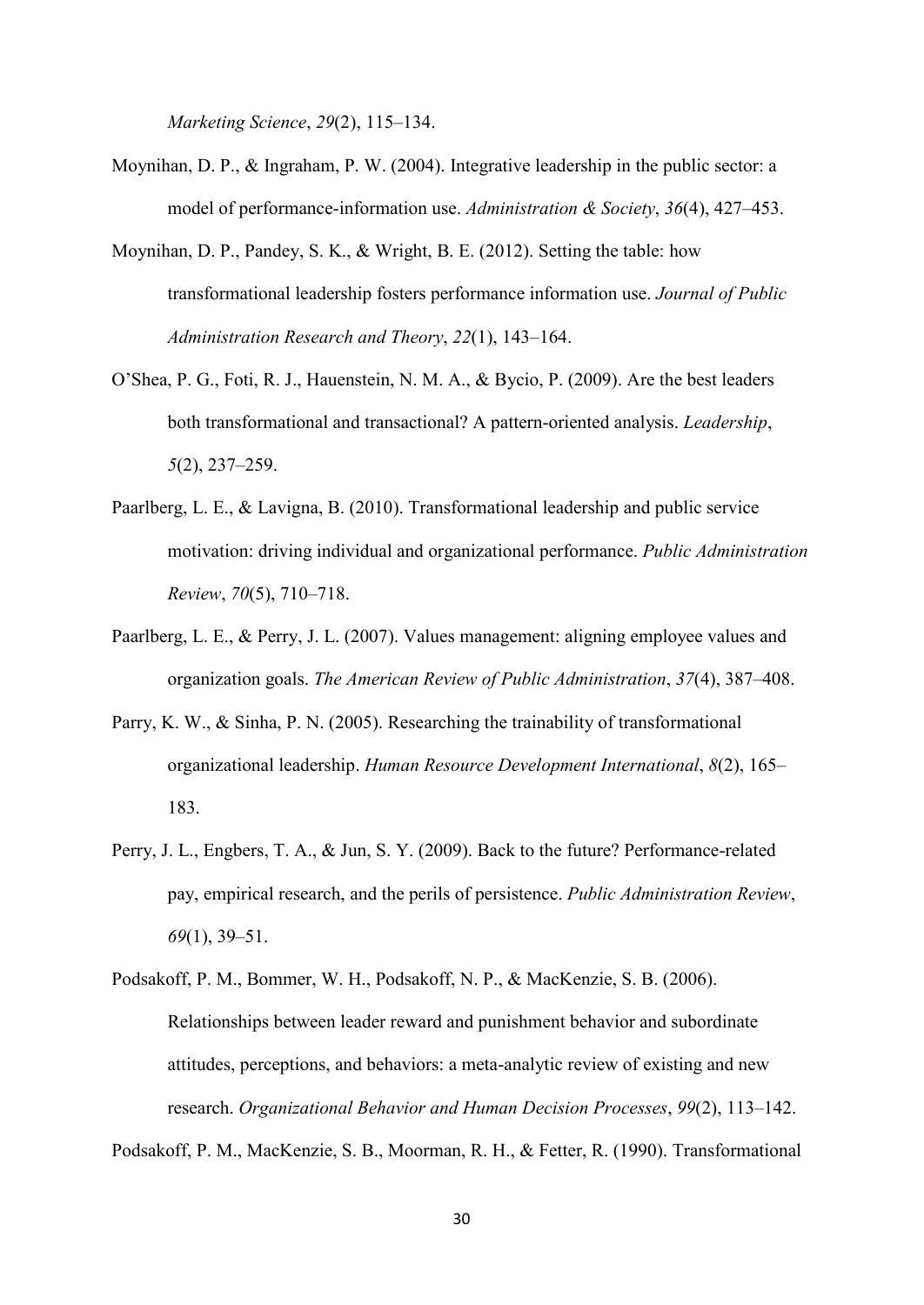leader behaviors and their effects on followers' trust in leader, satisfaction, and organizational citizenship behaviors. *The Leadership Quarterly*, *1*(2), 107–142.

- Rafferty, A. E., & Griffin, M. A. (2004). Dimensions of transformational leadership: conceptual and empirical extensions. *The Leadership Quarterly*, *15*(3), 329–354.
- Rainey H.G. & Bozeman, B. (2000). Comparing Public and Private Organizations: Empirical Research and the Power of the A Priori *Journal of Public Administration Research and Theory, 10*(2), 447-470.
- Rainey, H. G. (2014). *Understanding and managing public organizations* (5th Edition). San Francisco: Jossey-Bass & Pfeiffer Imprints, Wiley.
- Rowold, J. (2011). Relationship between leadership behaviors and performance: the moderating role of a work team's level of age, gender, and cultural heterogeneity. *Leadership & Organization Development Journal*, *32*(6), 628–647.
- Shamir, B., House, R. J., & Arthur, M. B. (1993). The motivational effects of charismatic leadership: a self-concept based theory. *Organization Science*, *4*(4), 577–594.
- Trottier, T., Van Wart, M., & Wang, X. (2008). Examining the nature and significance of leadership in government organizations. *Public Administration Review*, *68*(2), 319– 333.
- Van Knippenberg, D., & Sitkin, S. B. (2013). A critical assessment of charismatic transformational leadership research: back to the drawing board? *The Academy of Management Annals*, *7*(1), 1–60.
- Van Wart, M. (2013). Administrative leadership theory: a reassessment after 10 years. *Public Administration*, *91*(3), 521–543.
- Vandenberg, R. J., & Lance, C. E. (2000). A review and synthesis of the measurement invariance literature: suggestions, practices, and recommendations for organizational research. *Organizational Research Methods*, *3*(1), 4–70.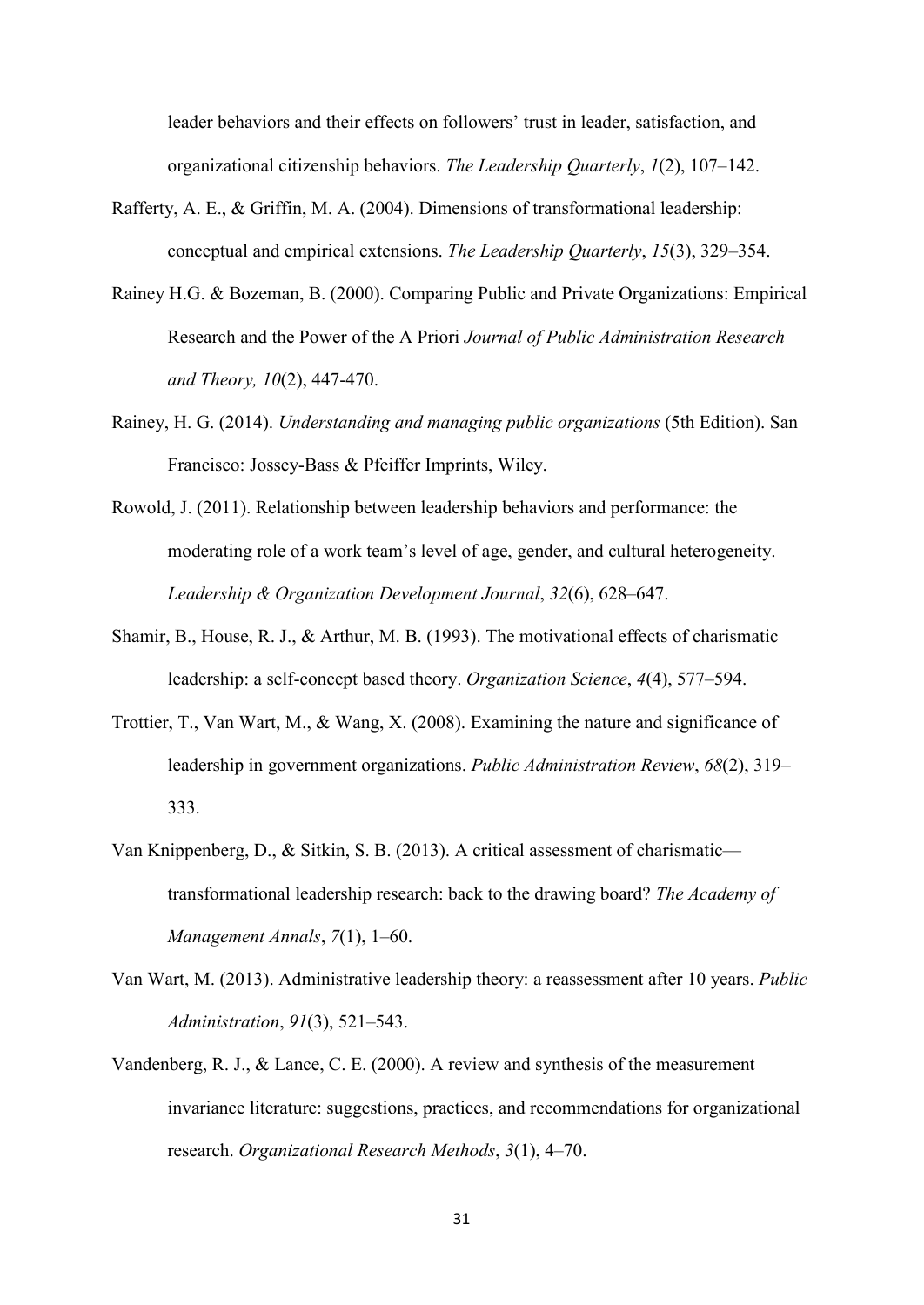- Vigoda-Gadot, E., & Beeri, I. (2012). Change-oriented organizational citizenship behavior in public administration: the power of leadership and the cost of organizational politics. *Journal of Public Administration Research and Theory*, *22*(3), 573–596.
- Vogel, R., & Masal, D. (2015). Public leadership: a review of the literature and framework for future research. *Public Management Review*, *17*(8), 1165–1189.
- Weibel, A., Rost, K., & Osterloh, M. (2009). Pay for performance in the public sector: benefits and (hidden) costs. *Journal of Public Administration Research and Theory*, *20*(2), 387–412.
- Weick, K. E., Sutcliffe, K. M., & Obstfeld, D. (2005). Organizing and the process of sensemaking. *Organization Science*, *16*(4), 409–421.
- Williams, L. J., Vandenberg, R. J., & Edwards, J. R. (2009). 12 structural equation modeling in management research: a guide for improved analysis. *The Academy of Management Annals*, *3*(1), 543–604.
- Wright, B. E. (2007). Public service and motivation: Does mission matter? *Public Administration Review*, *67*(1), 54–64.
- Wright, B. E., & Pandey, S. K. (2010). Transformational leadership in the public sector: Does structure matter? *Journal of Public Administration Research and Theory*, *20*(1), 75– 89.
- Wright, B. E., Moynihan, D. P., & Pandey, S. K. (2012). Pulling the levers: transformational leadership, public service motivation, and mission valence. *Public Administration Review*, *72*(2), 206–215.
- Yukl, G. (1999). An evaluation of conceptual weaknesses in transformational and charismatic leadership theories. *The Leadership Quarterly*, *10*(2), 285–305.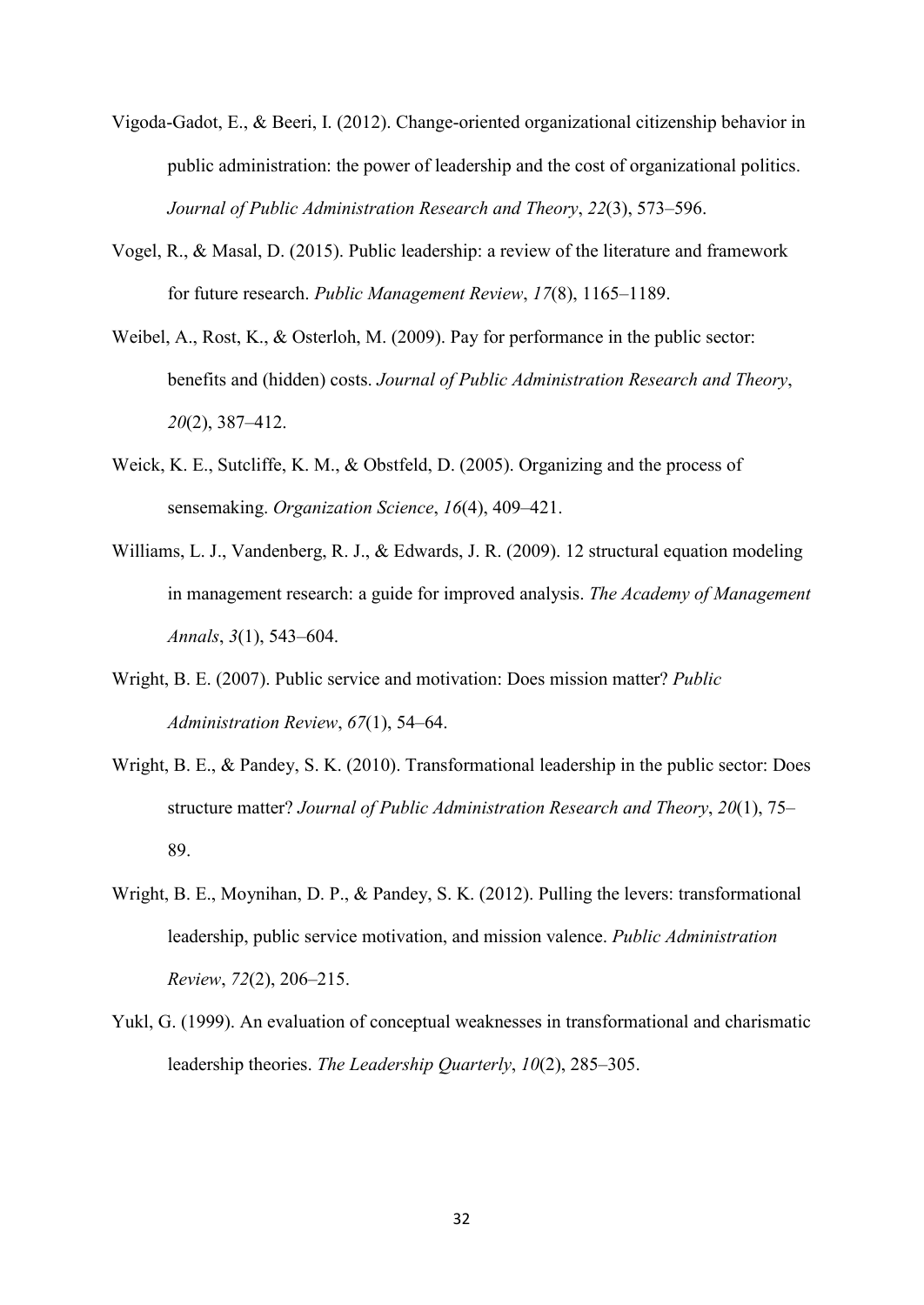| <i>Item</i> | Item wording: A. Leader version                                                                                              | Item wording: B. Employee version              |
|-------------|------------------------------------------------------------------------------------------------------------------------------|------------------------------------------------|
| no.         |                                                                                                                              |                                                |
|             | As a leader I                                                                                                                | $My$ leader                                    |
| 1.          | Concretize a clear vision for the                                                                                            | Concretizes a clear vision for the             |
|             | organization's future                                                                                                        | organization's future                          |
| 2.          | Communicate my vision of the                                                                                                 | Communicates a clear vision of the             |
|             | organization's future                                                                                                        | organization's future                          |
| 3.          | Make a continuous effort to generate                                                                                         | Makes a continuous effort to generate          |
|             | enthusiasm for the organization's vision                                                                                     | enthusiasm for the organization's vision       |
| 4.          | Have a clear sense of where I believe our                                                                                    | Has a clear sense of where he/she believes our |
|             | organization should be in 5 years                                                                                            | organization should be in 5 years              |
| 5.          | Seek to make employees accept common                                                                                         | Seeks to make employees accept common          |
|             | goals for the organization                                                                                                   | goals for the organization                     |
| 6.          | Strive to get the organization to work                                                                                       | Strives to get the organization to work        |
|             | together in the direction of the vision                                                                                      | together in the direction of the vision        |
| 7.          | Strive to clarify for the employees how                                                                                      | Strives to clarify for the employees how they  |
|             | they can contribute to achieve the                                                                                           | can contribute to achieve the organization's   |
|             | organization's goals                                                                                                         | goals                                          |
|             | Note: In the questionnaire organization is replaced by the specific sector organization $e^{\alpha}$ "school" for the school |                                                |

## **Table 1. Operationalization of measurement instrument for transformational leadership,**

Note: In the questionnaire organization is replaced by the specific sector organization, e.g. "school" for the school sector. (Likert format): (1 = strongly disagree; 2 = somewhat disagree; 3 = neither agree nor disagree; 4 = somewhat agree;  $5 =$  strongly agree).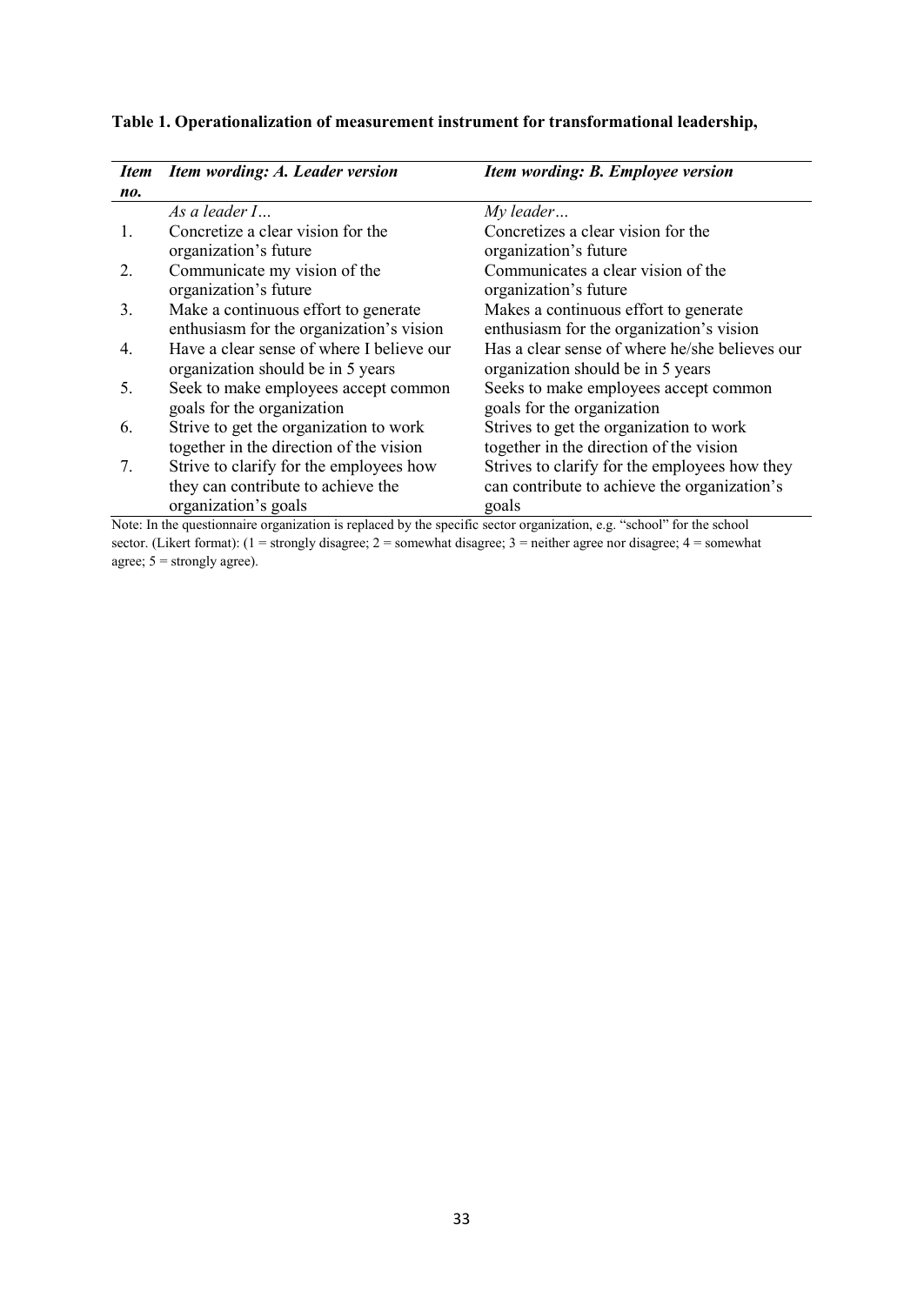| <b>Item</b> | Item wording: A. Leader version                                                                             | Item wording: B. Employee version                                                                            |
|-------------|-------------------------------------------------------------------------------------------------------------|--------------------------------------------------------------------------------------------------------------|
| no.         |                                                                                                             |                                                                                                              |
|             | <b>Pecuniary reward</b> $-$ As a leader I                                                                   | <b>Pecuniary reward</b> $-My$ leader                                                                         |
| 8.          | Reward the employees' performance when<br>they live up to my requirements.                                  | Rewards the employees' performance<br>when they live up to the leader's<br>requirements.                     |
| 9.          | Reward the employees' dependent on how<br>well they perform their jobs.                                     | Rewards the employees' dependent on<br>how well they perform their jobs.                                     |
| 10.         | Point out what employees will receive if they<br>do what is required.                                       | Points out what employees will receive if<br>they do what is required.                                       |
| 11.         | Let employees' effort determine received<br>rewards.                                                        | Lets employees' effort determine received<br>rewards.                                                        |
|             | <b>Non-pecuniary rewards</b> $-As$ a leader $I$                                                             | <b>Non-pecuniary rewards</b> $-My$ leader                                                                    |
| 12.         | Give individual employees positive feedback<br>when they perform well.                                      | Gives individual employees positive<br>feedback when they perform well.                                      |
| 13.         | Actively show my appreciation of employees<br>who do their jobs better than expected                        | Actively shows his/her appreciation of<br>employees who do their jobs better than<br>expected                |
| 14.         | Generally do not acknowledge individual<br>employees' even though they perform as<br>required $(R)$ .       | Generally does not acknowledge<br>individual employees' even though they<br>perform as required (R).         |
| 15.         | Personally compliment employees when they<br>do outstanding work.                                           | Personally compliments employees when<br>they do outstanding work.                                           |
|             | <b>Contingent sanctions</b> $- As a leader I$                                                               | <b>Contingent sanctions - My leader </b>                                                                     |
| 16.         | Give negative consequences to the employees<br>if they perform worse than their colleagues.                 | Gives negative consequences to the<br>employees if they perform worse than<br>their colleagues.              |
| 17.         | Make sure that it has consequences for the<br>employees if they do not consistently perform<br>as required. | Makes sure that it has consequences for<br>the employees if they do not consistently<br>perform as required. |
| 18.         | Take steps to deal with poor performers who<br>do not improve.                                              | Takes steps to deal with poor performers<br>who do not improve.                                              |
| 19.         | Give negative consequences to my employees<br>if they do not perform as I require.                          | Gives negative consequences to his/her<br>employees if they do not perform as the<br>leader requires.        |

# **Table 2. Operationalization of measurement instrument for transactional leadership**

Note: No pretext was offered for item 14.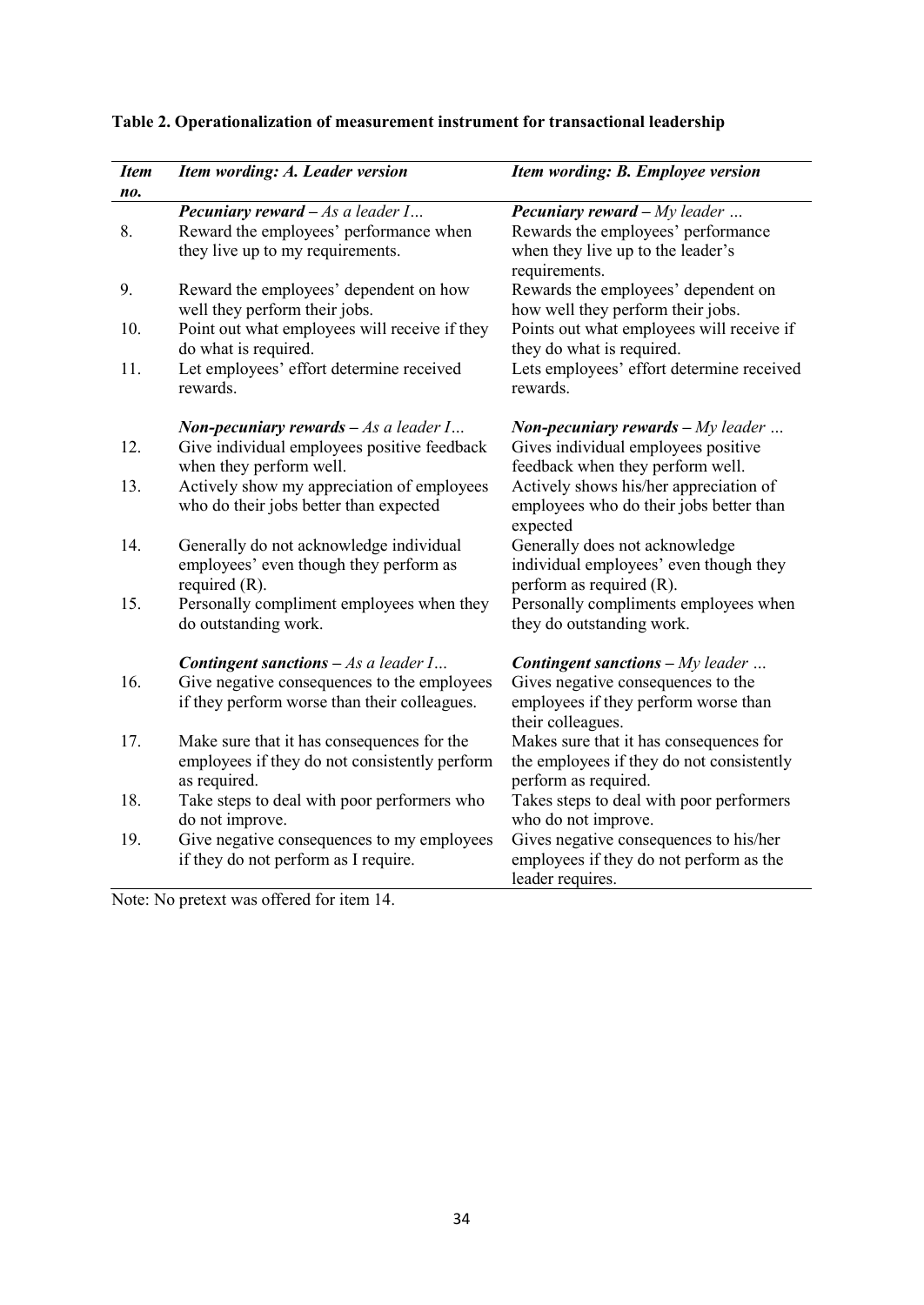| Table 3. Employee Ratings. Four-Factor versus Alternative Measurement Models of         |
|-----------------------------------------------------------------------------------------|
| <b>Transformational and Transactional Leadership. Confirmatory Factor Analysis with</b> |
| <b>Standardized Factor Loadings</b>                                                     |

| Standardized Factor Loadings                            |         |         |         |
|---------------------------------------------------------|---------|---------|---------|
|                                                         | Four-   | Two-    | Three-  |
|                                                         | Factor  | Factor  | Factor  |
|                                                         | Model   | Model   | Model   |
| <b>Transformational Leadership</b>                      |         |         |         |
| "Concretizes a clear vision for the                     | .797    | .797    | .799    |
| [ORGANIZATION'S] future"                                |         |         |         |
| "Seeks to make employees accept common goals for the    | .775    | .775    | .772    |
| [ORGANIZATION]"                                         |         |         |         |
| "Strives to get the [ORGANIZATION'S] employees to       | .871    | .862    | .865    |
| work together in the direction of the vision"           |         |         |         |
| "Strives to clarify for the employees how they can      |         |         |         |
| contribute to achieving the [ORGANIZATION'S]            | .854    | .855    | .856    |
| goals"                                                  |         |         |         |
| <b>Transactional Leadership: Non-Pecuniary Rewards</b>  |         |         |         |
| "Gives individual employees positive feedback when      | .914    | .882    | .896    |
| they perform well"                                      |         |         |         |
| "Actively shows his/her appreciation of employees who   | .899    | .873    | .888    |
| do their jobs better than expected"                     |         |         |         |
| "Personally compliments employees when they do          | .932    | .900    | .914    |
| outstanding work"                                       |         |         |         |
| <b>Transactional Leadership: Pecuniary Rewards</b>      |         |         |         |
| "Rewards the employees' performance when they live      | .907    | .837    | .850    |
| up to his/her requirements"                             |         |         |         |
| "Rewards the employees' dependent on how well they      | .880    | .802    | .818    |
| perform their jobs"                                     |         |         |         |
| "Points out what employees will receive if they do what | .750    | .668    | .678    |
| is required"                                            |         |         |         |
| <b>Transactional Leadership: Sanctions</b>              |         |         |         |
| "Gives negative consequences to the employees if they   |         |         |         |
| perform worse than their colleagues"                    | .789    | .573    | .773    |
| "Makes sure that it has consequences for the employees  |         |         |         |
| if they do not consistently perform as required"        | .878    | .708    | .877    |
| "Gives negative consequences to employees if they do    | .875    | .677    | .867    |
| not perform as he/she requires"                         |         |         |         |
| N (Employees)                                           | 15,971  | 15,971  | 15,971  |
| N (Organizations)                                       | 605     | 605     | 605     |
| Chi-squared                                             | 1006.77 | 9920.93 | 6053.99 |
| Degrees of Freedom                                      | 59      | 64      | 62      |
| Root Mean Squared Error of Approximation (RMSEA)        | .032    | .098    | .078    |
| Comparative Fit Index (CFI)                             | .956    | .539    | .720    |
| Standardized Root Mean Square of Approximation          |         |         |         |
| (SRMR)                                                  | .029    | .332    | .155    |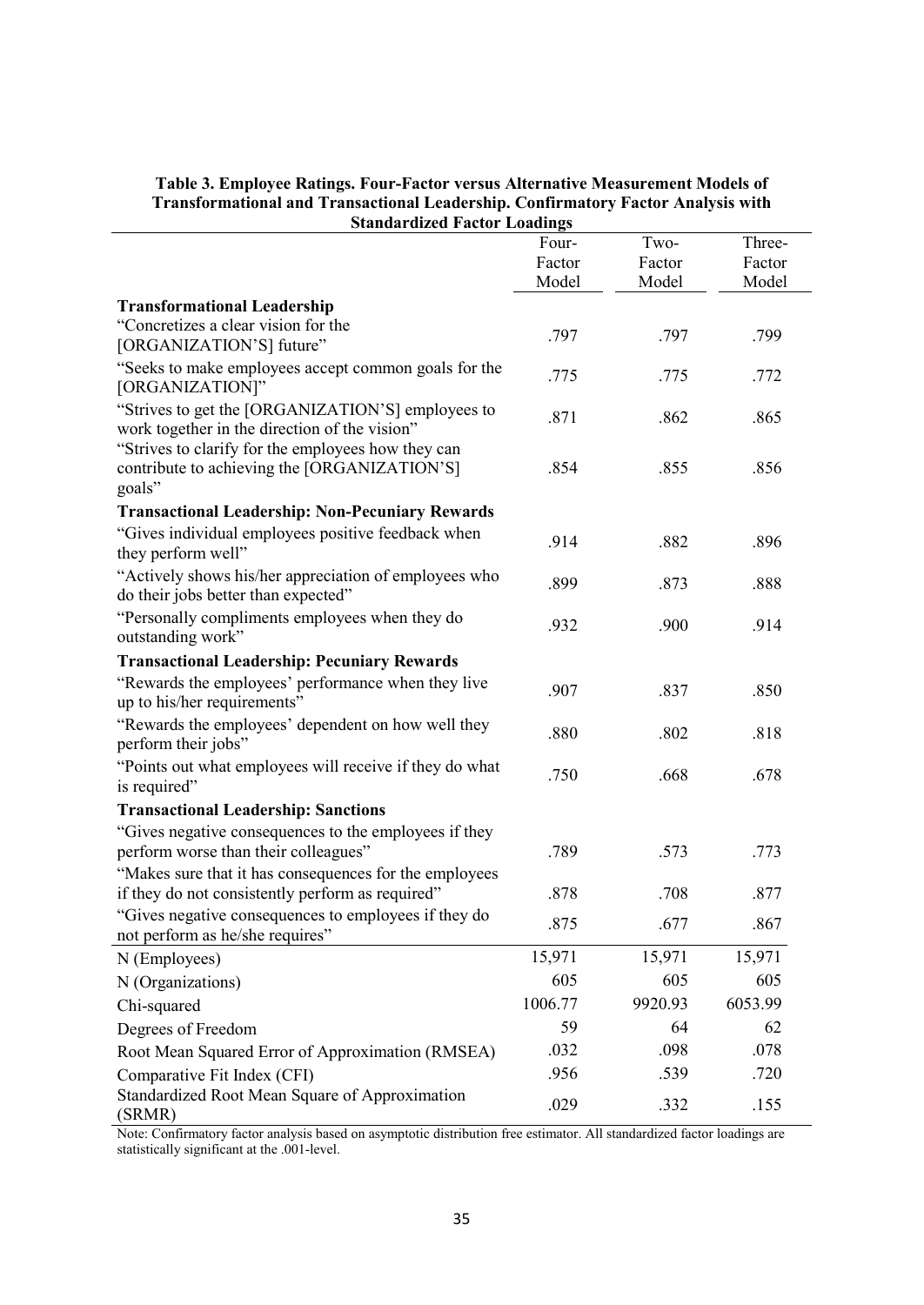|                                                                                                                                                                                             | Full Sample | Pre    | Post   | Post<br>(Treatment) | Post<br>(Control) |
|---------------------------------------------------------------------------------------------------------------------------------------------------------------------------------------------|-------------|--------|--------|---------------------|-------------------|
| <b>Transformational Leadership</b>                                                                                                                                                          |             |        |        |                     |                   |
| "Concretizes a clear vision for the [ORGANIZATION'S] future"                                                                                                                                | .797        | .795   | .799   | .793                | .810              |
| "Seeks to make employees accept common goals for the [ORGANIZATION]"                                                                                                                        | .775        | .774   | .776   | .776                | .779              |
| "Strives to get the [ORGANIZATION'S] employees to work together in the direction of the<br>vision"                                                                                          | .871        | .865   | .878   | .881                | .875              |
| "Strives to clarify for the employees how they can contribute to achieving the<br>[ORGANIZATION'S] goals"                                                                                   | .854        | .855   | .851   | .847                | .860              |
| <b>Transactional Leadership: Non-Pecuniary Rewards</b>                                                                                                                                      |             |        |        |                     |                   |
| "Gives individual employees positive feedback when they perform well"                                                                                                                       | .914        | .912   | .918   | .918                | .922              |
| "Actively shows his/her appreciation of employees who do their jobs better than expected"                                                                                                   | .899        | .896   | .904   | .903                | .906              |
| "Personally compliments employees when they do outstanding work"                                                                                                                            | .932        | .933   | .931   | .931                | .939              |
| <b>Transactional Leadership: Pecuniary Rewards</b>                                                                                                                                          |             |        |        |                     |                   |
| "Rewards the employees' performance when they live up to his/her requirements"                                                                                                              | .907        | .905   | .910   | .907                | .927              |
| "Rewards the employees' dependent on how well they perform their jobs"                                                                                                                      | .880        | .889   | .874   | .880                | .868              |
| "Points out what employees will receive if they do what is required"                                                                                                                        | .750        | .748   | .753   | .753                | .760              |
| <b>Transactional Leadership: Sanctions</b>                                                                                                                                                  |             |        |        |                     |                   |
| "Gives negative consequences to the employees if they perform worse than their colleagues"<br>"Makes sure that it has consequences for the employees if they do not consistently perform as | .789        | .787   | .795   | .799                | .801              |
| required"                                                                                                                                                                                   | .878        | .880   | .877   | .874                | .885              |
| "Gives negative consequences to employees if they do not perform as he/she requires"                                                                                                        | .875        | .872   | .882   | .887                | .872              |
| N (Employees)                                                                                                                                                                               | 15,971      | 9,309  | 6,662  | 4,866               | 1,796             |
| N (Organizations)                                                                                                                                                                           | 605         | 601    | 460    | 328                 | 132               |
| Chi-squared                                                                                                                                                                                 | 1006.77     | 613.99 | 468.19 | 347.06              | 182.94            |
| Degrees of Freedom                                                                                                                                                                          | 59          | 59     | 59     | 59                  | 59                |
| Root Mean Squared Error of Approximation (RMSEA)                                                                                                                                            | .032        | .032   | .032   | .032                | .034              |
| Comparative Fit Index (CFI)                                                                                                                                                                 | .956        | .957   | .953   | .953                | .951              |
| Standardized Root Mean Square of Approximation (SRMR)                                                                                                                                       | .029        | .030   | .032   | .033                | .040              |

| Table 4: Employee Ratings. Measurement Models of Transformational and Transactional Leadership. Confirmatory Factor Analysis with Standardized Factor Loadings |  |
|----------------------------------------------------------------------------------------------------------------------------------------------------------------|--|
|----------------------------------------------------------------------------------------------------------------------------------------------------------------|--|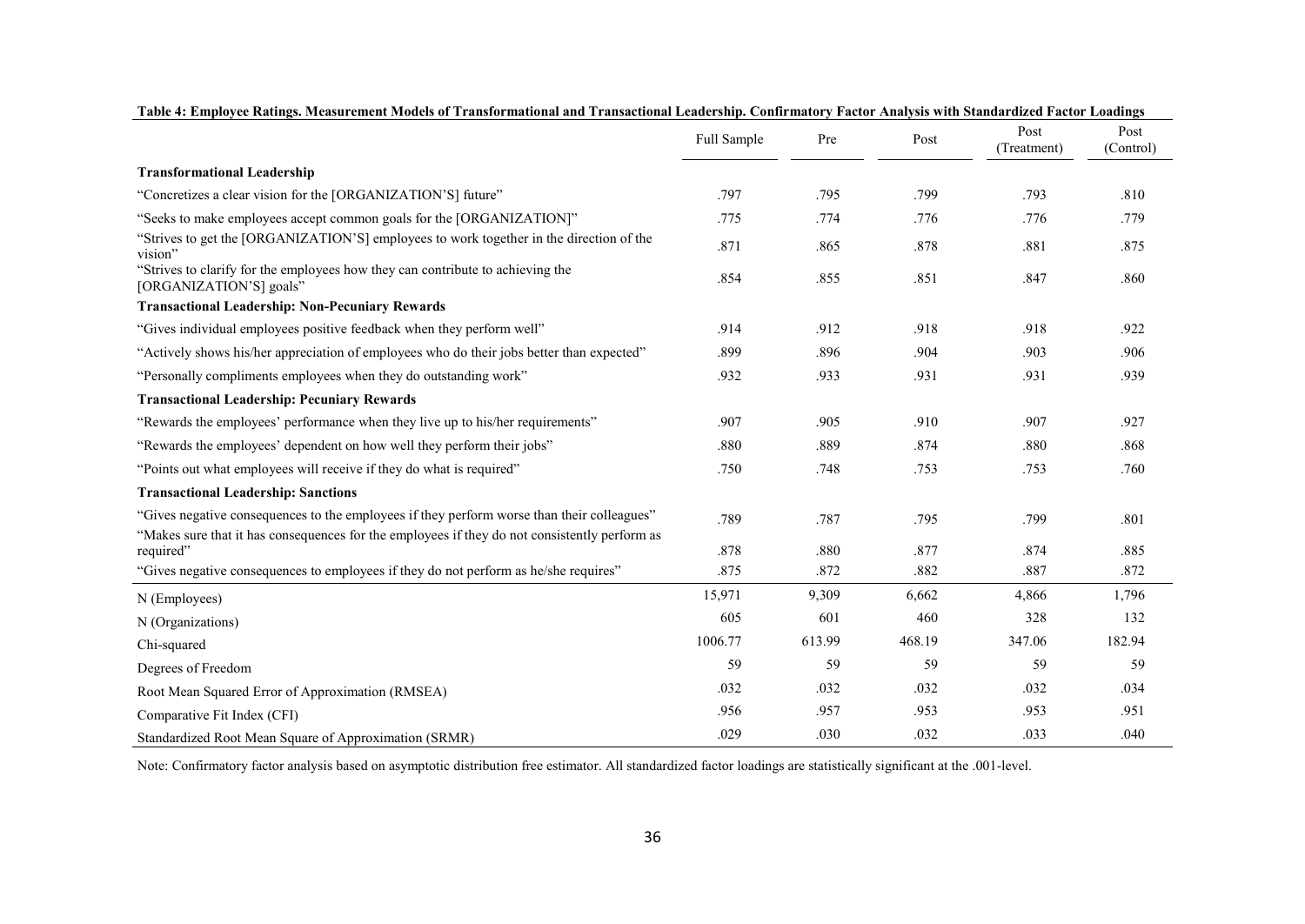| Model                                          | Comparison        | Chi-squared<br>(df)       | $\Delta$ Chi-<br>squared (df) | <b>RMSEA</b> | <b>ARMSEA</b> | <b>CFI</b> | $\triangle CFI$ | <b>SRMR</b> | <b>ASRMR</b> |
|------------------------------------------------|-------------------|---------------------------|-------------------------------|--------------|---------------|------------|-----------------|-------------|--------------|
| I.Baseline model,<br>equal parameters          |                   | 1211.69(163),<br>p < .001 |                               | .028         |               | .951       |                 | .036        |              |
| 2. Same form model<br>(Configural invariance)  | $2 \text{ vs } 1$ | 1082.19(118),<br>p < .001 | $129.50(45)$ ,<br>p < .001    | .032         | .004          | .955       | .004            | .031        | .005         |
| 3. Equal loadings model<br>(Metric invariance) | $3 \text{ vs } 2$ | 1092.44(127),<br>p < .001 | $10.25(9)$ ,<br>p > 0.1       | .031         | .001          | .955       | .000            | .031        | .000         |

**Table 5. Test for Measurement Invariance Across Multiple Time Periods (2014 and 2015). Employee Ratings.**

Note: CFA based on asymptotic distribution free estimator. N = 15,971. Groups = 2. Values on grouping variable: 0 "Survey 2014" 1 "Survey 2015". Likelihood-Ratio Test performed for comparison of models.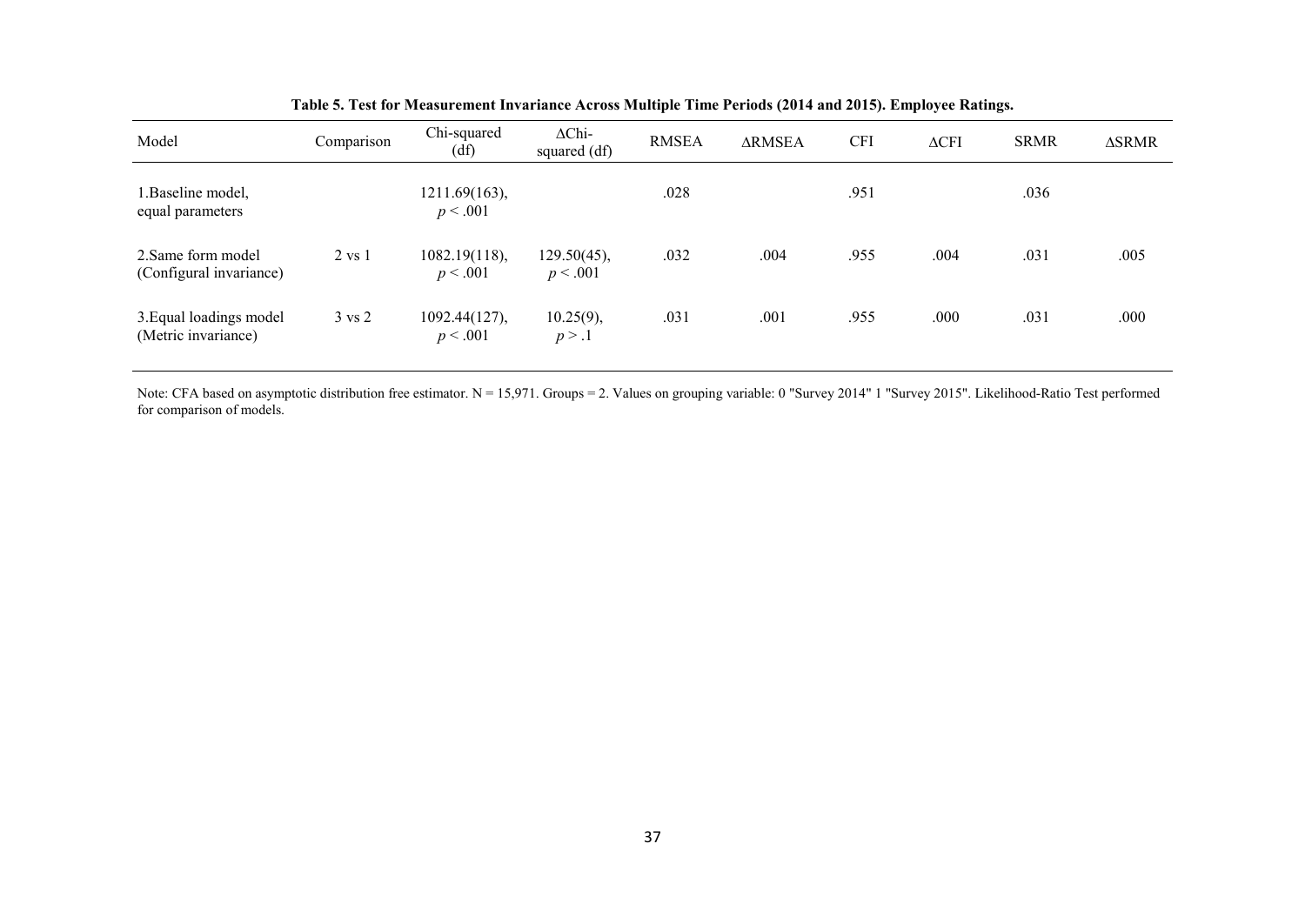| Model                                          | Comparison        | Chi-squared<br>(df)       | $\Delta$ Chi-<br>squared (df) | <b>RMSEA</b> | <b>ARMSEA</b> | <b>CFI</b> | $\triangle CFI$ | <b>SRMR</b> | <b>ASRMR</b> |
|------------------------------------------------|-------------------|---------------------------|-------------------------------|--------------|---------------|------------|-----------------|-------------|--------------|
| 1. Baseline model,<br>equal parameters         |                   | 1211.31(163),<br>p < .001 |                               | .028         |               | .951       |                 | .042        |              |
| 2. Same form model<br>(Configural invariance)  | $2 \text{ vs } 1$ | 1083.56(118),<br>p < .001 | 127.75(45),<br>p < .001       | .032         | .004          | .955       | .004            | .030        | .012         |
| 3. Equal loadings model<br>(Metric invariance) | $3 \text{ vs } 2$ | 1093.35(127),<br>p < .001 | $9.79(9)$ ,<br>p > 0.1        | .031         | .001          | .955       | .000            | .030        | .000         |

**Table 6. Test for Measurement Invariance Across Multiple Groups: Treatment vs. Control Group in Leadership Intervention Study. Employee Ratings.**

Note: CFA based on asymptotic distribution free estimator. N = 15,971. Groups = 2. Values on grouping variable: 0 "Control Group" 1 "Treatment Group". Likelihood-Ratio Test performed for comparison of models.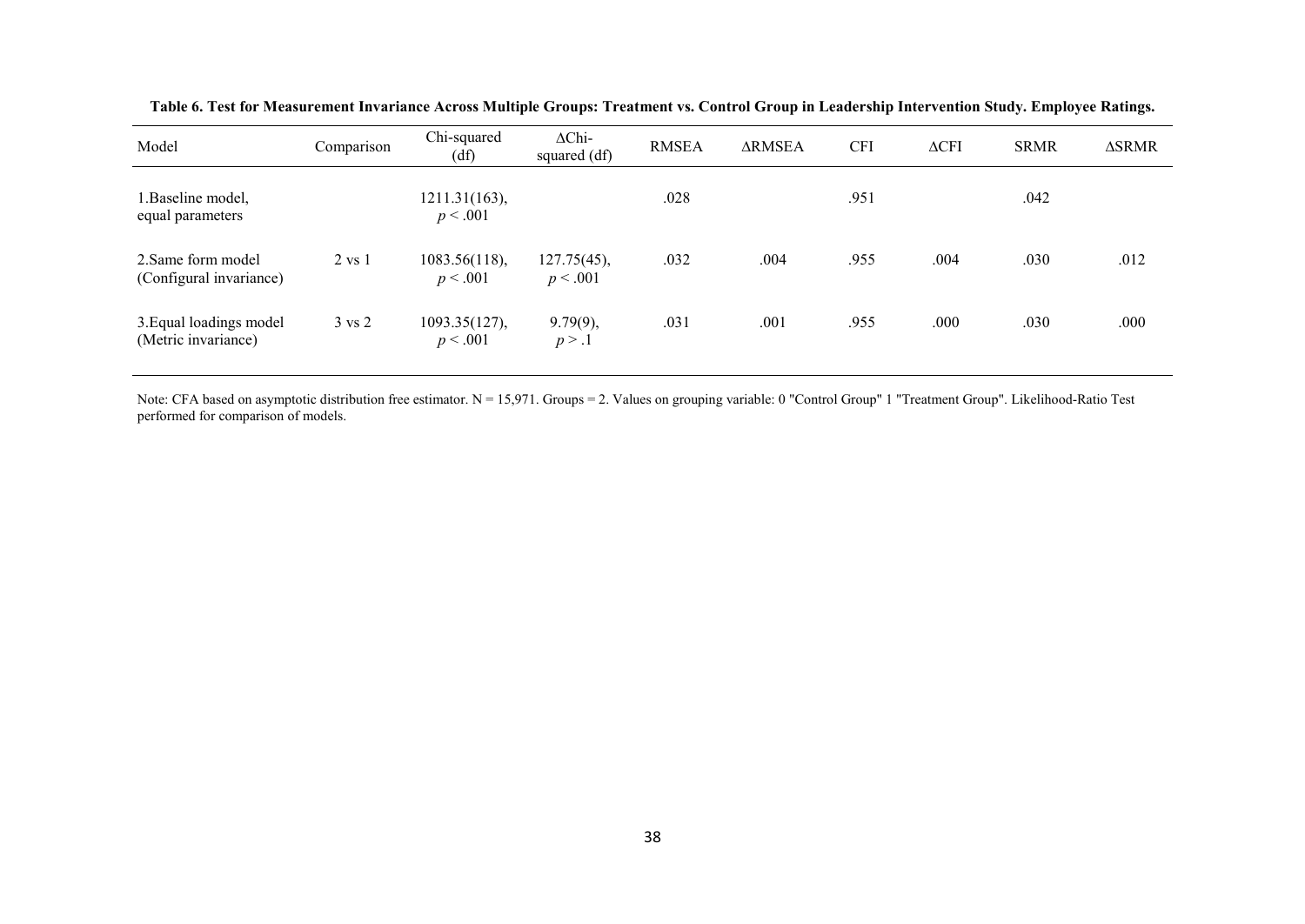| Model                                          | Comparison        | Chi-squared<br>(df)       | $\Delta$ Chi-squared<br>(df) | <b>RMSEA</b> | <b>ARMSEA</b> | <b>CFI</b> | $\triangle CFI$ | <b>SRMR</b> | <b>ASRMR</b> |
|------------------------------------------------|-------------------|---------------------------|------------------------------|--------------|---------------|------------|-----------------|-------------|--------------|
| l.Baseline model,<br>equal parameters          |                   | 7287.69(683),<br>p < .001 |                              | .065         |               | .711       |                 | .176        |              |
| 2. Same form model<br>(Configural invariance)  | $2 \text{ vs } 1$ | 1388.79(413),<br>p < .001 | 5898.90(270),<br>p < .001    | .032         | .033          | .957       | .246            | .049        | .127         |
| 3. Equal loadings model<br>(Metric invariance) | $3 \text{ vs } 2$ | 1550.07(467),<br>p < .001 | $161.28(54)$ ,<br>p < .001   | .032         | .000          | .953       | .004            | .056        | .007         |

| Table 7. Test for Measurement Invariance Across Multiple Groups: Sectors. Employee Ratings. |  |  |
|---------------------------------------------------------------------------------------------|--|--|
|                                                                                             |  |  |

Note: CFA based on asymptotic distribution free estimator. N = Confirmatory factor analyses based on maximum likelihood estimator. N = 15,971. Groups = 7. Values on grouping variable: 1 "High school" 2 "Public school" 3 "Private school" 4 "Public day care" 5 "Private day care" 6 "Tax office" 7 "Bank branch". Likelihood-Ratio Test performed for comparison of models.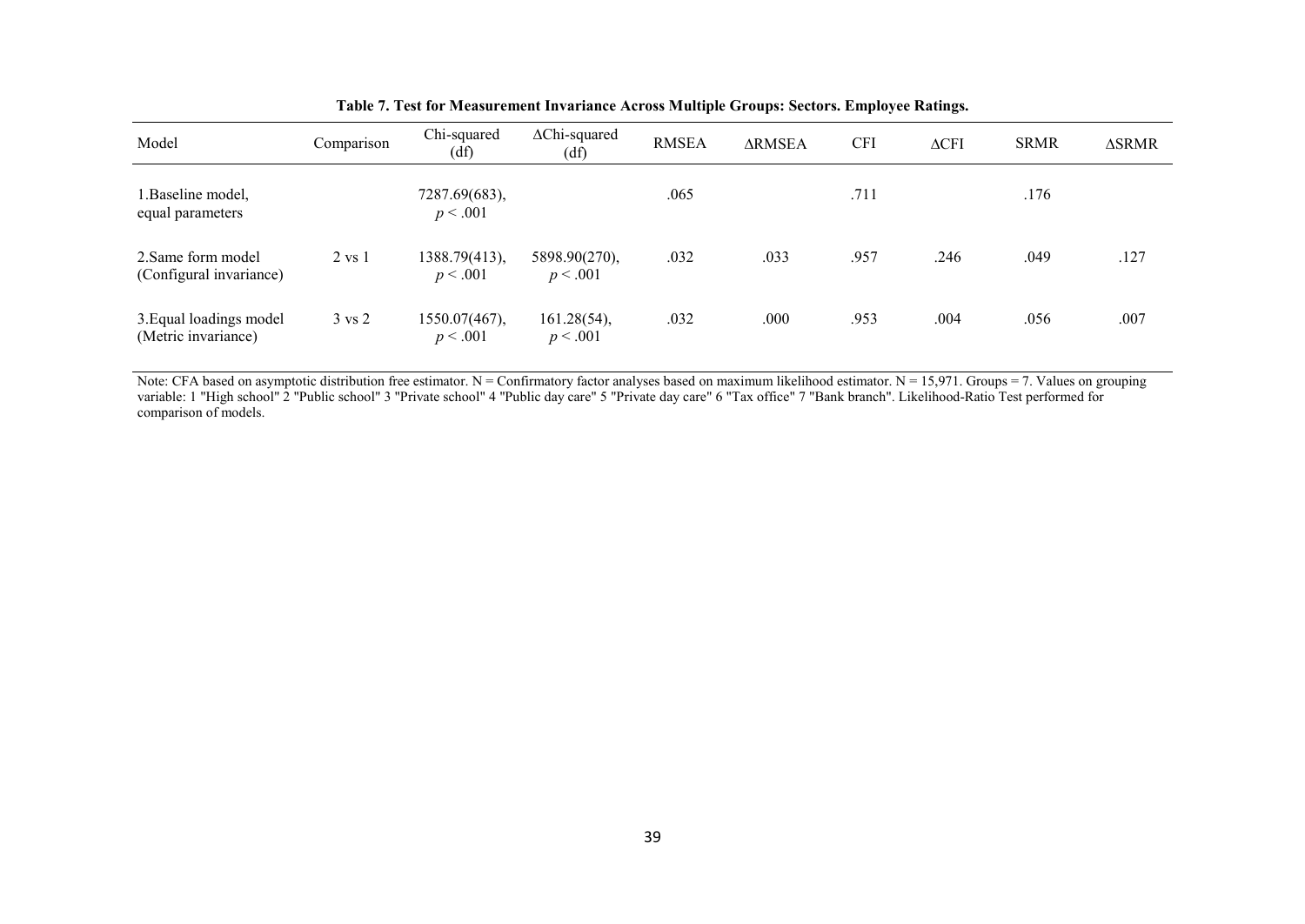|                                     | (.895)/(.681) |               |               |               |
|-------------------------------------|---------------|---------------|---------------|---------------|
| 1. Transformational Leadership      |               | .347          | .118          | .034          |
|                                     |               | (.937)/(.837) |               |               |
| 2. Contingent Non-pecuniary Rewards | ***<br>.589   |               | .188          | .019          |
|                                     |               |               | (.877)/(.720) |               |
| 3. Contingent Pecuniary Rewards     | ***<br>.344   | ***<br>.434   |               | .079          |
| 4. Contingent Sanctions             | ***<br>.184   | ***<br>137    | ***<br>281    | (.874)/(.719) |

#### **Table 8. Intercorrelations and Estimates for Discriminant Validity and Reliability. Employee Ratings.**

Note: \*\*\*  $p < .001$ . N = 15,971. Subdiagonal entries are correlations between latent constructs. Entries above the diagonal are the squared correlation estimates (shared variance). The first entry on the diagonal is Cronbach's alpha for composite reliability. The second entry in the diagonal is the average variance extracted (average of squared factor loadings) for each latent construct. Jöreskog's Rho for reliability is: Transformational leadership = .895, Contingent non-pecuniary rewards = .939, Contingent pecuniary rewards = .884, and Contingent sanctions = .885.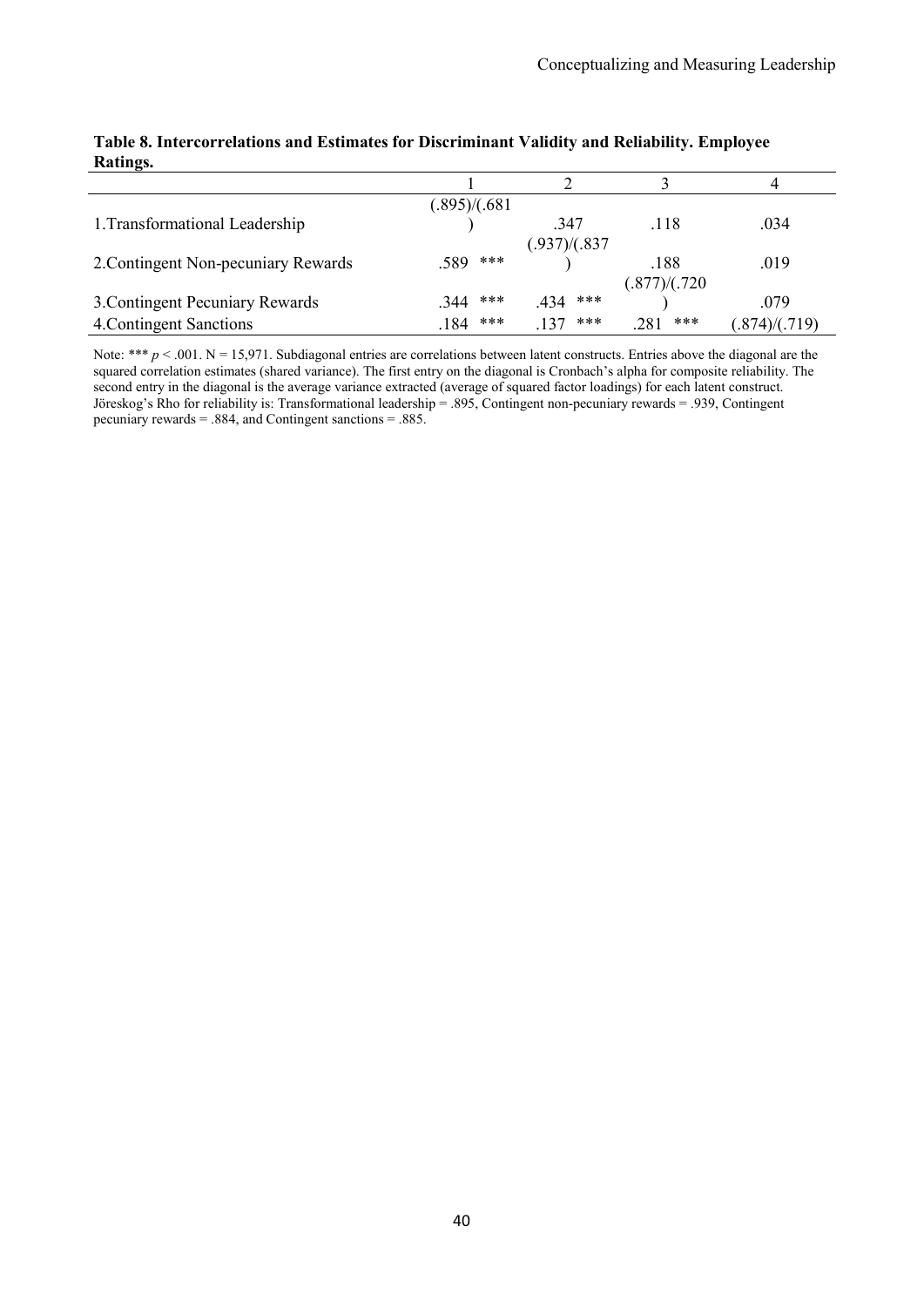### **Online Appendix**

# **Table A-1**. **Sources for operationalization of transformational leadership and focus in relation to**

## **conceptualization**

| <b>Original version</b> |                                                                           | <b>LEAP</b> version                                                                                       | <b>Source</b>                              | <b>Focus</b>  |  |
|-------------------------|---------------------------------------------------------------------------|-----------------------------------------------------------------------------------------------------------|--------------------------------------------|---------------|--|
| 1.                      | Clearly articulates his/her<br>vision of the future                       | Concretizes a vision for the<br>organization's future                                                     | Modified from<br>Moynihan et al.,<br>2012  | Develop       |  |
| 2.                      | Communicates an exciting<br>vision of the future of the<br>organization   | Communicates a clear vision of<br>the organization's future                                               | Modified from<br>House 1998                | Share         |  |
| 3.                      | Articulates and arouses<br>enthusiasm for a shared<br>vision and mission  | Makes a continuous effort to<br>generate enthusiasm for the<br>organization's vision                      | Modified from<br>Bettencourt, 2004         | Sustain       |  |
|                         | 4. Has a clear sense of where<br>our organization should be in<br>5 years | Has a clear sense of where<br>he/she believes our organization<br>should be in 5 years                    | Modified from<br>Moynihan et al.,<br>2012  | Develop/share |  |
| 5.                      | Facilitating the acceptance of<br>group goals                             | Seeks to make employees<br>accept common goals for the<br>organization                                    | Modified from<br>MacKenzie et al.,<br>2001 | Share/sustain |  |
| 6.                      | Gets the group to work<br>together for the same goal                      | Strives to get the organization to<br>work together in the direction of<br>the vision                     | Modified from<br>Podsakoff et al.,<br>1990 | Share/sustain |  |
|                         | 7. N.A.                                                                   | Strives to clarify for the<br>employees how they can<br>contribute to achieve the<br>organization's goals | Own.                                       | Share         |  |

Note: In the questionnaire organization is replaced by the specific sector organization, e.g., "school" for the school sector.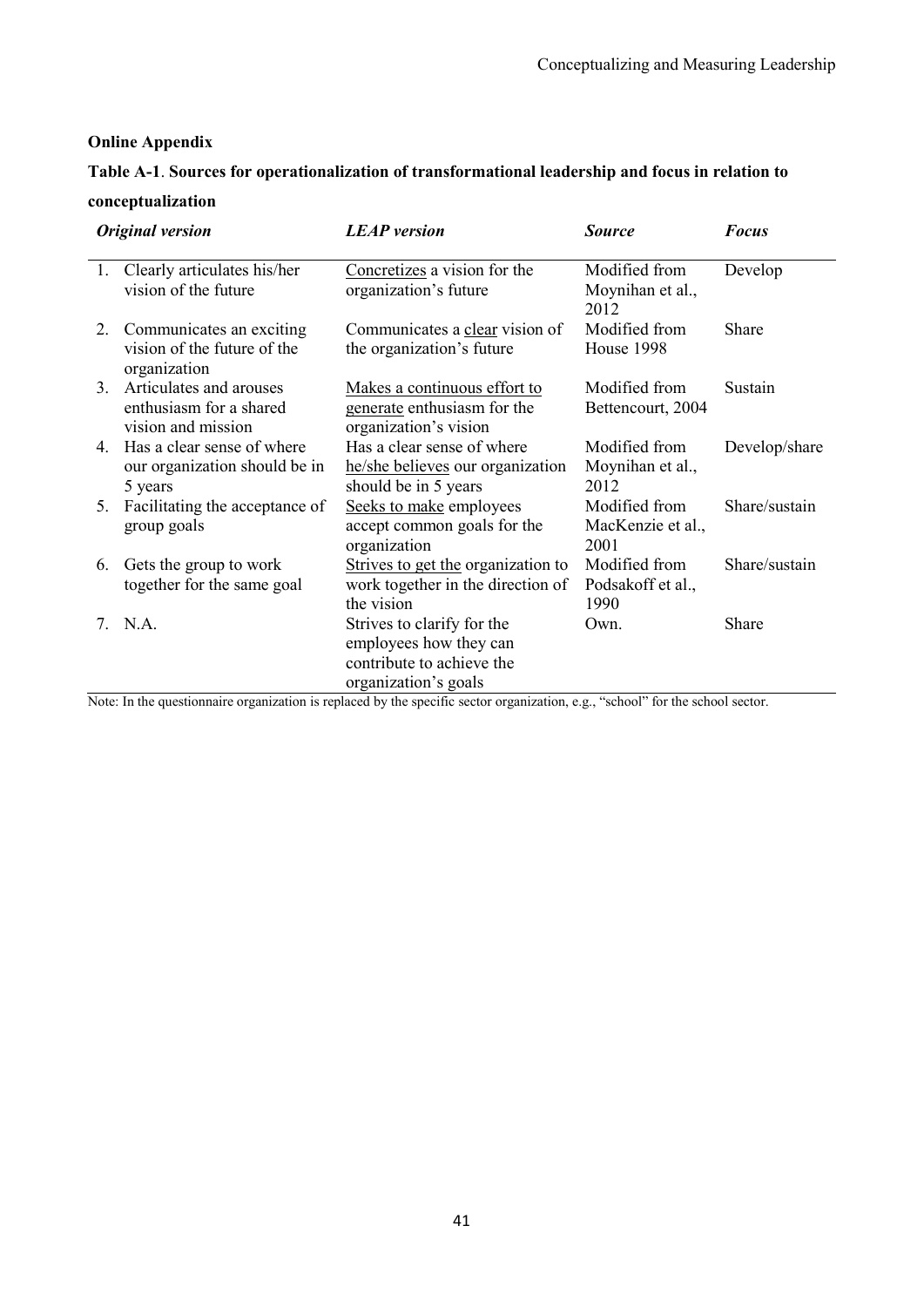# **Table A-2**. **Sources for operationalization of transactional leadership and focus in relation to conceptualization**

| <b>Original version</b>                                                                                     | <b>LEAP</b> version                                                                                             | <b>Source</b>                  | <b>Focus</b>            |
|-------------------------------------------------------------------------------------------------------------|-----------------------------------------------------------------------------------------------------------------|--------------------------------|-------------------------|
| 8. N.A.                                                                                                     | Rewards the employees'<br>performance when they live up<br>to the leader's requirements.                        | Own                            | Pecuniary<br>reward     |
| Awards in my work unit<br>9.<br>depend on how well<br>employees perform their<br>jobs.                      | Rewards the employees'<br>dependent on how well they<br>perform their jobs.                                     | Trottier et al.,<br>2008       | Pecuniary<br>reward     |
| 10. Rewards us when we do what<br>we are supposed to do.                                                    | Points out what employees will<br>receive if they do what is<br>required.                                       | Bass and Avolio,<br>1989       | Pecuniary<br>reward     |
| 11. N.A.                                                                                                    | Lets employees' effort<br>determine received rewards.                                                           | Own                            | Pecuniary<br>reward     |
| 12. Gives me positive feedback<br>when I perform well.                                                      | Gives individual employees<br>positive feedback when they<br>perform well.                                      | House, 1998                    | Non-pecuniary<br>reward |
| 13. Commends me when I do a<br>better than average job.                                                     | Actively shows his/her<br>appreciation of employees who<br>do their jobs better than<br>expected.               | House, 1998                    | Non-pecuniary<br>reward |
| 14. Frequently does not<br>acknowledge my good<br>performance.                                              | Generally does not<br>acknowledge individual<br>employees' even though they<br>perform as required (R).         | House, 1998                    | Non-pecuniary<br>reward |
| 15. Personally compliments me,<br>when I do outstanding work                                                | Personally compliments<br>employees when they do<br>outstanding work.                                           | House, 1998                    | Non-pecuniary<br>reward |
| 16. Dismisses teachers, if they do<br>not perform satisfactorily<br>over an extended period.                | Makes sure that it has<br>consequences for the employees<br>if they do not consistently<br>perform as required. | Jacobsen and<br>Andersen, 2015 | Sanctions               |
| 17. In my work unit, steps are<br>taken to deal with a poor<br>performer who cannot or will<br>not improve. | Takes steps to deal with poor<br>performers who do not improve.                                                 | Trottier et al.,<br>2008       | Sanctions               |
| 18. N.A.                                                                                                    | Gives negative consequences to<br>the employees if they perform<br>worse than their colleagues.                 | Own                            | Sanctions               |
| 19. N.A.                                                                                                    | Gives negative consequences to<br>his/her employees if they do not<br>perform as the leader requires.           | Own                            | Sanctions               |

Note: In the questionnaire organization is replaced by the specific sector organization, e.g., "school" for the school sector.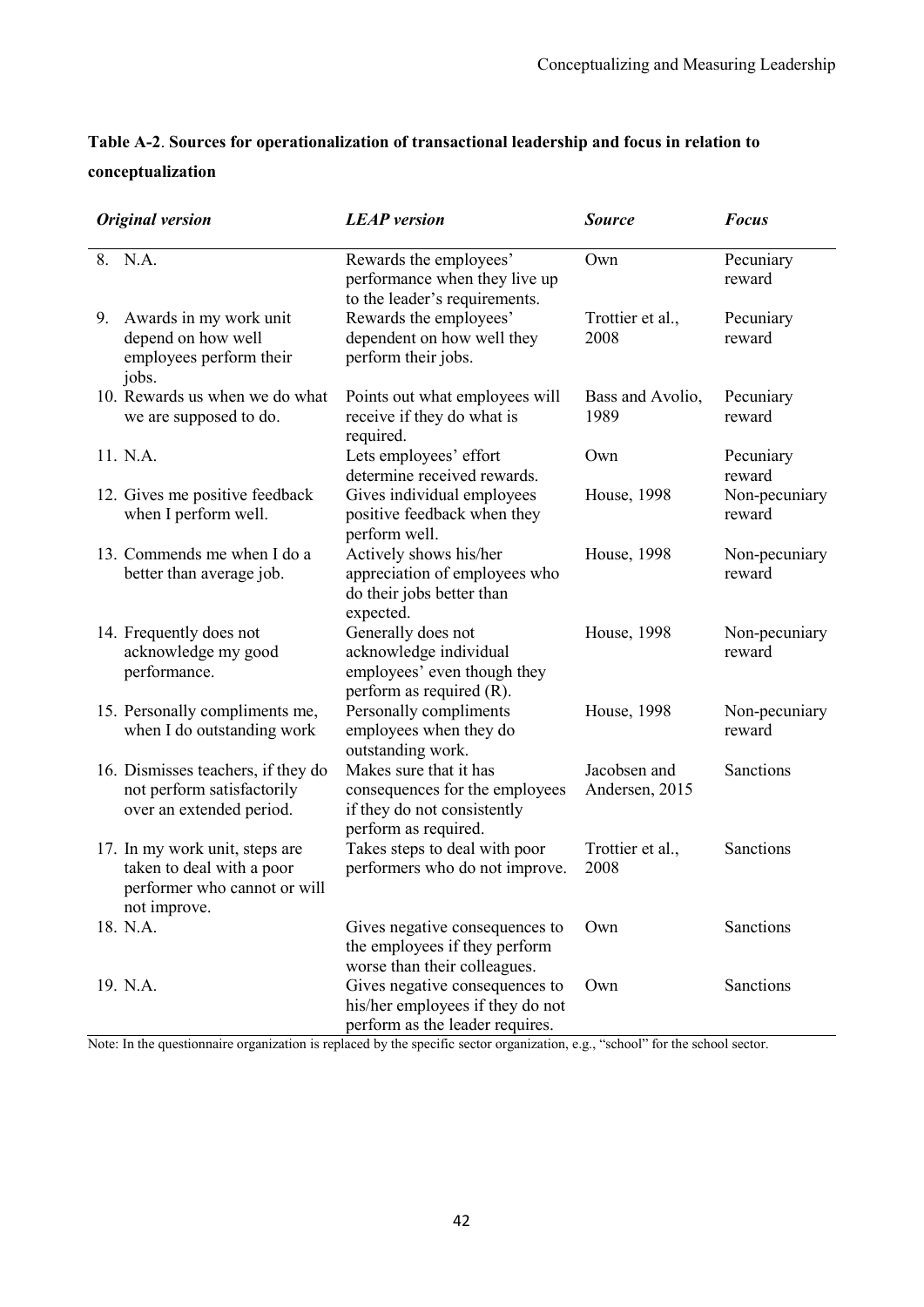**Table A-3. Employee Ratings. Measurement Model of Transformational and Transactional Leadership Across Sectors. Confirmatory Factor Analysis with Standardized Factor Loadings**

|                                                                                                              | Upper  | Secondary<br>Schools | Lower<br>Secondary<br>Schools (public) |        | Lower<br>Secondary<br>Schools<br>(private) |        | Day Care<br>(public) |       | Day Care<br>(Private) |        | Tax    |       | Bank   |       |
|--------------------------------------------------------------------------------------------------------------|--------|----------------------|----------------------------------------|--------|--------------------------------------------|--------|----------------------|-------|-----------------------|--------|--------|-------|--------|-------|
|                                                                                                              | Pre    | Post                 | Pre                                    | Post   | Pre                                        | Post   | Pre                  | Post  | Pre                   | Post   | Pre    | Post  | Pre    | Post  |
| <b>Transformational Leadership</b>                                                                           |        |                      |                                        |        |                                            |        |                      |       |                       |        |        |       |        |       |
| "Concretizes a clear vision for the<br>[ORGANIZATION'S] future"                                              | .789   | .779                 | .809                                   | .810   | .897                                       | .844   | .763                 | .797  | .722                  | .859   | .779   | .790  | .782   | .787  |
| "Seeks to make employees accept common goals<br>for the [ORGANIZATION]"                                      | .791   | .777                 | .760                                   | .762   | .806                                       | .850   | .741                 | .745  | .744                  | .845   | .812   | .800  | .785   | .876  |
| "Strives to get the [ORGANIZATION'S]<br>employees to work together in the direction of the<br>vision"        | .859   | .892                 | .880                                   | .898   | .900                                       | .891   | .844                 | .839  | .880                  | .892   | .857   | .869  | .806   | .855  |
| "Strives to clarify for the employees how they can<br>contribute to achieving the [ORGANIZATION'S]<br>goals" | .834   | .858                 | .852                                   | .852   | .891                                       | .918   | .845                 | .837  | .887                  | .880   | .848   | .821  | .858   | .829  |
| N (Employees)                                                                                                | 1,255  | .094                 | 2,566                                  | 1,870  | 406                                        | 241    | 2,564                | 1,600 | 230                   | 142    | 1,855  | 1,549 | 433    | 166   |
| N (Organizations)                                                                                            | 41     | 35                   | 105                                    | 78     | 37                                         | 28     | 186                  | 144   | 49                    | 32     | 140    | 121   | 43     | 22    |
| Chi-squared                                                                                                  | 130.68 | 147.89               | 220.82                                 | 150.40 | 103.27                                     | 102.28 | 232.34               | 25.84 | 67.98                 | 111.41 | 181.36 | 79.38 | 103.47 | 83.11 |
| Degrees of Freedom                                                                                           | 59     | 59                   | 59                                     | 59     | 59                                         | 59     | 59                   | 59    | 59                    | 59     | 59     | 59    | 59     | 59    |
| Root Mean Squared Error of Approximation<br>(RMSEA)                                                          | .031   | .037                 | .033                                   | .029   | .043                                       | .055   | .034                 | .027  | .026                  | .079   | .033   | .036  | .042   | .050  |
| Comparative Fit Index (CFI)                                                                                  | .960   | .941                 | .962                                   | .969   | .956                                       | .936   | .958                 | .973  | .988                  | .915   | .932   | .915  | .914   | .935  |
| Standardized Root Mean Square of Approximation<br>(SRMR)                                                     | .036   | .046                 | .031                                   | .033   | .072                                       | .101   | .049                 | .041  | .113                  | .174   | .065   | .065  | .075   | .174  |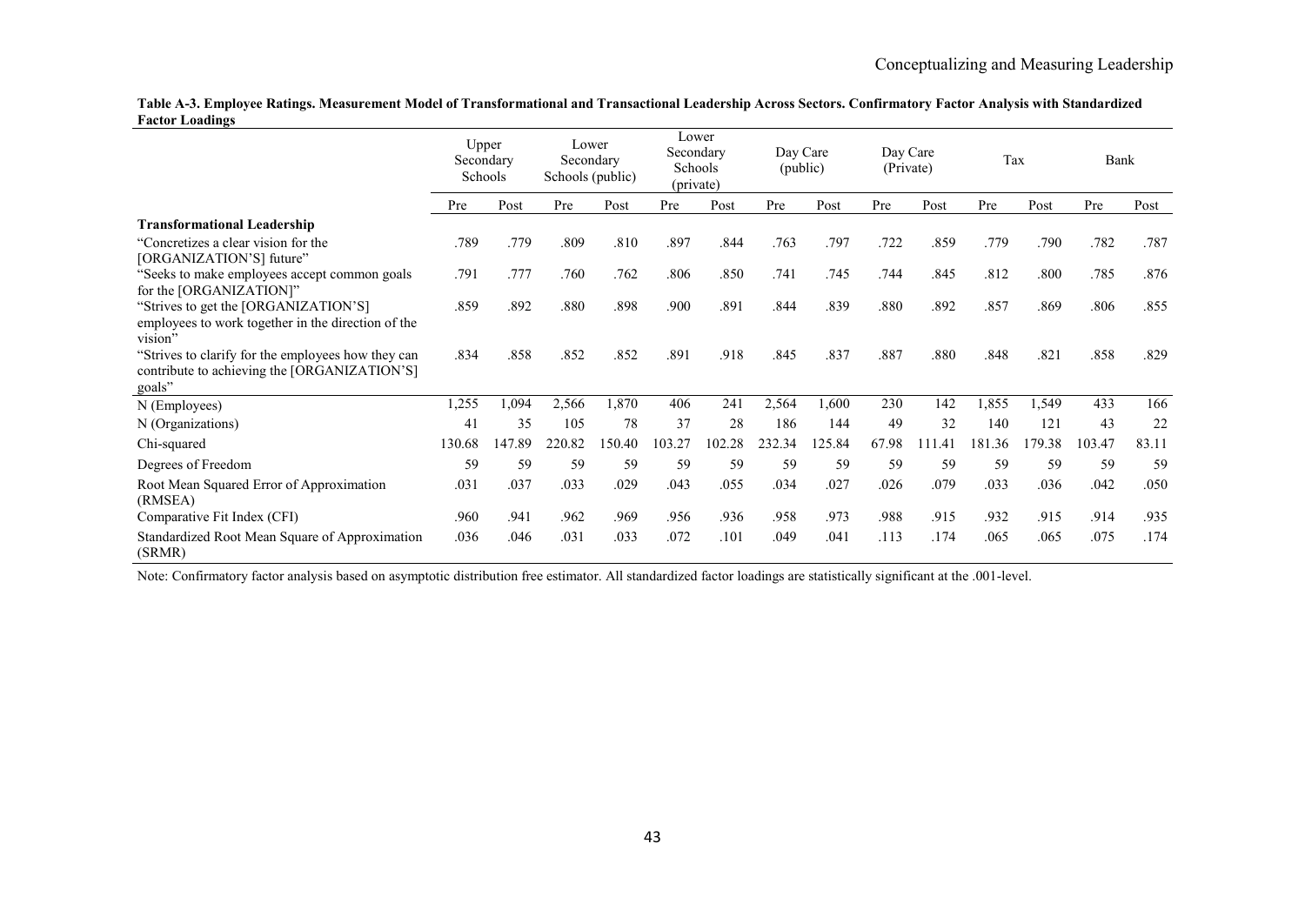**Table A-3. Employee Ratings. Measurement Model of Transformational and Transactional Leadership Across Sectors. Confirmatory Factor Analysis with Standardized Factor Loadings (Cont.)**

|                                                                                                               | Upper<br>Secondary<br>Schools |        | Lower<br>Secondary<br>Schools (public) |        | Lower<br>Secondary<br>Schools<br>(private) |        | Day Care<br>(public) |        | Day Care<br>(Private) |        | Tax    |        | Bank   |       |
|---------------------------------------------------------------------------------------------------------------|-------------------------------|--------|----------------------------------------|--------|--------------------------------------------|--------|----------------------|--------|-----------------------|--------|--------|--------|--------|-------|
|                                                                                                               | Pre                           | Post   | Pre                                    | Post   | Pre                                        | Post   | Pre                  | Post   | Pre                   | Post   | Pre    | Post   | Pre    | Post  |
| <b>Transactional Leadership: Non-Pecuniary</b><br><b>Rewards</b>                                              |                               |        |                                        |        |                                            |        |                      |        |                       |        |        |        |        |       |
| "Gives individual employees positive feedback<br>when they perform well"                                      | .914                          | .911   | .902                                   | .923   | .935                                       | .927   | .922                 | .923   | .938                  | .963   | .905   | .910   | .917   | .941  |
| "Actively shows his/her appreciation of employees<br>who do their jobs better than expected"                  | .894                          | .891   | .903                                   | .922   | .907                                       | .918   | .893                 | .890   | .926                  | .903   | .893   | .883   | .888   | .883  |
| "Personally compliments employees when they do<br>outstanding work"                                           | .925                          | .929   | .931                                   | .938   | .949                                       | .959   | .939                 | .917   | .897                  | .946   | .940   | .933   | .938   | .963  |
| <b>Transactional Leadership: Pecuniary Rewards</b>                                                            |                               |        |                                        |        |                                            |        |                      |        |                       |        |        |        |        |       |
| "Rewards the employees' performance when they<br>live up to his/her requirements"                             | .889                          | .878   | .904                                   | .913   | .947                                       | .926   | .916                 | .920   | .940                  | .962   | .865   | .872   | .902   | .933  |
| "Rewards the employees' dependent on how well<br>they perform their jobs"                                     | .871                          | .844   | .900                                   | .890   | .886                                       | .867   | .900                 | .910   | .829                  | .887   | .844   | .856   | .882   | .823  |
| "Points out what employees will receive if they do<br>what is required"                                       | .765                          | .746   | .789                                   | .783   | .833                                       | .754   | .795                 | .797   | .802                  | .839   | .635   | .636   | .669   | .830  |
| <b>Transactional Leadership: Sanctions</b>                                                                    |                               |        |                                        |        |                                            |        |                      |        |                       |        |        |        |        |       |
| "Gives negative consequences to the employees if<br>they perform worse than their colleagues"                 | .746                          | .787   | .820                                   | .768   | .726                                       | .791   | .782                 | .809   | .739                  | .799   | .782   | .839   | .763   | .746  |
| "Makes sure that it has consequences for the<br>employees if they do not consistently perform as<br>required" | .869                          | .840   | .892                                   | .896   | .883                                       | .909   | .879                 | .878   | .887                  | .927   | .881   | .900   | .892   | .920  |
| "Gives negative consequences to employees if they<br>do not perform as he/she requires"                       | .883                          | .891   | .871                                   | .873   | .757                                       | .829   | .889                 | .887   | .876                  | .903   | .878   | .921   | .859   | .905  |
| N (Employees)                                                                                                 | 1,255                         | 1,094  | 2,566                                  | 1,870  | 406                                        | 241    | 2,564                | 1,600  | 230                   | 142    | 1,855  | 1,549  | 433    | 166   |
| N (Organizations)                                                                                             | 41                            | 35     | 105                                    | 78     | 37                                         | 28     | 186                  | 144    | 49                    | 32     | 140    | 121    | 43     | 22    |
| Chi-squared                                                                                                   | 130.68                        | 147.89 | 220.82                                 | 150.40 | 103.27                                     | 102.28 | 232.34               | 125.84 | 67.98                 | 111.41 | 181.36 | 179.38 | 103.47 | 83.11 |
| Degrees of Freedom                                                                                            | 59                            | 59     | 59                                     | 59     | 59                                         | 59     | 59                   | 59     | 59                    | 59     | 59     | 59     | 59     | 59    |
| Root Mean Squared Error of Approximation<br>(RMSEA)                                                           | .031                          | .037   | .033                                   | .029   | .043                                       | .055   | .034                 | .027   | .026                  | .079   | .033   | .036   | .042   | .050  |
| Comparative Fit Index (CFI)                                                                                   | .960                          | .941   | .962                                   | .969   | .956                                       | .936   | .958                 | .973   | .988                  | .915   | .932   | .915   | .914   | .935  |
| Standardized Root Mean Square of Approximation<br>(SRMR)                                                      | .036                          | .046   | .031                                   | .033   | .072                                       | .101   | .049                 | .041   | .113                  | .174   | .065   | .065   | .075   | .174  |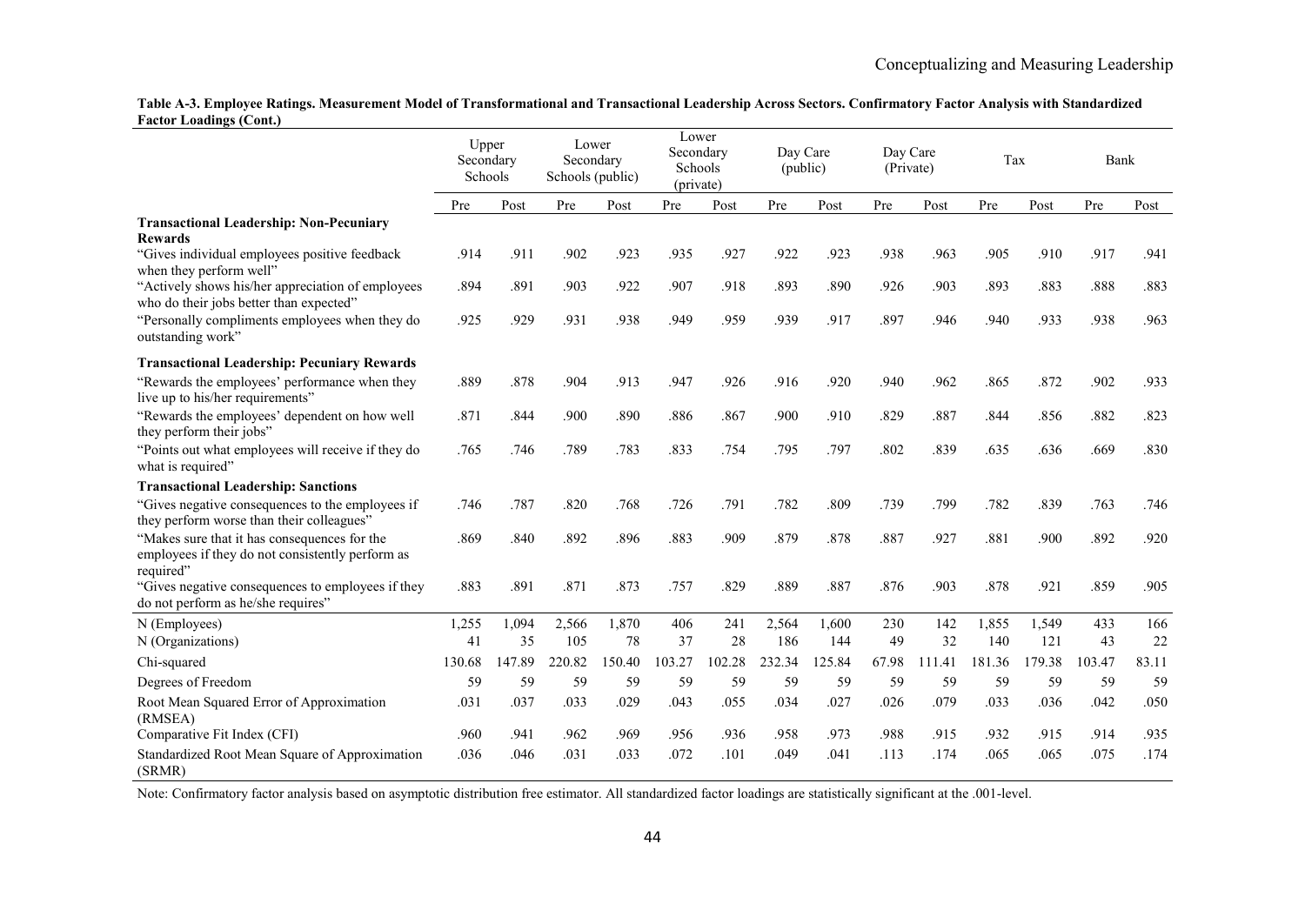| гарк А-7. Есацег кайнгэ, энсамгенен энэцсэ ог гганзюгтанонагана ттанзасионагысаасгэнр. Соннгтайогу гасиог мануэз үни эландагангаа гасиог Еоадингэ | $\overline{2}$ | 2.1   | 2.2    | 2.2.1               | 2.2.2             |
|---------------------------------------------------------------------------------------------------------------------------------------------------|----------------|-------|--------|---------------------|-------------------|
|                                                                                                                                                   | Full<br>Sample | Pre   | Post   | Post<br>(Treatment) | Post<br>(Control) |
| <b>Transformational Leadership</b>                                                                                                                |                |       |        |                     |                   |
| "Concretize a clear vision for the [ORGANIZATION'S] future"                                                                                       | .520           | .516  | .534   | .599                | .416              |
| "Seek to make employees accept common goals for the [ORGANIZATION]"                                                                               | .675           | .674  | .690   | .726                | .822              |
| "Strive to get the [ORGANIZATION'S] employees to work together in the direction of the vision"                                                    | .765           | .745  | .788   | .831                | .807              |
| "Strive to clarify for the employees how they can contribute to achieving the [ORGANIZATION'S]<br>goals"                                          | .712           | .716  | .752   | .725                | .790              |
| <b>Transactional Leadership: Non-Pecuniary Rewards</b>                                                                                            |                |       |        |                     |                   |
| "Give individual employees positive feedback when they perform well"                                                                              | $.808$         | .817  | .786   | .749                | .894              |
| "Actively show my appreciation of employees who do their jobs better than expected"                                                               | .743           | .709  | .798   | .805                | .820              |
| "Personally compliment employees when they do outstanding work"                                                                                   | .756           | .704  | .764   | .746                | .885              |
| <b>Transactional Leadership: Pecuniary Rewards</b>                                                                                                |                |       |        |                     |                   |
| "Reward the employees' performance, when they live up to my requirements"                                                                         | .841           | .832  | .884   | .894                | .749              |
| "Reward the employees' dependent on how well they perform their jobs"                                                                             | .783           | .803  | .757   | .735                | .903              |
| "Point out what employees will receive if they do what is required"                                                                               | .626           | .661  | .623   | .645                | .658              |
| <b>Transactional Leadership: Sanctions</b>                                                                                                        |                |       |        |                     |                   |
| "Give negative consequences to the employees if they perform worse than their colleagues"                                                         | .593           | .602  | .611   | .576                | .747              |
| "Make sure that it has consequences for the employees if they do not consistently perform as required"                                            | .709           | .755  | .635   | .627                | .773              |
| "Give negative consequences to employees if they do not perform as I require"                                                                     | .751           | .785  | .696   | .712                | .796              |
| N (Observations)                                                                                                                                  | 982            | 581   | 401    | 288                 | 113               |
| N (Leaders/Organizations)                                                                                                                         | 597            | 581   | 401    | 288                 | 113               |
| Chi-squared                                                                                                                                       | 130.13         | 88.43 | 111.92 | 101.88              | 128.69            |
| Degrees of Freedom                                                                                                                                | 59             | 59    | 59     | 59                  | 59                |
| Root Mean Squared Error of Approximation (RMSEA)                                                                                                  | .035           | .029  | .047   | .050                | .102              |
| Comparative Fit Index (CFI)                                                                                                                       | .933           | .956  | .913   | .923                | .907              |
| Standardized Root Mean Square of Approximation (SRMR)                                                                                             | .084           | .131  | .146   | .150                | .389              |

**Table A-4. Leader Ratings. Measurement Models of Transformational and Transactional Leadership. Confirmatory Factor Analysis with Standardized Factor Loadings**